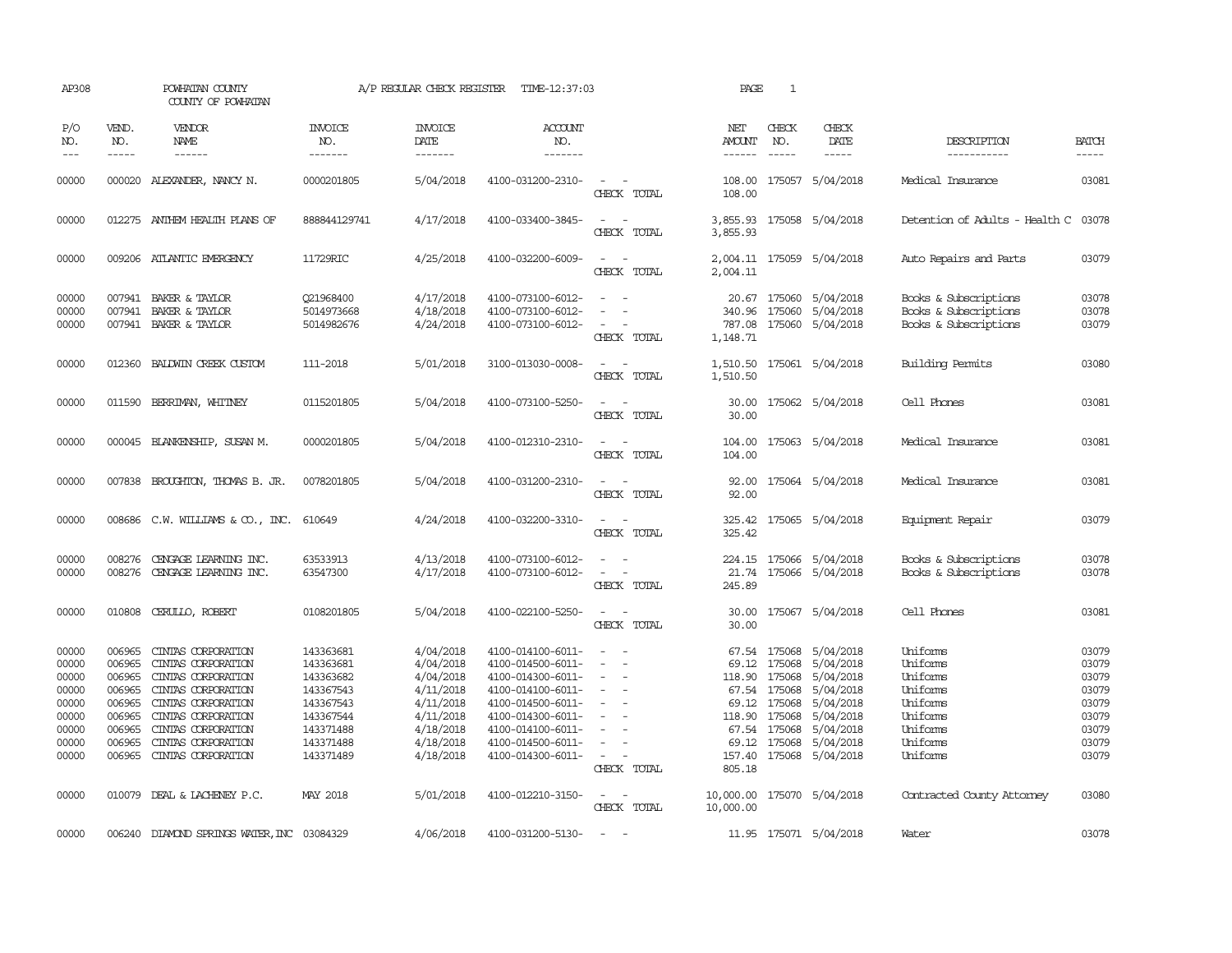| AP308      |               | POWHATAN COUNTY<br>COUNTY OF POWHATAN       |                 | A/P REGULAR CHECK REGISTER | TIME-12:37:03         |                                                      | PAGE                 | 2             |                           |                                      |              |
|------------|---------------|---------------------------------------------|-----------------|----------------------------|-----------------------|------------------------------------------------------|----------------------|---------------|---------------------------|--------------------------------------|--------------|
| P/O<br>NO. | VEND.<br>NO.  | VENDOR<br>NAME                              | INVOICE<br>NO.  | <b>INVOICE</b><br>DATE     | <b>ACCOUNT</b><br>NO. |                                                      | NET<br><b>AMOUNT</b> | CHECK<br>NO.  | CHECK<br>DATE             | DESCRIPTION                          | <b>BATCH</b> |
| $---$      | $\frac{1}{2}$ | $- - - - - -$                               | --------        | --------                   | $- - - - - - -$       |                                                      |                      | $\frac{1}{2}$ | $\frac{1}{2}$             | -----------                          | $- - - - -$  |
| 00000      |               | 006240 DIAMOND SPRINGS WATER, INC 305070170 |                 | 3/05/2018                  | 4100-031200-5130-     | $\sim$                                               |                      |               | 27.96 175071 5/04/2018    | Water                                | 03078        |
| 00000      |               | 006240 DIAMOND SPRINGS WATER, INC 312075450 |                 | 3/12/2018                  | 4100-031200-5130-     | $\overline{\phantom{a}}$                             |                      |               | 20.97 175071 5/04/2018    | Water                                | 03078        |
| 00000      | 006240        | DIAMOND SPRINGS WATER, INC 319070170        |                 | 3/16/2018                  | 4100-031200-5130-     | $\sim$                                               |                      |               | 20.97 175071 5/04/2018    | Water                                | 03078        |
| 00000      | 006240        | DIAMOND SPRINGS WATER, INC 326075450        |                 | 3/26/2018                  | 4100-031200-5130-     | $\sim$                                               |                      |               | 27.96 175071 5/04/2018    | Water                                | 03078        |
| 00000      |               | 006240 DIAMOND SPRINGS WATER, INC 402070170 |                 | 4/02/2018                  | 4100-031200-5130-     | $\sim$ $ -$                                          |                      |               | 34.95 175071 5/04/2018    | Water                                | 03078        |
|            |               |                                             |                 |                            |                       | CHECK TOTAL                                          | 144.76               |               |                           |                                      |              |
| 00000      | 000860        | DOMINION ENERGY VIRGINIA                    | 26138327124/18  | 4/11/2018                  | 4100-022100-5110-     |                                                      |                      |               | 164.97 175072 5/04/2018   | Electricity                          | 03078        |
| 00000      | 000860        | DOMINION ENERGY VIRGINIA                    | 2932352368 4/18 | 4/03/2018                  | 4100-032220-5110-     | $\equiv$<br>$\overline{\phantom{a}}$                 |                      |               | 20.21 175072 5/04/2018    | Electricity                          | 03079        |
| 00000      |               | 000860 DOMINION ENERGY VIRGINIA             | 9750120975 4/18 | 4/03/2018                  | 4100-032220-5110-     | $\sim$<br>$\sim$                                     |                      |               | 2,330.77 175072 5/04/2018 | Electricity                          | 03079        |
|            |               |                                             |                 |                            |                       | CHECK TOTAL                                          | 2,515.95             |               |                           |                                      |              |
| 00000      |               | 006455 ELAM ANIMAL HOSPITAL                 | 70836           | 4/16/2018                  | 4100-031200-3111-     | $\sim$ $\sim$                                        |                      |               | 552.50 175073 5/04/2018   | Professional Health Services K 03078 |              |
|            |               |                                             |                 |                            |                       | CHECK TOTAL                                          | 552.50               |               |                           |                                      |              |
| 00000      |               | 011224 ELECTRONIC SYSTEMS, INC.             | IN940743        | 4/20/2018                  | 4100-035100-3320-     | $\sim$<br>$\sim$                                     |                      |               | 25.83 175074 5/04/2018    | Landscaping - Animal Control         | 03078        |
| 00000      |               | 011224 ELECTRONIC SYSTEMS, INC.             | IN940743        | 4/20/2018                  | 4100-014300-3320-     | $\sim$<br>$\sim$                                     |                      |               | 14.00 175074 5/04/2018    | Maintenance and Service Contra 03078 |              |
| 00000      |               | 011224 ELECTRONIC SYSTEMS, INC.             | IN940743        | 4/20/2018                  | 4100-012100-3320-     | $\sim$                                               |                      |               | 14.00 175074 5/04/2018    | Maintenance & Service Contract       | 03078        |
| 00000      |               | 011224 ELECTRONIC SYSTEMS, INC.             | IN940743        | 4/20/2018                  | 4100-012310-3320-     | $\sim$<br>$\overline{\phantom{a}}$                   |                      |               | 105.49 175074 5/04/2018   | Maintenance & Service Contract       | 03078        |
| 00000      |               | 011224 ELECTRONIC SYSTEMS, INC.             | IN940743        | 4/20/2018                  | 4100-031210-3320-     | $\overline{\phantom{a}}$                             |                      |               | 65.66 175074 5/04/2018    | Maintenance and Service Contra       | 03078        |
| 00000      |               | 011224 ELECTRONIC SYSTEMS, INC.             | IN940743        | 4/20/2018                  | 4100-012200-3320-     | $\hspace{0.1mm}-\hspace{0.1mm}$                      |                      |               | 25.83 175074 5/04/2018    | Maintenance & Service Contract       | 03078        |
| 00000      |               | 011224 ELECTRONIC SYSTEMS, INC.             | IN940743        | 4/20/2018                  | 4100-012220-3320-     | $\overline{\phantom{a}}$<br>$\sim$                   |                      |               | 25.83 175074 5/04/2018    | Maintenance and service contra 03078 |              |
| 00000      |               | 011224 ELECTRONIC SYSTEMS, INC.             | IN940743        | 4/20/2018                  | 4100-071110-3320-     | $\sim$                                               |                      |               | 14.00 175074 5/04/2018    | General Maintenance                  | 03078        |
| 00000      |               | 011224 ELECTRONIC SYSTEMS, INC.             | IN940743        | 4/20/2018                  | 4100-014100-3320-     | $\sim$<br>$\overline{\phantom{a}}$                   |                      |               | 14.00 175074 5/04/2018    | Maintenance & Service Contract       | 03078        |
| 00000      |               | 011224 ELECTRONIC SYSTEMS, INC.             | IN940743        | 4/20/2018                  | 4100-031200-3320-     | $\equiv$                                             |                      |               | 179.32 175074 5/04/2018   | Maintenance & Service Contract       | 03078        |
| 00000      |               | 011224 ELECTRONIC SYSTEMS, INC.             | IN940743        | 4/20/2018                  | 4100-012410-3320-     | $\overline{\phantom{a}}$<br>$\overline{\phantom{a}}$ |                      |               | 203.49 175074 5/04/2018   | Maintenance & Service Contract       | 03078        |
| 00000      |               | 011224 ELECTRONIC SYSTEMS, INC.             | IN940743        | 4/20/2018                  | 4100-012510-3320-     | $\sim$                                               |                      |               | 25.80 175074 5/04/2018    | Maintenance & Service Contract       | 03078        |
|            |               |                                             |                 |                            |                       | CHECK TOTAL                                          | 713.25               |               |                           |                                      |              |
| 00000      |               | 001380 FORD, SUSAN P.                       | 0013201805      | 5/04/2018                  | 4100-012310-2310-     | $\sim$<br>$\sim$                                     | 104.00               |               | 175076 5/04/2018          | Medical Insurance                    | 03081        |
|            |               |                                             |                 |                            |                       | CHECK TOTAL                                          | 104.00               |               |                           |                                      |              |
| 00000      | 010487        | IBM CORPORATION                             | 06361G1         | 5/01/2018                  | 4100-095101-9300-     | $\sim$<br>$\overline{\phantom{a}}$                   |                      |               | 822.24 175077 5/04/2018   | AS400 Lease - Principal              | 03079        |
| 00000      |               | 010487 IBM CORPORATION                      | 06361G1         | 5/01/2018                  | 4100-095101-9301-     | $\sim$ $ -$                                          |                      |               | 32.34 175077 5/04/2018    | AS400 Lease - Interest               | 03079        |
|            |               |                                             |                 |                            |                       | CHECK TOTAL                                          | 854.58               |               |                           |                                      |              |
| 00000      |               | 011973 KURNOS, JULIANNE N.                  | 0119201805      | 5/04/2018                  | 4100-081100-5250-     | $\sim$ $\sim$                                        |                      |               | 30.00 175078 5/04/2018    | Cell Phones                          | 03081        |
|            |               |                                             |                 |                            |                       | CHECK TOTAL                                          | 30.00                |               |                           |                                      |              |
| 00000      |               | 006104 KUSTOM SIGNALS INC                   | 552153          | 4/20/2018                  | 4100-031200-3310-     | $\sim$ $  -$                                         |                      |               | 166.00 175079 5/04/2018   | Repairs & Maintenance                | 03078        |
|            |               |                                             |                 |                            |                       | CHECK TOTAL                                          | 166.00               |               |                           |                                      |              |
| 00000      |               | 007981 LANGLAGE LINE SERVICES               | 4295530         | 3/31/2018                  | 4100-031200-5230-     | $\sim$ 100 $\sim$                                    |                      |               | 16.00 175080 5/04/2018    | Telephone Services                   | 03078        |
|            |               |                                             |                 |                            |                       | CHECK TOTAL                                          | 16.00                |               |                           |                                      |              |
| 00000      |               | 008885 MARTIN, PEGGY                        | VPLDA MIG 4/18  | 4/20/2018                  | 4100-073100-5510-     | $\sim$ $-$                                           |                      |               | 101.65 175081 5/04/2018   | Travel/Mileage/Parking/Tolls         | 03078        |
|            |               |                                             |                 |                            |                       | CHECK TOTAL                                          | 101.65               |               |                           |                                      |              |
| 00000      |               | 011840 MCI COMM SERVICE                     | 2DG98147 4/18   | 4/17/2018                  | 4100-021100-5230-     | $\sim$<br>$\sim$                                     |                      |               | 32.07 175083 5/04/2018    | Telephone Services                   | 03079        |
|            |               |                                             |                 |                            |                       | CHECK TOTAL                                          | 32.07                |               |                           |                                      |              |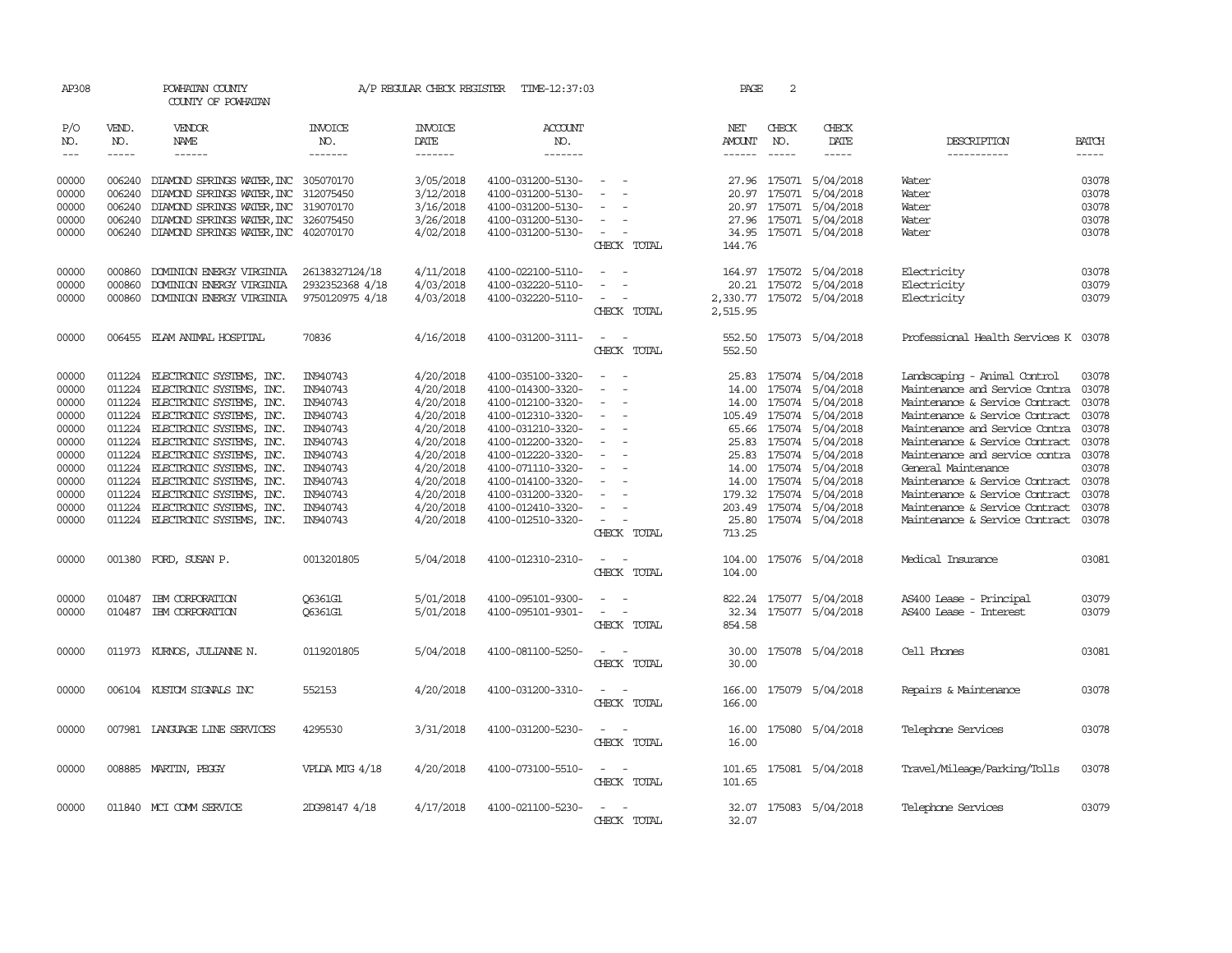| AP308                            |                             | POWHATAN COUNTY<br>COUNTY OF POWHATAN                                           |                                      | A/P REGULAR CHECK REGISTER                       | TIME-12:37:03                                                                    |                                                                                                                                          | PAGE                             | 3                             |                                                                       |                                                      |                                  |
|----------------------------------|-----------------------------|---------------------------------------------------------------------------------|--------------------------------------|--------------------------------------------------|----------------------------------------------------------------------------------|------------------------------------------------------------------------------------------------------------------------------------------|----------------------------------|-------------------------------|-----------------------------------------------------------------------|------------------------------------------------------|----------------------------------|
| P/O<br>NO.<br>$- - -$            | VEND.<br>NO.<br>$- - - - -$ | <b>VENDOR</b><br>NAME<br>$- - - - - -$                                          | <b>INVOICE</b><br>NO.<br>--------    | <b>INVOICE</b><br>DATE<br>$- - - - - - -$        | <b>ACCOUNT</b><br>NO.<br>-------                                                 |                                                                                                                                          | NET<br>AMOUNT<br>------          | CHECK<br>NO.<br>$\frac{1}{2}$ | CHECK<br>DATE<br>$- - - - -$                                          | DESCRIPTION<br>-----------                           | <b>BATCH</b><br>$- - - - -$      |
| 00000                            |                             | 007297 NAFECO, INC.                                                             | 924887                               | 4/16/2018                                        | 4100-032200-3310-                                                                | $\sim$ $ \sim$<br>CHECK TOTAL                                                                                                            | 63.57<br>63.57                   |                               | 175086 5/04/2018                                                      | Equipment Repair                                     | 03079                            |
| 00000                            |                             | 009638 POE, INEZ L                                                              | 0096201805                           | 5/04/2018                                        | 4100-013200-2310-                                                                | $\sim$<br>$\sim$<br>CHECK TOTAL                                                                                                          | 120.00<br>120.00                 |                               | 175089 5/04/2018                                                      | Medical Insurance                                    | 03081                            |
| 00000                            |                             | 011929 POMPEI, ANDREW                                                           | 0119201805                           | 5/04/2018                                        | 4100-081100-5250-                                                                | $ -$<br>CHECK TOTAL                                                                                                                      | 30.00<br>30.00                   |                               | 175090 5/04/2018                                                      | Cell Phones                                          | 03081                            |
| 00000                            |                             | 001980 POORE, FRANCES                                                           | 0019201805                           | 5/04/2018                                        | 4100-012100-2310-                                                                | $\frac{1}{2} \left( \frac{1}{2} \right) \left( \frac{1}{2} \right) = \frac{1}{2} \left( \frac{1}{2} \right)$<br>CHECK TOTAL              | 88.00                            |                               | 88.00 175091 5/04/2018                                                | Medical Insurance                                    | 03081                            |
| 00000                            | 006043                      | POWERS, KATHRYN C.                                                              | 0060201805                           | 5/04/2018                                        | 4100-021600-2310-                                                                | $\overline{\phantom{a}}$<br>$\sim$<br>CHECK TOTAL                                                                                        | 120.00<br>120.00                 |                               | 175092 5/04/2018                                                      | Medical Insurance                                    | 03081                            |
| 00000                            | 009612                      | POWHATAN COLLISION AND                                                          | 3212 ADJ                             | 4/10/2018                                        | 4100-032210-3310-                                                                | $\equiv$<br>CHECK TOTAL                                                                                                                  | 32.20<br>32.20                   |                               | 175093 5/04/2018                                                      | Repairs & Maintenance                                | 03080                            |
| 00000<br>00000                   | 008294<br>008294            | POWHATAN COUNTY PUBLIC<br>POWHATAN COUNTY PUBLIC                                | MARCH WRK ORDER<br>0082201805        | 3/31/2018<br>5/04/2018                           | 4100-032200-6009-<br>4100-031200-2310-                                           | $\sim$<br>CHECK TOTAL                                                                                                                    | 681.50<br>4,278.89               |                               | 3,597.39 175095 5/04/2018<br>175095 5/04/2018                         | Auto Repairs and Parts<br>Medical Insurance          | 03079<br>03081                   |
| 00000                            |                             | 012064 POWHATAN COUNTY TREASURER 153                                            | 3/18                                 | 3/12/2018                                        | 4100-032210-5140-                                                                | $\frac{1}{2} \left( \frac{1}{2} \right) \left( \frac{1}{2} \right) \left( \frac{1}{2} \right) \left( \frac{1}{2} \right)$<br>CHECK TOTAL | 188.65                           |                               | 188.65 175096 5/04/2018                                               | Sewer                                                | 03079                            |
| 00000                            |                             | 010777 PRESEARCH BACKGROUND                                                     | 59620-85                             | 3/01/2018                                        | 4100-083500-7002-                                                                | $\equiv$<br>$\sim$<br>CHECK TOTAL                                                                                                        | 74.80                            |                               | 74.80 175097 5/04/2018                                                | Criminal History/Background Ch 03079                 |                                  |
| 00000                            |                             | 000620 R. C. GOODWYN & SONS, INC 0810409                                        |                                      | 4/21/2018                                        | 4100-032200-5815-                                                                | $\sim$<br>CHECK TOTAL                                                                                                                    | 121.19                           |                               | 121.19 175098 5/04/2018                                               | Training/Seminars                                    | 03079                            |
| 00000                            |                             | 009077 REYNOLDS, SHIRLEY                                                        | 0090201805                           | 5/04/2018                                        | 4100-031200-2310-                                                                | $\frac{1}{2} \left( \frac{1}{2} \right) \left( \frac{1}{2} \right) = \frac{1}{2} \left( \frac{1}{2} \right)$<br>CHECK TOTAL              | 96.00<br>96.00                   |                               | 175099 5/04/2018                                                      | Medical Insurance                                    | 03081                            |
| 00000                            | 011800                      | SCHARDEIN, BRET                                                                 | 0118201805                           | 5/04/2018                                        | 4100-081100-5250-                                                                | $\overline{\phantom{a}}$<br>CHECK TOTAL                                                                                                  | 30.00<br>30.00                   |                               | 175100 5/04/2018                                                      | Cell Phones                                          | 03081                            |
| 00000                            |                             | 010282 SCHUBERT, CHARLA                                                         | 0102201805                           | 5/04/2018                                        | 4100-012200-5250-                                                                | $\equiv$<br>CHECK TOTAL                                                                                                                  | 30.00<br>30.00                   |                               | 175102 5/04/2018                                                      | Cell Phones                                          | 03081                            |
| 00000<br>00000                   | 008654                      | SEAY'S TOWING<br>008654 SEAY'S TOWING                                           | E.SMITH IMPOUND<br>072-26L TOW4/18   | 4/04/2018<br>4/11/2018                           | 4100-031200-6014-<br>4100-031200-6014-                                           | $\equiv$<br>CHECK TOTAL                                                                                                                  | 100.00<br>126.00<br>226.00       |                               | 175103 5/04/2018<br>175103 5/04/2018                                  | Other Operating Supplies<br>Other Operating Supplies | 03078<br>03078                   |
| 00000                            |                             | 009701 SHI INTERNATIONAL CORP.                                                  | B08120538                            | 4/23/2018                                        | 4100-081500-6001-                                                                | $\frac{1}{2} \left( \frac{1}{2} \right) \left( \frac{1}{2} \right) \left( \frac{1}{2} \right) \left( \frac{1}{2} \right)$<br>CHECK TOTAL | 334.78                           |                               | 334.78 175104 5/04/2018                                               | Office Supplies                                      | 03079                            |
| 00000<br>00000<br>00000<br>00000 | 001320<br>001320<br>001320  | SOUTHERN POLICE<br>SOUTHERN POLICE<br>SOUTHERN POLICE<br>001320 SOUTHERN POLICE | 194937<br>194985<br>194998<br>194999 | 4/16/2018<br>4/20/2018<br>4/23/2018<br>4/23/2018 | 4100-031200-6011-<br>4100-031200-6011-<br>4100-031200-6011-<br>4100-031200-6011- | $\overline{\phantom{a}}$<br>$\sim$<br>$\sim$<br>CHECK TOTAL                                                                              | 5.98<br>59.98<br>27.00<br>230.96 | 175105<br>175105              | 175105 5/04/2018<br>5/04/2018<br>5/04/2018<br>138.00 175105 5/04/2018 | Uniforms<br>Uniforms<br>Uniforms<br>Uniforms         | 03078<br>03078<br>03078<br>03078 |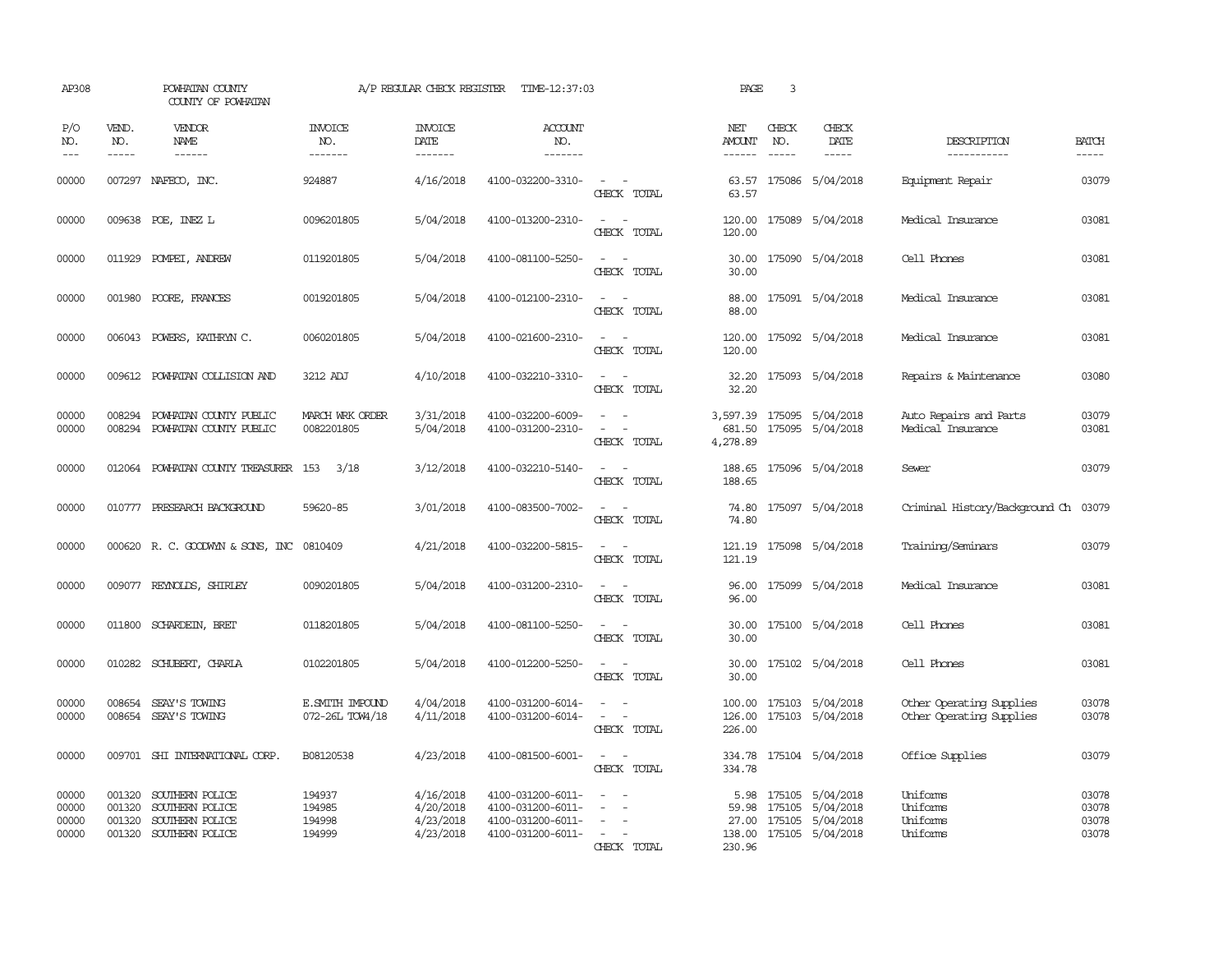| AP308                                              |                                      | POWHATAN COUNTY<br>COUNTY OF POWHATAN                                                                                                                                        |                                                                                                     | A/P REGULAR CHECK REGISTER                                                 | TIME-12:37:03                                                                                                              |                                                                                                                     | PAGE                                | 4                                           |                                                                                                                                    |                                                                                                                              |                                                    |
|----------------------------------------------------|--------------------------------------|------------------------------------------------------------------------------------------------------------------------------------------------------------------------------|-----------------------------------------------------------------------------------------------------|----------------------------------------------------------------------------|----------------------------------------------------------------------------------------------------------------------------|---------------------------------------------------------------------------------------------------------------------|-------------------------------------|---------------------------------------------|------------------------------------------------------------------------------------------------------------------------------------|------------------------------------------------------------------------------------------------------------------------------|----------------------------------------------------|
| P/O<br>NO.<br>$---$                                | VEND.<br>NO.<br>$- - - - -$          | <b>VENDOR</b><br>NAME<br>$- - - - - -$                                                                                                                                       | <b>INVOICE</b><br>NO.<br>-------                                                                    | <b>INVOICE</b><br><b>DATE</b><br>-------                                   | <b>ACCOUNT</b><br>NO.<br>-------                                                                                           |                                                                                                                     | NET<br><b>AMOUNT</b><br>------      | CHECK<br>NO.<br>$\frac{1}{2}$               | CHECK<br>DATE<br>-----                                                                                                             | DESCRIPTION<br>-----------                                                                                                   | <b>BATCH</b><br>$\frac{1}{2}$                      |
|                                                    |                                      |                                                                                                                                                                              |                                                                                                     |                                                                            |                                                                                                                            |                                                                                                                     |                                     |                                             |                                                                                                                                    |                                                                                                                              |                                                    |
| 00000<br>00000                                     | 012404                               | SOUTHSIDE ELECTRIC<br>012404 SOUTHSIDE ELECTRIC                                                                                                                              | 529692002 4/18<br>559364001 3/18                                                                    | 4/12/2018<br>3/27/2018                                                     | 4100-053910-5643-<br>4100-053910-5642-                                                                                     | $\overline{\phantom{a}}$<br>CHECK TOTAL                                                                             | 581.53                              | 181.86 175106                               | 5/04/2018<br>399.67 175106 5/04/2018                                                                                               | PCCAA Services - Federal CSBG<br>PCCAA Services - TANF                                                                       | 03078<br>03078                                     |
| 00000<br>00000<br>00000<br>00000<br>00000<br>00000 | 006594<br>006594<br>006594<br>006594 | SOUTHSIDE ELECTRIC COOP<br>SOUTHSIDE ELECTRIC COOP<br>006594 SOUTHSIDE ELECTRIC COOP<br>SOUTHSIDE ELECTRIC COOP<br>SOUTHSIDE ELECTRIC COOP<br>006594 SOUTHSIDE ELECTRIC COOP | 63504004 4/18<br>63504006 4/18<br>63504008 4/18<br>63504010 4/18<br>63504011 4/18<br>559364001 3/18 | 4/12/2018<br>4/12/2018<br>4/12/2018<br>4/12/2018<br>4/12/2018<br>3/27/2018 | 4100-035100-5110-<br>4100-014600-5110-<br>4100-014600-5110-<br>4100-014600-5110-<br>4100-014100-5110-<br>4100-053910-5642- | $\sim$<br>$\overline{\phantom{a}}$<br>$\sim$<br>$\overline{\phantom{a}}$<br>$\overline{\phantom{a}}$<br>CHECK TOTAL | 365.70<br>1,959.67                  | 175107<br>480.22 175107                     | 453.66 175107 5/04/2018<br>5/04/2018<br>5/04/2018<br>137.68 175107 5/04/2018<br>122.74 175107 5/04/2018<br>399.67 175107 5/04/2018 | Electricity<br>Electricity<br>Electricity<br>Electricity<br>Electricity<br>PCCAA Services - TANF                             | 03078<br>03079<br>03079<br>03079<br>03079<br>03080 |
| 00000<br>00000<br>00000                            | 008578                               | 008578 STAPLES BUSINESS AD-<br>STAPLES BUSINESS AD-<br>008578 STAPLES BUSINESS AD-                                                                                           | 3374923056<br>3375359668<br>3375359669                                                              | 4/13/2018<br>4/18/2018<br>4/18/2018                                        | 4100-073100-6001-<br>4100-013200-6001-<br>4100-013200-6001-                                                                | $\overline{\phantom{a}}$<br>$\sim$<br>$\sim$<br>CHECK TOTAL                                                         | 36.49<br>256.81                     | 175108                                      | 179.86 175108 5/04/2018<br>5/04/2018<br>40.46 175108 5/04/2018                                                                     | Office Supplies<br>Office Supplies<br>Office Supplies                                                                        | 03078<br>03080<br>03080                            |
| 00000                                              |                                      | 006569 STICKELS, RANDAL LEE                                                                                                                                                  | 0065201805                                                                                          | 5/04/2018                                                                  | 4100-031200-2310-                                                                                                          | CHECK TOTAL                                                                                                         | 72.00                               |                                             | 72.00 175109 5/04/2018                                                                                                             | Medical Insurance                                                                                                            | 03081                                              |
| 00000                                              |                                      | 007115 STOKES, GARLAND KENNETH                                                                                                                                               | 0071201805                                                                                          | 5/04/2018                                                                  | 4100-031200-2310-                                                                                                          | CHECK TOTAL                                                                                                         | 68.00                               |                                             | 68.00 175110 5/04/2018                                                                                                             | Medical Insurance                                                                                                            | 03081                                              |
| 00000                                              | 009520                               | STONE'S OFFICE EQUIPMENT                                                                                                                                                     | 99766                                                                                               | 4/19/2018                                                                  | 4100-073100-3320-                                                                                                          | CHECK TOTAL                                                                                                         | 618.46                              |                                             | 618.46 175111 5/04/2018                                                                                                            | Maintenance & Service Contract                                                                                               | 03078                                              |
| 00000                                              |                                      | 000845 TOWN POLICE SUPPLY OF                                                                                                                                                 | R81512                                                                                              | 4/11/2018                                                                  | 4100-031200-6011-                                                                                                          | CHECK TOTAL                                                                                                         | 26.85                               |                                             | 26.85 175113 5/04/2018                                                                                                             | Uniforms                                                                                                                     | 03078                                              |
| 00000                                              |                                      | 007905 TREASURER OF VIRGINIA                                                                                                                                                 | STRAUSS/SWOPE                                                                                       | 4/16/2018                                                                  | 4100-035300-3110-                                                                                                          | CHECK TOTAL                                                                                                         | 40.00                               |                                             | 40.00 175114 5/04/2018                                                                                                             | Professional Health Services                                                                                                 | 03078                                              |
| 00000                                              |                                      | 011169 VERIZON                                                                                                                                                               | 8045985671 4/18                                                                                     | 4/11/2018                                                                  | 4100-073100-5230-                                                                                                          | $\overline{\phantom{a}}$<br>CHECK TOTAL                                                                             | 50.08                               |                                             | 50.08 175116 5/04/2018                                                                                                             | Telephone Services                                                                                                           | 03078                                              |
| 00000<br>00000<br>00000<br>00000                   | 009393<br>009393<br>009393<br>009393 | VETERINARY EMERGENCY<br>VETERINARY EMERGENCY<br>VETERINARY EMERGENCY<br>VETERINARY EMERGENCY                                                                                 | 108939<br>111090<br>111091<br>111517                                                                | 1/20/2018<br>2/19/2018<br>2/19/2018<br>2/24/2018                           | 4100-035100-3110-<br>4100-035100-3110-<br>4100-035100-3110-<br>4100-035100-3110-                                           | $\overline{\phantom{a}}$<br>$\sim$<br>$\sim$<br>CHECK TOTAL                                                         | 96.00<br>60.00<br>1,602.00          | 175117                                      | 5/04/2018<br>750.00 175117 5/04/2018<br>696.00 175117 5/04/2018<br>175117 5/04/2018                                                | Professional Health Services<br>Professional Health Services<br>Professional Health Services<br>Professional Health Services | 03078<br>03078<br>03078<br>03078                   |
| 00000                                              |                                      | 011811 VOORHEES, THEODORE                                                                                                                                                    | MINNEAPOLIS4/18                                                                                     | 4/24/2018                                                                  | 4100-012100-5510-                                                                                                          | CHECK TOTAL                                                                                                         | 748.66<br>748.66                    |                                             | 175119 5/04/2018                                                                                                                   | Travel/Mileage/Parking/Tolls                                                                                                 | 03078                                              |
| 00000<br>00000<br>00000<br>00000<br>00000          | 009332<br>009332<br>009332           | 009332 WITMER PUBLIC SAFETY<br>WITMER PUBLIC SAFETY<br>WITMER PUBLIC SAFETY<br>WITMER PUBLIC SAFETY<br>009332 WITMER PUBLIC SAFETY                                           | 1846605<br>1847489<br>1851459<br>1852289<br>1856073                                                 | 4/16/2018<br>4/20/2018<br>4/23/2018<br>4/20/2018<br>4/20/2018              | 4100-031200-6011-<br>4100-031200-6011-<br>4100-031200-6011-<br>4100-031200-6011-<br>4100-031200-6011-                      | $\overline{\phantom{a}}$<br>$\overline{\phantom{a}}$<br>$\overline{\phantom{a}}$<br>CHECK TOTAL                     | 135.00<br>165.00<br>76.00<br>621.00 | 175120<br>175120<br>156.00 175120<br>175120 | 5/04/2018<br>5/04/2018<br>5/04/2018<br>5/04/2018<br>89.00 175120 5/04/2018                                                         | Uniforms<br>Uniforms<br>Uniforms<br>Uniforms<br>Uniforms                                                                     | 03078<br>03078<br>03078<br>03078<br>03078          |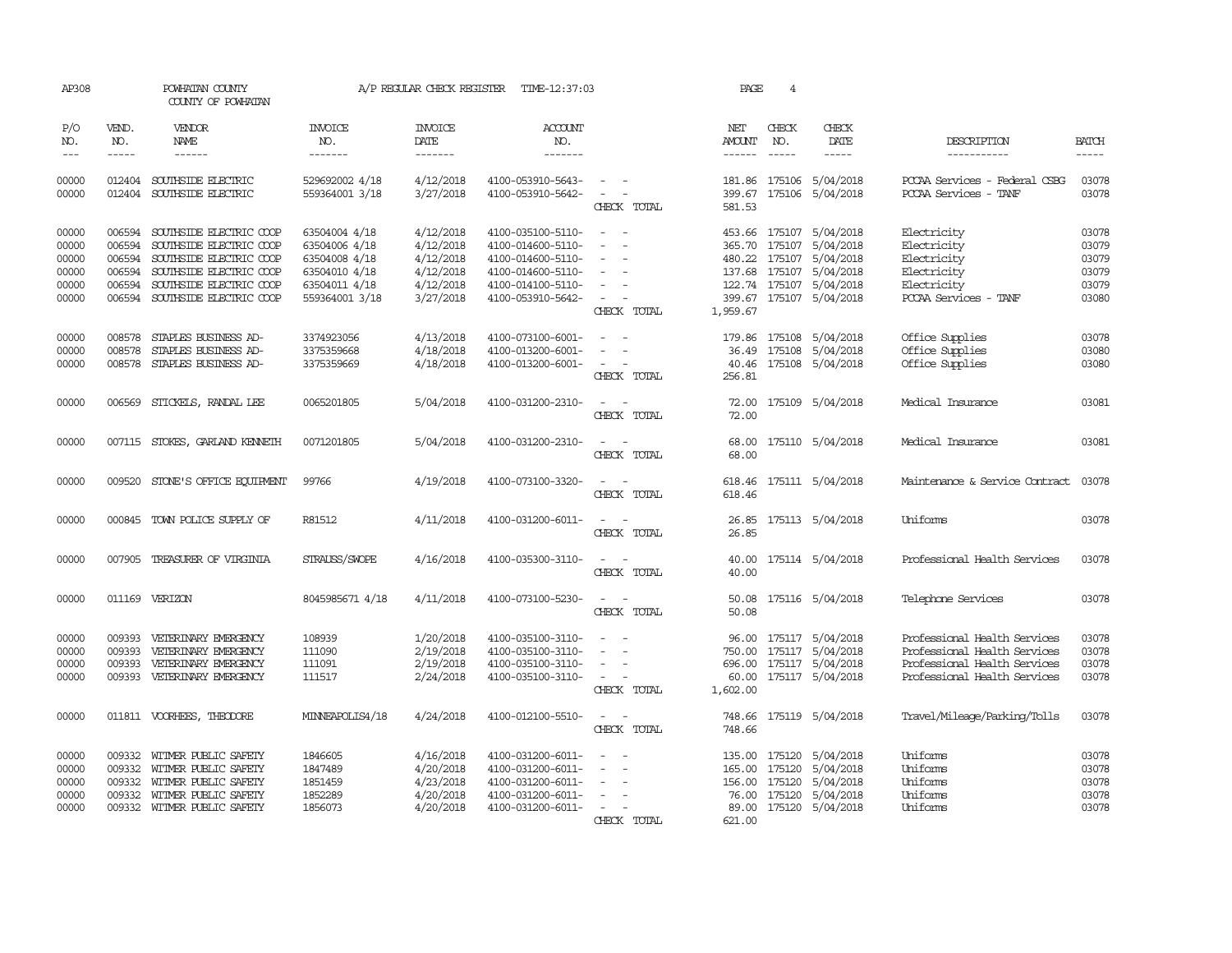| AP308                                     |                             | POWHATAN COUNTY<br>COUNTY OF POWHATAN                                                                       |                                                                  | A/P REGULAR CHECK REGISTER                                    | TIME-12:37:03                                                                                         |                                                                     | PAGE                                  | 5                           |                                                                                                                      |                                                                                                                           |                                           |
|-------------------------------------------|-----------------------------|-------------------------------------------------------------------------------------------------------------|------------------------------------------------------------------|---------------------------------------------------------------|-------------------------------------------------------------------------------------------------------|---------------------------------------------------------------------|---------------------------------------|-----------------------------|----------------------------------------------------------------------------------------------------------------------|---------------------------------------------------------------------------------------------------------------------------|-------------------------------------------|
| P/O<br>NO.<br>$---$                       | VEND.<br>NO.<br>$- - - - -$ | VENDOR<br>NAME<br>$- - - - - -$                                                                             | <b>INVOICE</b><br>NO.<br>-------                                 | <b>INVOICE</b><br>DATE<br>-------                             | <b>ACCOUNT</b><br>NO.<br>-------                                                                      |                                                                     | NET<br><b>AMOUNT</b><br>$- - - - - -$ | CHECK<br>NO.<br>$- - - - -$ | CHECK<br>DATE<br>$- - - - -$                                                                                         | DESCRIPTION<br>-----------                                                                                                | <b>BATCH</b><br>-----                     |
| 00000                                     |                             | 012408 WOOD, JOHN                                                                                           | 0124201805                                                       | 5/04/2018                                                     | 4100-012510-5250-                                                                                     | $\overline{\phantom{a}}$<br>CHECK TOTAL                             | 30.00<br>30.00                        |                             | 175121 5/04/2018                                                                                                     | Cell Phones                                                                                                               | 03081                                     |
| 00000                                     |                             | 002080 WOODCOCK, LYNN T.                                                                                    | 0020201805                                                       | 5/04/2018                                                     | 4100-031200-2310-                                                                                     | CHECK TOTAL                                                         | 108.00                                |                             | 108.00 175122 5/04/2018                                                                                              | Medical Insurance                                                                                                         | 03081                                     |
| 00000                                     |                             | 007812 ABS TECHNOLOGY ARCHITECTS                                                                            | INV0031830                                                       | 4/30/2018                                                     | 4100-012510-6014-                                                                                     | $\sim$<br>$\sim$<br>CHECK TOTAL                                     | 142.50<br>142.50                      |                             | 175125 5/10/2018                                                                                                     | Other Operating Supplies                                                                                                  | 03082                                     |
| 00000                                     |                             | 006175 ADAMS OIL COMPANY, INC.                                                                              | 22487                                                            | 4/11/2018                                                     | 4100-032200-5120-                                                                                     | $\sim$<br>$\sim$ $-$<br>CHECK TOTAL                                 | 351.82                                |                             | 351.82 175126 5/10/2018                                                                                              | Apparatus Fuel                                                                                                            | 03082                                     |
| 00000                                     |                             | 011434 AGA JANITORIAL SOLUTIONS,                                                                            | 2508                                                             | 4/30/2018                                                     | 4100-014100-3180-                                                                                     | $ -$<br>CHECK TOTAL                                                 | 772.00                                |                             | 772.00 175127 5/10/2018                                                                                              | Cleaning Service                                                                                                          | 03082                                     |
| 00000                                     |                             | 012411 AIR TECHNOLOGY SOLUTIONS                                                                             | 322717                                                           | 4/05/2018                                                     | 4100-032220-3310-                                                                                     | $\overline{\phantom{a}}$<br>CHECK TOTAL                             | 2,980.00<br>2,980.00                  |                             | 175128 5/10/2018                                                                                                     | Repairs & Maintenance                                                                                                     | 03082                                     |
| 00000                                     |                             | 009661 ARCHITECTURAL PRODUCTS OF 8609001-IN                                                                 |                                                                  | 4/25/2018                                                     | 4100-032220-3310-                                                                                     | CHECK TOTAL                                                         | 388.25<br>388.25                      |                             | 175130 5/10/2018                                                                                                     | Repairs & Maintenance                                                                                                     | 03082                                     |
| 00000<br>00000                            | 011585<br>011585            | ATLANTIC TACTICAL, INC.<br>ATLANTIC TACTICAL, INC.                                                          | SI-80623486<br>SI-80623766                                       | 4/23/2018<br>4/25/2018                                        | 4100-031200-6011-<br>4100-031200-6011-                                                                | $\overline{\phantom{a}}$<br>$\overline{\phantom{a}}$<br>CHECK TOTAL | 738.00<br>738.00<br>1,476.00          |                             | 175131 5/10/2018<br>175131 5/10/2018                                                                                 | Uniforms<br>Uniforms                                                                                                      | 03082<br>03082                            |
| 00000<br>00000<br>00000<br>00000<br>00000 | 007941<br>007941            | 007941 BAKER & TAYLOR<br>007941 BAKER & TAYLOR<br>BAKER & TAYLOR<br>BAKER & TAYLOR<br>007941 BAKER & TAYLOR | Q22417810<br>Q22417811<br>5014983852<br>5014986513<br>5014992209 | 4/25/2018<br>4/25/2018<br>4/25/2018<br>4/24/2018<br>5/01/2018 | 4100-073100-6012-<br>4100-073100-6012-<br>4100-073100-6012-<br>4100-073100-6012-<br>4100-073100-6012- | $\overline{\phantom{a}}$<br>$\sim$<br>CHECK TOTAL                   | 87.78<br>160.62<br>573.58             |                             | 27.58 175132 5/10/2018<br>175132 5/10/2018<br>151.35 175132 5/10/2018<br>146.25 175132 5/10/2018<br>175132 5/10/2018 | Books & Subscriptions<br>Books & Subscriptions<br>Books & Subscriptions<br>Books & Subscriptions<br>Books & Subscriptions | 03082<br>03082<br>03082<br>03082<br>03082 |
| 00000                                     |                             | 000032 BARTON, FAYE G.                                                                                      | SPRING MIG 4/18                                                  | 4/10/2018                                                     | 4100-012410-5510-                                                                                     | $\sim$<br>CHECK TOTAL                                               | 95.92<br>95.92                        |                             | 175133 5/10/2018                                                                                                     | Travel/Mileage/Parking/Tolls                                                                                              | 03082                                     |
| 00000                                     |                             | 011063 BEAGLE, ANDREW D.                                                                                    | MARCH/APRIL '18                                                  | 5/07/2018                                                     | 4100-032200-3320-                                                                                     | CHECK TOTAL                                                         | 468.75                                |                             | 468.75 175134 5/10/2018                                                                                              | Maintenance & Service Contract                                                                                            | 03085                                     |
| 00000<br>00000                            | 006655<br>006655            | BLOSSMAN GAS COMPANIES<br>BLOSSMAN GAS COMPANIES,                                                           | 3766527<br>3872849                                               | 4/17/2018<br>5/01/2018                                        | 4100-035100-5120-<br>4100-035100-5120-                                                                | $\equiv$<br>$\overline{\phantom{a}}$<br>CHECK TOTAL                 | 134.08<br>94.81<br>228.89             |                             | 175135 5/10/2018<br>175135 5/10/2018                                                                                 | Fuel<br>Fuel                                                                                                              | 03082<br>03082                            |
| 00000<br>00000                            | 011067                      | BOB & KATHY'S SMALL<br>011067 BOB & KATHY'S SMALL                                                           | SERVICE 4/30/18<br>SERVICE 5-2-18                                | 4/30/2018<br>5/02/2018                                        | 4100-014500-3319-<br>4100-014500-3319-                                                                | CHECK TOTAL                                                         | 45.00<br>236.89<br>281.89             |                             | 175136 5/10/2018<br>175136 5/10/2018                                                                                 | Equipment Repairs and Maintena<br>Equipment Repairs and Maintena 03082                                                    | 03082                                     |
| 00000<br>00000<br>00000<br>00000          | 011010<br>011010<br>011010  | <b>BOX ALARM TEES</b><br><b>BOX ALARM TEES</b><br>BOX ALARM TEES<br>011010 BOX ALARM TEES                   | 212<br>215<br>217<br>211                                         | 3/15/2018<br>4/24/2018<br>5/02/2018<br>3/02/2018              | 4100-032200-6011-<br>4100-031210-6011-<br>4100-031210-6011-<br>4100-032200-6017-                      | $\overline{\phantom{a}}$<br>CHECK TOTAL                             | 480.00<br>2,954.90                    |                             | 597.60 175137 5/10/2018<br>175137 5/10/2018<br>317.50 175137 5/10/2018<br>1,559.80 175137 5/10/2018                  | Protective Gear/Uniforms<br>Uniforms - PPE<br>Uniforms - PPE<br>Uniforms - Volunteers                                     | 03082<br>03082<br>03082<br>03085          |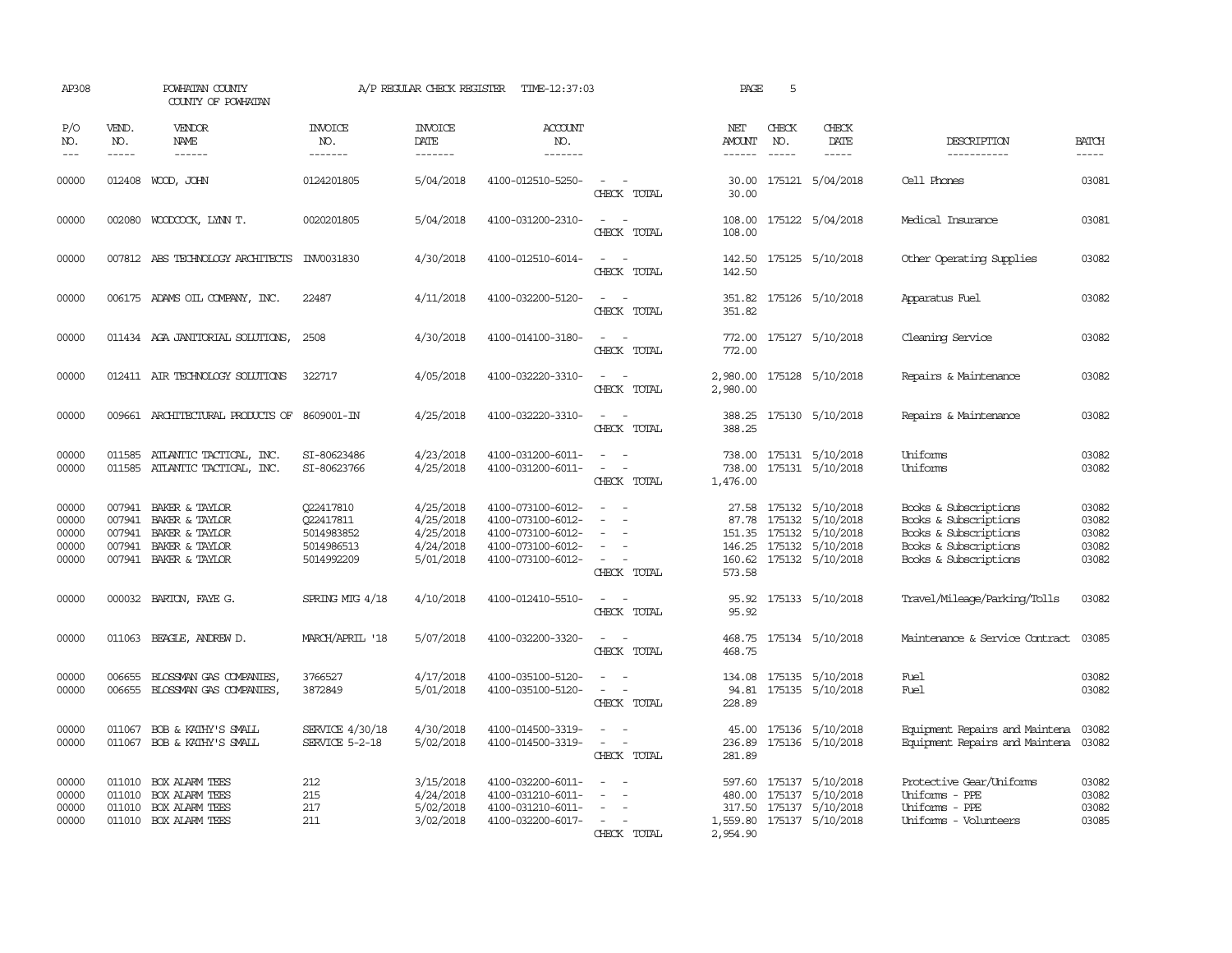| AP308                   |                             | POWHATAN COUNTY<br>COUNTY OF POWHATAN                          |                                     | A/P REGULAR CHECK REGISTER          | TIME-12:37:03                                               |                                                                                                                             | PAGE                    | 6            |                                                                      |                                  |                         |
|-------------------------|-----------------------------|----------------------------------------------------------------|-------------------------------------|-------------------------------------|-------------------------------------------------------------|-----------------------------------------------------------------------------------------------------------------------------|-------------------------|--------------|----------------------------------------------------------------------|----------------------------------|-------------------------|
| P/O<br>NO.<br>$---$     | VEND.<br>NO.<br>$- - - - -$ | <b>VENDOR</b><br>NAME                                          | <b>INVOICE</b><br>NO.<br>-------    | <b>INVOICE</b><br>DATE<br>-------   | <b>ACCOUNT</b><br>NO.<br>-------                            |                                                                                                                             | NET<br>AMOUNT<br>------ | CHECK<br>NO. | CHECK<br>DATE                                                        | DESCRIPTION<br>-----------       | <b>BATCH</b><br>-----   |
| 00000                   | 009984                      | BRAME SPECIALIY CO., INC.                                      | 7296164                             | 4/25/2018                           | 4100-014100-6005-                                           | $\sim$ 100 $\sim$<br>CHECK TOTAL                                                                                            | 756.89<br>756.89        |              | 175138 5/10/2018                                                     | Cleaning Supplies                | 03082                   |
| 00000                   | 000540                      | CENTRAL VIRGINIA WASTE                                         | 23031A                              | 2/14/3201                           | 4100-014600-3185-                                           | $\frac{1}{2} \left( \frac{1}{2} \right) \left( \frac{1}{2} \right) = \frac{1}{2} \left( \frac{1}{2} \right)$<br>CHECK TOTAL | 130.48<br>130.48        |              | 175140 5/10/2018                                                     | Trash Removal                    | 03083                   |
| 00000                   |                             | 010808 CERULLO, ROBERT                                         | NORFOLK 4/15-17                     | 4/24/2018                           | 4100-022100-5540-                                           | $\sim$<br>CHECK TOTAL                                                                                                       | 351.20                  |              | 351.20 175141 5/10/2018                                              | Conferences & Training           | 03082                   |
| 00000<br>00000<br>00000 | 006965<br>006965<br>006965  | CINIAS CORPORATION<br>CINTAS CORPORATION<br>CINIAS CORPORATION | 143375460<br>143375460<br>143375461 | 4/25/2018<br>4/25/2018<br>4/25/2018 | 4100-014100-6011-<br>4100-014500-6011-<br>4100-014300-6011- | $\overline{a}$<br>$\sim$<br>CHECK TOTAL                                                                                     | 118.90<br>255.56        |              | 67.54 175142 5/10/2018<br>69.12 175142 5/10/2018<br>175142 5/10/2018 | Uniforms<br>Uniforms<br>Uniforms | 03082<br>03082<br>03082 |
| 00000                   | 007088                      | COLONIAL POWERLIFT, INC.                                       | 2018-165                            | 4/24/2018                           | 4100-014100-3320-                                           | $\frac{1}{2} \left( \frac{1}{2} \right) \left( \frac{1}{2} \right) = \frac{1}{2} \left( \frac{1}{2} \right)$<br>CHECK TOTAL | 300.50<br>300.50        |              | 175143 5/10/2018                                                     | Maintenance & Service Contract   | 03082                   |
| 00000                   |                             | 009178 COMCAST                                                 | 120097415 4/18                      | 4/18/2018                           | 4100-073100-5260-                                           | CHECK TOTAL                                                                                                                 | 219.90<br>219.90        |              | 175144 5/10/2018                                                     | <b>Internet</b>                  | 03082                   |
| 00000                   |                             | 009784 COMMISSIONER OF THE                                     | DUES 2018-2019                      | 5/08/2018                           | 4100-012310-5810-                                           | $\frac{1}{2} \left( \frac{1}{2} \right) \left( \frac{1}{2} \right) = \frac{1}{2} \left( \frac{1}{2} \right)$<br>CHECK TOTAL | 415.00                  |              | 415.00 175145 5/10/2018                                              | Dues/Association Memberships     | 03085                   |
| 00000                   |                             | 010587 COX, RICHARD K.                                         | NORFOLK TRP4/18                     | 4/24/2018                           | 4100-022100-5540-                                           | $\sim$<br>$\sim$<br>CHECK TOTAL                                                                                             | 377.20<br>377.20        |              | 175146 5/10/2018                                                     | Conferences & Training           | 03082                   |
| 00000                   |                             | 006567 DAVIS & GREEN, INC.                                     | SD7678                              | 4/16/2018                           | 4100-014100-3310-                                           | $\omega_{\rm{max}}$ and $\omega_{\rm{max}}$<br>CHECK TOTAL                                                                  | 300.00<br>300.00        |              | 175148 5/10/2018                                                     | Repairs & Maintenance            | 03082                   |
| 00000                   |                             | 000860 DOMINION ENERGY VIRGINIA                                | 7765134072 4/18                     | 4/27/2018                           | 4100-014100-5110-                                           | $\sim$ 100 $\sim$<br>CHECK TOTAL                                                                                            | 640.35                  |              | 640.35 175149 5/10/2018                                              | Electricity                      | 03082                   |
| 00000                   |                             | 001910 DUNN GAS COMPANY                                        | 69648                               | 4/13/2018                           | 4100-014100-5120-                                           | $\sim$ 100 $\sim$<br>CHECK TOTAL                                                                                            | 1,868.22                |              | 1,868.22 175150 5/10/2018                                            | Fuel                             | 03082                   |
| 00000                   |                             | 009571 DURHAM, MARILYN                                         | VSA SPRG CONF                       | 4/27/2018                           | 4100-031200-5540-                                           | $\overline{\phantom{a}}$<br>$\sim$<br>CHECK TOTAL                                                                           | 273.32                  |              | 273.32 175151 5/10/2018                                              | Conferences & Training           | 03083                   |
| 00000                   | 009093                      | FARMVILLE WHOLESALE                                            | 637347                              | 4/12/2018                           | 4100-032220-3310-                                           | $\sim$<br>$\sim$<br>CHECK TOTAL                                                                                             | 41.00<br>41.00          |              | 175153 5/10/2018                                                     | Repairs & Maintenance            | 03083                   |
| 00000                   |                             | 006606 FLATROCK GLASS & DOOR INC 19084                         |                                     | 4/12/2018                           | 4100-014100-3310-                                           | $\sim$ 100 $\sim$<br>CHECK TOTAL                                                                                            | 160.00<br>160.00        |              | 175154 5/10/2018                                                     | Repairs & Maintenance            | 03083                   |
| 00000                   |                             | 007554 GORDON, DODSON, GORDON AND                              | 8544315                             | 4/27/2018                           | 4100-021200-3150-                                           | $\frac{1}{2} \left( \frac{1}{2} \right) \left( \frac{1}{2} \right) = \frac{1}{2} \left( \frac{1}{2} \right)$<br>CHECK TOTAL | 240.00<br>240.00        |              | 175155 5/10/2018                                                     | Outside Counsel                  | 03083                   |
| 00000                   |                             | 009419 GOV DEALS                                               | SALE00000059046                     | 4/30/2018                           | 3100-018990-0009-                                           | $\sim$ $ \sim$<br>CHECK TOTAL                                                                                               | 67.87                   |              | 67.87 175156 5/10/2018                                               | Sale of Equipment                | 03083                   |
| 00000                   |                             | 006013 GRAINGER                                                | 9745577123                          | 4/02/2018                           | 4100-014500-3190-                                           | $\sim$ $-$                                                                                                                  |                         |              | 71.84 175157 5/10/2018                                               | Grounds Maintenance              | 03083                   |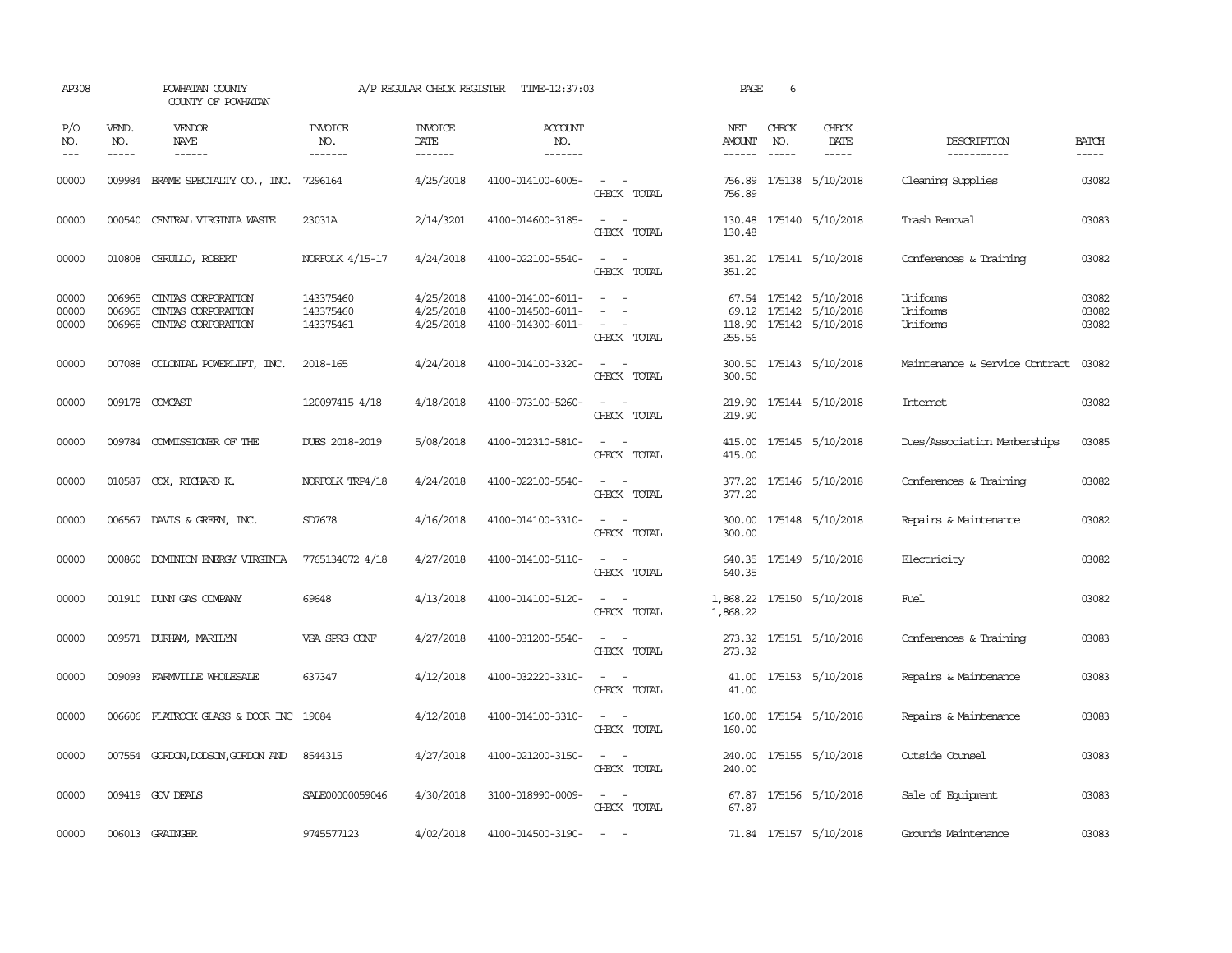| AP308                                              |                                                | POWHATAN COUNTY<br>COUNTY OF POWHATAN                                                                                                                     |                                            | A/P REGULAR CHECK REGISTER                                                 | TIME-12:37:03                                                                                                              |                                                                                                                             | PAGE                                       | 7                                                 |                                                                                                 |                                                                                                                  |                                                    |
|----------------------------------------------------|------------------------------------------------|-----------------------------------------------------------------------------------------------------------------------------------------------------------|--------------------------------------------|----------------------------------------------------------------------------|----------------------------------------------------------------------------------------------------------------------------|-----------------------------------------------------------------------------------------------------------------------------|--------------------------------------------|---------------------------------------------------|-------------------------------------------------------------------------------------------------|------------------------------------------------------------------------------------------------------------------|----------------------------------------------------|
| P/O<br>NO.<br>$ -$                                 | VEND.<br>NO.<br>$\frac{1}{2}$                  | VENDOR<br><b>NAME</b><br>$\frac{1}{2}$                                                                                                                    | INVOICE<br>NO.<br>-------                  | <b>INVOICE</b><br>DATE<br>-------                                          | <b>ACCOUNT</b><br>NO.<br>-------                                                                                           |                                                                                                                             | NET<br><b>AMOUNT</b><br>$- - - - - -$      | CHECK<br>NO.<br>$\frac{1}{2}$                     | CHECK<br>DATE<br>$\cdots \cdots \cdots$                                                         | DESCRIPTION<br>-----------                                                                                       | <b>BATCH</b><br>-----                              |
| 00000                                              |                                                | 006013 GRAINGER                                                                                                                                           | 9747344258                                 | 4/04/2018                                                                  | 4100-014100-3310-                                                                                                          | $\overline{\phantom{a}}$<br>CHECK TOTAL                                                                                     | 9.17<br>81.01                              |                                                   | 175157 5/10/2018                                                                                | Repairs & Maintenance                                                                                            | 03083                                              |
| 00000                                              |                                                | 006763 GREENBERG & ASSOCIATES                                                                                                                             | 3057                                       | 5/02/2018                                                                  | 4100-031210-3310-                                                                                                          | $\sim$<br>$\overline{\phantom{a}}$<br>CHECK TOTAL                                                                           | 900.00<br>900.00                           |                                                   | 175158 5/10/2018                                                                                | Repairs and Maintenance                                                                                          | 03085                                              |
| 00000                                              |                                                | 012410 HARRIS, SHIRLEY A.                                                                                                                                 | 347200                                     | 4/18/2018                                                                  | 4100-031200-6011-                                                                                                          | $\overline{\phantom{a}}$<br>$\sim$<br>CHECK TOTAL                                                                           | 18.00<br>18.00                             |                                                   | 175159 5/10/2018                                                                                | Uniforms                                                                                                         | 03083                                              |
| 00000<br>00000<br>00000<br>00000<br>00000<br>00000 | 008381<br>008381<br>008381<br>008381<br>008381 | 008381 JAMES RIVER PETROLEUM<br>JAMES RIVER PETROLEUM<br>JAMES RIVER PETROLEUM<br>JAMES RIVER PETROLEUM<br>JAMES RIVER PETROLEUM<br>JAMES RIVER PEIROLEUM | 110<br>110<br>110A<br>110B<br>110B<br>110D | 3/31/2018<br>3/31/2018<br>3/31/2018<br>3/31/2018<br>3/31/2018<br>3/31/2018 | 4100-035100-6008-<br>4100-031200-6008-<br>4100-032200-5120-<br>4100-014100-6008-<br>4100-014500-6008-<br>4100-014300-6008- | $\overline{a}$<br>$\overline{\phantom{a}}$<br>$\sim$<br>CHECK TOTAL                                                         | 8,975.58<br>3,980.82<br>64.65<br>13,800.15 | 175160<br>175160<br>242.22 175160<br>33.56 175160 | 503.32 175160 5/10/2018<br>5/10/2018<br>5/10/2018<br>5/10/2018<br>5/10/2018<br>175160 5/10/2018 | Gas/Grease/Oil<br>Gas/Grease/Oil<br>Apparatus Fuel<br>Gas/Grease/Oil<br>Gas/Grease/Oil<br>Gas/Grease/Oil         | 03086<br>03086<br>03086<br>03086<br>03086<br>03086 |
| 00000<br>00000<br>00000<br>00000                   | 010811                                         | 010811 IAND AND COATES, INC<br>LAND AND COATES, INC<br>010811 IAND AND COATES, INC<br>010811 IAND AND COATES, INC                                         | 3038465<br>3045189<br>3049342<br>3049852   | 4/13/2018<br>4/26/2018<br>5/02/2018<br>5/03/2018                           | 4100-014300-3310-<br>4100-014500-3190-<br>4100-014500-3319-<br>4100-014500-3319-                                           | $\sim$<br>CHECK TOTAL                                                                                                       | 228.86<br>100.42<br>406.05                 | 175161                                            | 175161 5/10/2018<br>5/10/2018<br>62.65 175161 5/10/2018<br>14.12 175161 5/10/2018               | Repairs & Maintenance<br>Grounds Maintenance<br>Equipment Repairs and Maintena<br>Equipment Repairs and Maintena | 03083<br>03083<br>03083<br>03083                   |
| 00000                                              | 006629                                         | LANDSCAPE SUPPLY, INC.                                                                                                                                    | 0651585-IN                                 | 5/01/2018                                                                  | 4100-014600-3310-                                                                                                          | $\overline{\phantom{a}}$<br>CHECK TOTAL                                                                                     | 565.50<br>565.50                           |                                                   | 175162 5/10/2018                                                                                | Repairs and Maintenance                                                                                          | 03083                                              |
| 00000                                              |                                                | 011437 LEADSONLINE                                                                                                                                        | 245833                                     | 5/01/2018                                                                  | 4100-031200-3320-                                                                                                          | $\equiv$<br>CHECK TOTAL                                                                                                     | 3,133.00<br>3,133.00                       |                                                   | 175163 5/10/2018                                                                                | Maintenance & Service Contract                                                                                   | 03083                                              |
| 00000                                              | 000160                                         | LLEWELLYN'S TOWING &                                                                                                                                      | 0030434                                    | 4/27/2018                                                                  | 4100-032200-6009-                                                                                                          | $\equiv$<br>CHECK TOTAL                                                                                                     | 787.50<br>787.50                           |                                                   | 175164 5/10/2018                                                                                | Auto Repairs and Parts                                                                                           | 03085                                              |
| 00000<br>00000                                     |                                                | 000166 LUCK STONE CORP.<br>000166 LUCK STONE CORP.                                                                                                        | IV-100853253<br>IV-100853253               | 5/15/2018<br>5/15/2018                                                     | 4100-014500-3190-<br>4100-014500-3190-                                                                                     | $\sim$<br>$\overline{\phantom{a}}$<br>CHECK TOTAL                                                                           | 669.18<br>750.95                           |                                                   | 81.77 175165 5/10/2018<br>175165 5/10/2018                                                      | Grounds Maintenance<br>Grounds Maintenance                                                                       | 03083<br>03083                                     |
| 00000                                              |                                                | 009552 MANSFIELD OIL COMPANY                                                                                                                              | SQLCD-412060                               | 5/02/2018                                                                  | 4100-032200-5120-                                                                                                          | $\sim$<br>CHECK TOTAL                                                                                                       | 141.94<br>141.94                           |                                                   | 175166 5/10/2018                                                                                | Apparatus Fuel                                                                                                   | 03083                                              |
| 00000                                              |                                                | 009276 MCCREIGHT, FRAN                                                                                                                                    | <b>MILEAGE 4-27-18</b>                     | 4/30/2018                                                                  | 4100-073100-5510-                                                                                                          | $\overline{\phantom{a}}$<br>$\sim$<br>CHECK TOTAL                                                                           | 101.65<br>101.65                           |                                                   | 175167 5/10/2018                                                                                | Travel/Mileage/Parking/Tolls                                                                                     | 03083                                              |
| 00000                                              |                                                | 010924 MITCHELL PEST                                                                                                                                      | 113116                                     | 4/19/2018                                                                  | 4100-014100-3310-                                                                                                          | $\frac{1}{2} \left( \frac{1}{2} \right) \left( \frac{1}{2} \right) = \frac{1}{2} \left( \frac{1}{2} \right)$<br>CHECK TOTAL | 125.00<br>125.00                           |                                                   | 175168 5/10/2018                                                                                | Repairs & Maintenance                                                                                            | 03083                                              |
| 00000                                              |                                                | 009315 OWENS & OWENS                                                                                                                                      | 8035186                                    | 4/27/2018                                                                  | 4100-021200-3150-                                                                                                          | $\sim$ $\sim$<br>CHECK TOTAL                                                                                                | 120.00                                     |                                                   | 120.00 175171 5/10/2018                                                                         | Outside Counsel                                                                                                  | 03083                                              |
| 00000                                              |                                                | 008967 PACIELLO, BRIGID                                                                                                                                   | MILEAGE 3-5/18                             | 5/01/2018                                                                  | 4100-012510-5510-                                                                                                          | CHECK TOTAL                                                                                                                 | 52.60                                      |                                                   | 52.60 175172 5/10/2018                                                                          | Travel/Mileage/Parking/Tolls                                                                                     | 03083                                              |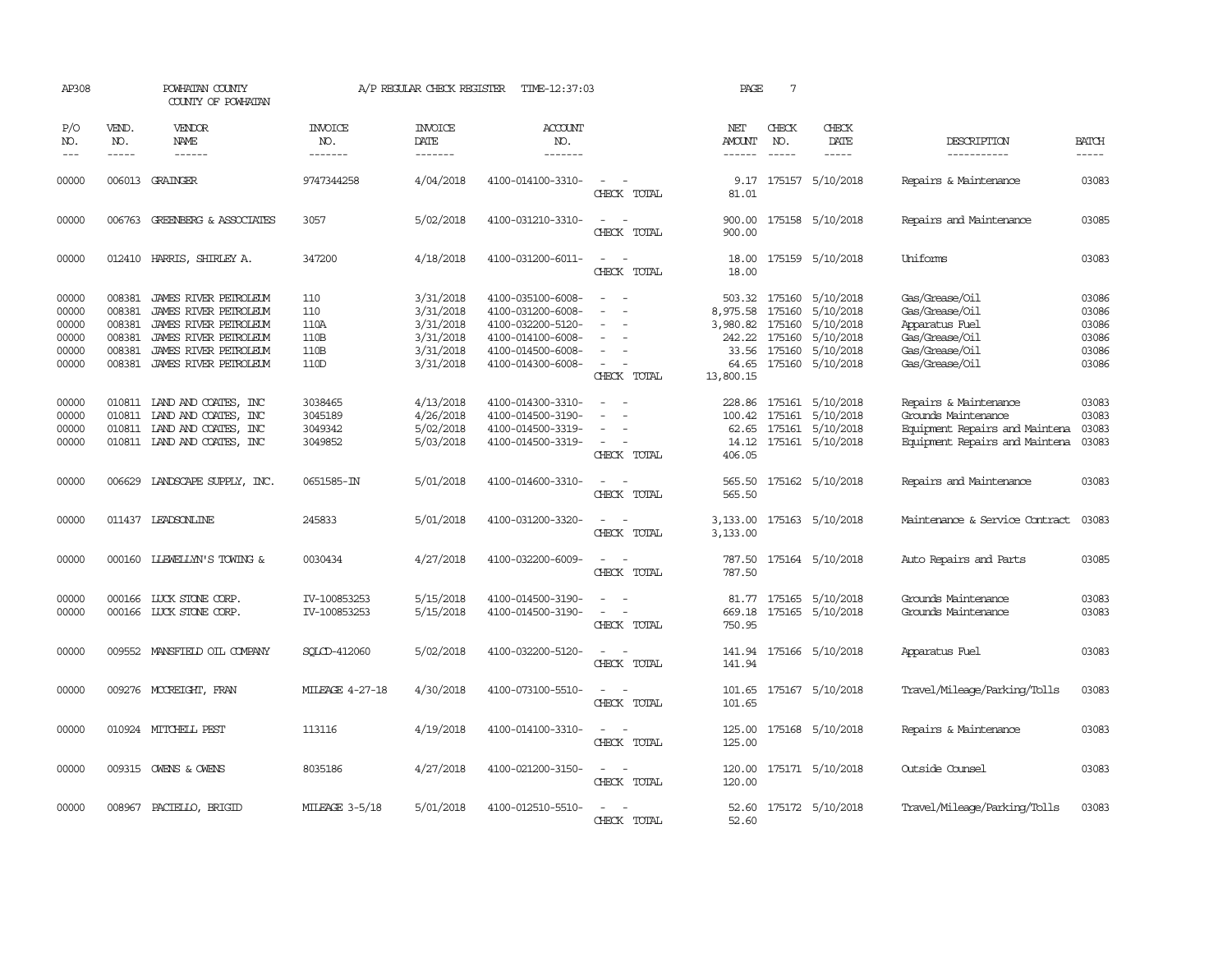| AP308                                                       |                                                          | POWHATAN COUNTY<br>COUNTY OF POWHATAN                                                                                                                                                                          |                                                                                                       | A/P REGULAR CHECK REGISTER                                                              | TIME-12:37:03                                                                                                                                   |                                                                                                                                                                   | PAGE                                                             | 8                                    |                                                                                                                                                            |                                                                                                                                                                               |                                                             |
|-------------------------------------------------------------|----------------------------------------------------------|----------------------------------------------------------------------------------------------------------------------------------------------------------------------------------------------------------------|-------------------------------------------------------------------------------------------------------|-----------------------------------------------------------------------------------------|-------------------------------------------------------------------------------------------------------------------------------------------------|-------------------------------------------------------------------------------------------------------------------------------------------------------------------|------------------------------------------------------------------|--------------------------------------|------------------------------------------------------------------------------------------------------------------------------------------------------------|-------------------------------------------------------------------------------------------------------------------------------------------------------------------------------|-------------------------------------------------------------|
| P/O<br>NO.<br>$\frac{1}{2}$                                 | VEND.<br>NO.<br>$- - - - -$                              | <b>VENDOR</b><br><b>NAME</b><br>------                                                                                                                                                                         | INVOICE<br>NO.<br>-------                                                                             | <b>INVOICE</b><br>DATE<br>-------                                                       | ACCOUNT<br>NO.<br>-------                                                                                                                       |                                                                                                                                                                   | NET<br>AMOUNT<br>$- - - - - -$                                   | CHECK<br>NO.<br>$- - - - -$          | CHECK<br>DATE<br>-----                                                                                                                                     | DESCRIPTION<br>-----------                                                                                                                                                    | <b>BATCH</b><br>$- - - - -$                                 |
| 00000                                                       |                                                          | 008404 PEST MASTERS, INC.                                                                                                                                                                                      | 368168                                                                                                | 4/07/2018                                                                               | 4100-032210-3320-                                                                                                                               | $\sim$<br>CHECK TOTAL                                                                                                                                             | 110.00                                                           |                                      | 110.00 175173 5/10/2018                                                                                                                                    | Maintenance & Service Contract                                                                                                                                                | 03083                                                       |
| 00000<br>00000<br>00000                                     | 001250<br>001250<br>001250                               | POWHATAN AUTO & TRACTOR<br>POWHATAN AUTO & TRACTOR<br>POWHATAN AUTO & TRACTOR                                                                                                                                  | 495304<br>496988<br>492862                                                                            | 4/20/2018<br>5/01/2018<br>4/04/2018                                                     | 4100-014100-6004-<br>4100-031200-6009-<br>4100-032200-6009-                                                                                     | $\overline{a}$<br>$\sim$<br>$\overline{a}$<br>CHECK TOTAL                                                                                                         | 13.14<br>117.78                                                  |                                      | 48.17 175174 5/10/2018<br>56.47 175174 5/10/2018<br>175174 5/10/2018                                                                                       | Tools and Equipment<br>Auto Parts/Repairs<br>Auto Repairs and Parts                                                                                                           | 03083<br>03083<br>03085                                     |
| 00000                                                       | 008294                                                   | POWHATAN COUNTY PUBLIC                                                                                                                                                                                         | 3959                                                                                                  | 3/28/2018                                                                               | 4100-014500-6009-                                                                                                                               | $\sim$<br>$\overline{\phantom{a}}$<br>CHECK TOTAL                                                                                                                 | 109.39<br>109.39                                                 |                                      | 175175 5/10/2018                                                                                                                                           | Auto Parts & Repairs                                                                                                                                                          | 03083                                                       |
| 00000                                                       |                                                          | 005050 POWHATAN LOCK SERVICES                                                                                                                                                                                  | 1470                                                                                                  | 4/18/2018                                                                               | 4100-014100-3310-                                                                                                                               | $\sim$<br>$\sim$<br>CHECK TOTAL                                                                                                                                   | 91.00                                                            |                                      | 91.00 175176 5/10/2018                                                                                                                                     | Repairs & Maintenance                                                                                                                                                         | 03083                                                       |
| 00000<br>00000<br>00000<br>00000<br>00000<br>00000<br>00000 | 012340<br>012340<br>012340<br>012340<br>012340<br>012340 | PRICE SUPPLY COMPANY, INC<br>PRICE SUPPLY COMPANY, INC<br>PRICE SUPPLY COMPANY, INC<br>PRICE SUPPLY COMPANY, INC<br>PRICE SUPPLY COMPANY, INC<br>PRICE SUPPLY COMPANY, INC<br>012340 PRICE SUPPLY COMPANY, INC | 1804-019399<br>1804-020395<br>1804-019400<br>1804-019401<br>1804-019403<br>1804-020222<br>1804-020222 | 4/06/2018<br>4/19/2018<br>4/06/2018<br>4/06/2018<br>4/06/2018<br>4/17/2018<br>4/17/2018 | 4100-031210-3310-<br>4100-014100-3310-<br>4100-014100-3310-<br>4100-014100-3310-<br>4100-014100-3310-<br>4100-032220-3310-<br>4100-032210-3310- | $\sim$<br>$\overline{\phantom{a}}$<br>$\overline{\phantom{a}}$<br>$\overline{\phantom{a}}$<br>$\overline{\phantom{a}}$<br>$\overline{\phantom{a}}$<br>CHECK TOTAL | 197.12<br>217.49<br>980.92                                       | 175177<br>175177                     | 24.73 175177 5/10/2018<br>5/10/2018<br>5/10/2018<br>320.18 175177 5/10/2018<br>27.00 175177 5/10/2018<br>162.00 175177 5/10/2018<br>32.40 175177 5/10/2018 | Repairs and Maintenance<br>Repairs & Maintenance<br>Repairs & Maintenance<br>Repairs & Maintenance<br>Repairs & Maintenance<br>Repairs & Maintenance<br>Repairs & Maintenance | 03083<br>03083<br>03084<br>03084<br>03084<br>03084<br>03084 |
| 00000<br>00000                                              | 009518<br>009518                                         | QUARLES PETROLEUM, INC.<br><b>QUARLES PETROLEUM, INC.</b>                                                                                                                                                      | CT-0982281<br>CT-0982504                                                                              | 4/30/2018<br>4/30/2018                                                                  | 4100-031200-6008-<br>4100-032200-5120-                                                                                                          | $\overline{\phantom{a}}$<br>CHECK TOTAL                                                                                                                           | 458.65<br>157.48<br>616.13                                       |                                      | 175178 5/10/2018<br>175178 5/10/2018                                                                                                                       | Gas/Grease/Oil<br>Apparatus Fuel                                                                                                                                              | 03084<br>03084                                              |
| 00000<br>00000<br>00000<br>00000<br>00000<br>00000          | 000620<br>000620                                         | 000620 R. C. GOODWYN & SONS, INC<br>R. C. GOODWYN & SONS, INC<br>000620 R. C. GOODWYN & SONS, INC<br>R. C. GOODWYN & SONS, INC<br>000620 R. C. GOODWYN & SONS, INC<br>000620 R. C. GOODWYN & SONS, INC         | 0808680<br>0808843<br>0808843<br>0809103<br>0809225<br>0809301                                        | 4/10/2018<br>4/11/2018<br>4/11/2018<br>4/12/2018<br>4/13/2018<br>4/13/2018              | 4100-014600-3310-<br>4100-014600-3310-<br>4100-014500-3190-<br>4100-014100-3310-<br>4100-014100-3310-<br>4100-014500-3319-                      | $\equiv$<br>CHECK TOTAL                                                                                                                                           | 22.76<br>11.38<br>9.98<br>60.05<br>11.97<br>122.63               | 175179<br>175179<br>175179<br>175179 | 5/10/2018<br>5/10/2018<br>6.49 175179 5/10/2018<br>5/10/2018<br>5/10/2018<br>175179 5/10/2018                                                              | Repairs and Maintenance<br>Repairs and Maintenance<br>Grounds Maintenance<br>Repairs & Maintenance<br>Repairs & Maintenance<br>Equipment Repairs and Maintena                 | 03084<br>03084<br>03084<br>03084<br>03084<br>03084          |
| 00000                                                       | 006466                                                   | RADIO COMMUNICATION OF VA 400014194-1                                                                                                                                                                          |                                                                                                       | 4/24/2018                                                                               | 4100-031200-3310-                                                                                                                               | $\overline{\phantom{a}}$<br>CHECK TOTAL                                                                                                                           | 187.00<br>187.00                                                 |                                      | 175181 5/10/2018                                                                                                                                           | Repairs & Maintenance                                                                                                                                                         | 03084                                                       |
| 00000<br>00000<br>00000<br>00000<br>00000                   | 007157<br>007157<br>007157<br>007157                     | SHORES COLLISION, INC.<br>SHORES COLLISION, INC.<br>SHORES COLLISION, INC.<br>SHORES COLLISION, INC.<br>007157 SHORES COLLISION, INC.                                                                          | 18-11917<br>18-11947<br>18-11967<br>18-11986<br>18-11991                                              | 4/06/2018<br>4/04/2018<br>4/06/2018<br>4/25/2018<br>4/23/2018                           | 4100-031200-6009-<br>4100-031200-6009-<br>4100-031200-6009-<br>4100-031200-6009-<br>4100-031200-6009-                                           | $\overline{\phantom{a}}$<br>$\sim$<br>CHECK TOTAL                                                                                                                 | 5,027.80<br>570.25<br>378.21 175182<br>351.41 175182<br>7,318.87 | 175182<br>175182                     | 5/10/2018<br>5/10/2018<br>5/10/2018<br>5/10/2018<br>991.20 175182 5/10/2018                                                                                | Auto Parts/Repairs<br>Auto Parts/Repairs<br>Auto Parts/Repairs<br>Auto Parts/Repairs<br>Auto Parts/Repairs                                                                    | 03084<br>03084<br>03084<br>03084<br>03084                   |
| 00000<br>00000                                              | 012404<br>012404                                         | SOUTHSIDE ELECTRIC<br>SOUTHSIDE ELECTRIC                                                                                                                                                                       | 529692002 4/18R<br>96990001 4/18                                                                      | 4/12/2018<br>4/12/2018                                                                  | 4100-053910-5643-<br>4100-053910-5643-                                                                                                          | $\overline{\phantom{a}}$<br>CHECK TOTAL                                                                                                                           | 181.86<br>210.08<br>391.94                                       |                                      | 175184 5/10/2018<br>175184 5/10/2018                                                                                                                       | PCCAA Services - Federal CSBG<br>PCCAA Services - Federal CSBG                                                                                                                | 03084<br>03084                                              |
| 00000                                                       | 006594                                                   | SOUTHSIDE ELECTRIC COOP                                                                                                                                                                                        | 63504005 5/18                                                                                         | 5/04/2018                                                                               | 4100-031210-5110-                                                                                                                               | CHECK TOTAL                                                                                                                                                       | 114.84<br>114.84                                                 |                                      | 175185 5/10/2018                                                                                                                                           | Electricity - Comunications H 03085                                                                                                                                           |                                                             |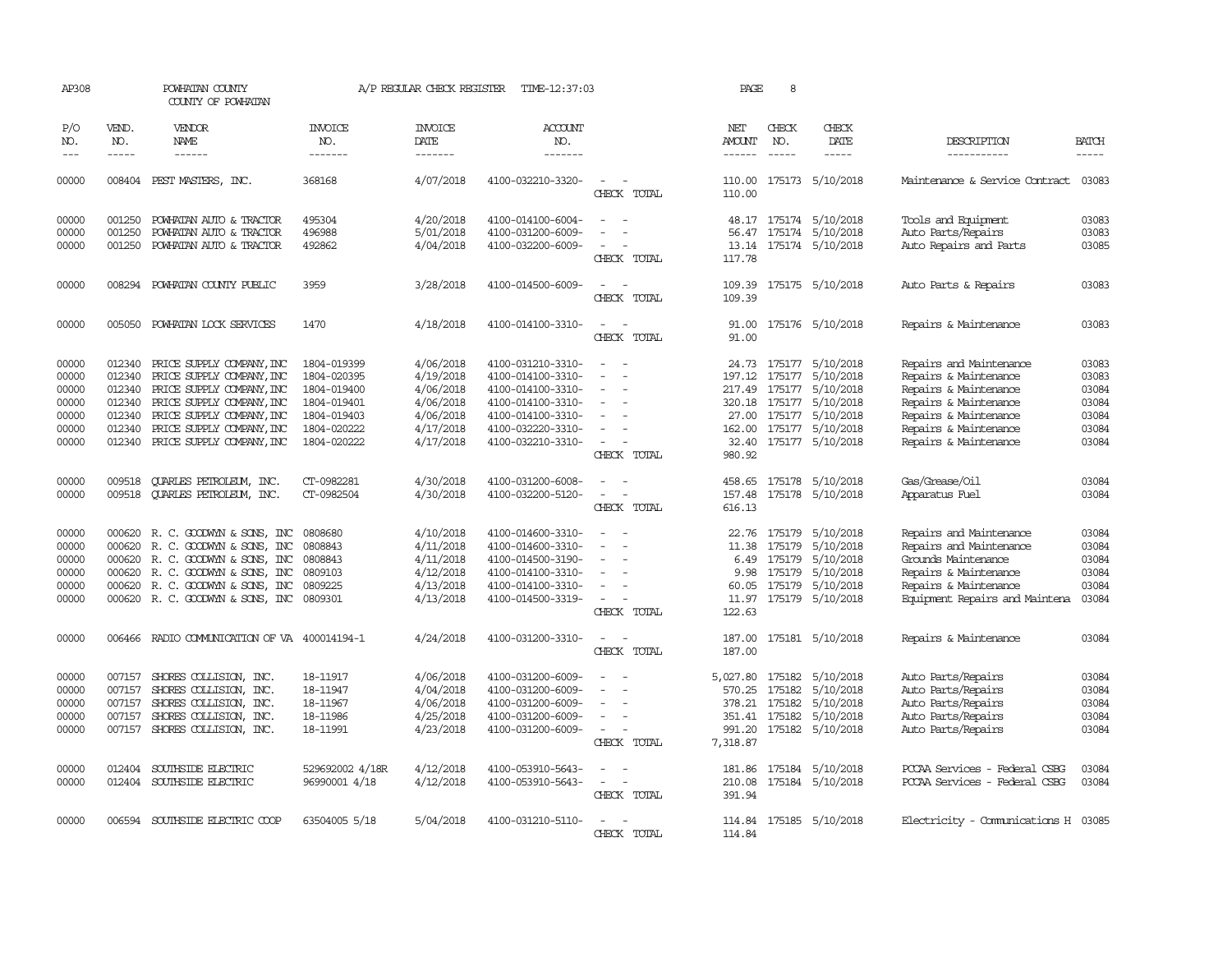| AP308                                                                                                                                                                                     |                                                                                                                                                                                                      | POWHATAN COUNTY<br>COUNTY OF POWHATAN                                                                                                                                                                                                      |                                                                                                                                                                                                                                                                                                                                                                                                             | A/P REGULAR CHECK REGISTER                                                                                                                                                                                                                                                    | TIME-12:37:03                                                                                                                                                                                                                                                                                                                                                                                                                                        |                                                                                  | PAGE                                                                                                                                                                                                | 9                                                                                                                                                                                          |                                                                                                                                                                                                                                                                                             |                                                                                                                                                                                                                                                                                                                                                                                                                                                                |                                                                                                                                                                                           |
|-------------------------------------------------------------------------------------------------------------------------------------------------------------------------------------------|------------------------------------------------------------------------------------------------------------------------------------------------------------------------------------------------------|--------------------------------------------------------------------------------------------------------------------------------------------------------------------------------------------------------------------------------------------|-------------------------------------------------------------------------------------------------------------------------------------------------------------------------------------------------------------------------------------------------------------------------------------------------------------------------------------------------------------------------------------------------------------|-------------------------------------------------------------------------------------------------------------------------------------------------------------------------------------------------------------------------------------------------------------------------------|------------------------------------------------------------------------------------------------------------------------------------------------------------------------------------------------------------------------------------------------------------------------------------------------------------------------------------------------------------------------------------------------------------------------------------------------------|----------------------------------------------------------------------------------|-----------------------------------------------------------------------------------------------------------------------------------------------------------------------------------------------------|--------------------------------------------------------------------------------------------------------------------------------------------------------------------------------------------|---------------------------------------------------------------------------------------------------------------------------------------------------------------------------------------------------------------------------------------------------------------------------------------------|----------------------------------------------------------------------------------------------------------------------------------------------------------------------------------------------------------------------------------------------------------------------------------------------------------------------------------------------------------------------------------------------------------------------------------------------------------------|-------------------------------------------------------------------------------------------------------------------------------------------------------------------------------------------|
| P/O<br>NO.<br>$\frac{1}{2}$                                                                                                                                                               | VEND.<br>NO.<br>$- - - - -$                                                                                                                                                                          | <b>VENDOR</b><br>NAME<br>------                                                                                                                                                                                                            | <b>INVOICE</b><br>NO.<br>-------                                                                                                                                                                                                                                                                                                                                                                            | <b>INVOICE</b><br>DATE<br>-------                                                                                                                                                                                                                                             | ACCOUNT<br>NO.<br>-------                                                                                                                                                                                                                                                                                                                                                                                                                            |                                                                                  | NET<br>AMOUNT<br>$- - - - - -$                                                                                                                                                                      | CHECK<br>NO.<br>$\frac{1}{2}$                                                                                                                                                              | CHECK<br>DATE<br>$- - - - -$                                                                                                                                                                                                                                                                | DESCRIPTION<br>-----------                                                                                                                                                                                                                                                                                                                                                                                                                                     | <b>BATCH</b><br>$- - - - -$                                                                                                                                                               |
| 00000                                                                                                                                                                                     | 009765                                                                                                                                                                                               | STANLEY, HUNT, DUPREE                                                                                                                                                                                                                      | 18COPAGM-00762                                                                                                                                                                                                                                                                                                                                                                                              | 4/30/2018                                                                                                                                                                                                                                                                     | 4100-012200-3140-                                                                                                                                                                                                                                                                                                                                                                                                                                    | $\equiv$<br>CHECK TOTAL                                                          | 356.25<br>356.25                                                                                                                                                                                    | 175187                                                                                                                                                                                     | 5/10/2018                                                                                                                                                                                                                                                                                   | Professional Services                                                                                                                                                                                                                                                                                                                                                                                                                                          | 03084                                                                                                                                                                                     |
| 00000                                                                                                                                                                                     |                                                                                                                                                                                                      | 008578 STAPLES BUSINESS AD-                                                                                                                                                                                                                | 3376153966                                                                                                                                                                                                                                                                                                                                                                                                  | 4/27/2018                                                                                                                                                                                                                                                                     | 4100-013200-6001-                                                                                                                                                                                                                                                                                                                                                                                                                                    | $\equiv$<br>CHECK TOTAL                                                          | 139.15<br>139.15                                                                                                                                                                                    |                                                                                                                                                                                            | 175188 5/10/2018                                                                                                                                                                                                                                                                            | Office Supplies                                                                                                                                                                                                                                                                                                                                                                                                                                                | 03084                                                                                                                                                                                     |
| 00000                                                                                                                                                                                     | 009957                                                                                                                                                                                               | STEMMLE PLUMBING REPAIR,                                                                                                                                                                                                                   | 17-05648                                                                                                                                                                                                                                                                                                                                                                                                    | 4/17/2018                                                                                                                                                                                                                                                                     | 4100-014100-3310-                                                                                                                                                                                                                                                                                                                                                                                                                                    | $\sim$<br>CHECK TOTAL                                                            | 379.00<br>379.00                                                                                                                                                                                    |                                                                                                                                                                                            | 175189 5/10/2018                                                                                                                                                                                                                                                                            | Repairs & Maintenance                                                                                                                                                                                                                                                                                                                                                                                                                                          | 03084                                                                                                                                                                                     |
| 00000                                                                                                                                                                                     |                                                                                                                                                                                                      | 000845 TOWN POLICE SUPPLY OF                                                                                                                                                                                                               | 9605                                                                                                                                                                                                                                                                                                                                                                                                        | 4/23/2018                                                                                                                                                                                                                                                                     | 4100-031200-6011-                                                                                                                                                                                                                                                                                                                                                                                                                                    | $\equiv$<br>CHECK TOTAL                                                          | 200.20<br>200.20                                                                                                                                                                                    |                                                                                                                                                                                            | 175191 5/10/2018                                                                                                                                                                                                                                                                            | Uniforms                                                                                                                                                                                                                                                                                                                                                                                                                                                       | 03084                                                                                                                                                                                     |
| 00000                                                                                                                                                                                     | 008126                                                                                                                                                                                               | VERIZON                                                                                                                                                                                                                                    | 9805989746                                                                                                                                                                                                                                                                                                                                                                                                  | 4/23/2018                                                                                                                                                                                                                                                                     | 4100-032200-5260-                                                                                                                                                                                                                                                                                                                                                                                                                                    | $\equiv$<br>CHECK TOTAL                                                          | 50.20<br>50.20                                                                                                                                                                                      |                                                                                                                                                                                            | 175193 5/10/2018                                                                                                                                                                                                                                                                            | Internet                                                                                                                                                                                                                                                                                                                                                                                                                                                       | 03084                                                                                                                                                                                     |
| 00000<br>00000<br>00000<br>00000<br>00000<br>00000<br>00000<br>00000<br>00000<br>00000<br>00000<br>00000<br>00000<br>00000<br>00000<br>00000<br>00000<br>00000<br>00000<br>00000<br>00000 | 011169<br>011169<br>011169<br>011169<br>011169<br>011169<br>011169<br>011169<br>011169<br>011169<br>011169<br>011169<br>011169<br>011169<br>011169<br>011169<br>011169<br>011169<br>011169<br>011169 | VERIZON<br>VERIZON<br>VERIZON<br>VERIZON<br>VERIZON<br>VERIZON<br>VERIZON<br>VERIZON<br>VERIZON<br>011169 VERIZON<br>VERIZON<br>VERIZON<br>VERIZON<br>VERIZON<br>VERIZON<br>VERIZON<br>VERIZON<br>VERIZON<br>VERIZON<br>VERIZON<br>VERIZON | 1357471455Y4/18<br>1357471455Y4/18<br>1357471455Y4/18<br>1357471455Y4/18<br>1357471455Y4/18<br>1357471455Y4/18<br>1357471455Y4/18<br>1357471455Y4/18<br>1357471455Y4/18<br>1357471455Y4/18<br>1357471455Y4/18<br>1357471455Y4/18<br>1357471455Y4/18<br>1357471455Y4/18<br>1357471455Y4/18<br>1357471455Y4/18<br>8043780915 4/18<br>8045986057 4/18<br>8045986057 4/18<br>8045983715 4/18<br>8047061627 5/18 | 4/28/2018<br>4/28/2018<br>4/28/2018<br>4/28/2018<br>4/28/2018<br>4/28/2018<br>4/28/2018<br>4/28/2018<br>4/28/2018<br>4/28/2018<br>4/28/2018<br>4/28/2018<br>4/28/2018<br>4/28/2018<br>4/28/2018<br>4/28/2018<br>4/25/2018<br>4/28/2018<br>4/28/2018<br>4/28/2018<br>5/01/2018 | 100-000100-0006-<br>4100-012310-5230-<br>4100-012510-5230-<br>4100-014100-5230-<br>4100-014300-5230-<br>4100-021200-5230-<br>4100-031200-5230-<br>4100-031710-5230-<br>4100-021200-5230-<br>4100-031210-5230-<br>4100-032200-5230-<br>4100-032200-5260-<br>4100-032210-5230-<br>4100-035500-5230-<br>4100-071110-5230-<br>4100-073100-5230-<br>4100-032220-5230-<br>4100-031200-5230-<br>4100-031210-5230-<br>4100-031210-5232-<br>4100-031210-5232- | $\sim$<br>$\equiv$<br>$\equiv$<br>$\overline{\phantom{a}}$<br>$\equiv$<br>$\sim$ | 112.57<br>47.95<br>91.90<br>198.55<br>79.86<br>42.16<br>155.95<br>47.95<br>14.12<br>42.16<br>282.62<br>184.26<br>69.36<br>42.16<br>42.16<br>95.90<br>94.81<br>66.57<br>284.53<br>128.24<br>2,824.88 | 175194<br>175194<br>175194<br>175194<br>175194<br>175194<br>175194<br>175194<br>175194<br>175194<br>175194<br>175194<br>175194<br>175194<br>175194<br>175194<br>175194<br>175194<br>175194 | 5/10/2018<br>5/10/2018<br>5/10/2018<br>5/10/2018<br>5/10/2018<br>5/10/2018<br>5/10/2018<br>5/10/2018<br>5/10/2018<br>175194 5/10/2018<br>5/10/2018<br>5/10/2018<br>5/10/2018<br>5/10/2018<br>5/10/2018<br>5/10/2018<br>5/10/2018<br>5/10/2018<br>5/10/2018<br>5/10/2018<br>175194 5/10/2018 | Due from Other Agencies<br>Telephone Services<br>Telephone Services<br>Telephone Services<br>Telephone Services<br>Telephone Services<br>Telephone Services<br>Telephone Services<br>Telephone Services<br>Telephone Services<br>Telephone Services<br><b>Internet</b><br>Telephone Services<br>Telephone Services<br>Telephone Services<br>Telephone Services<br>Telephone System<br>Telephone Services<br>Telephone Services<br>Wireline 911<br>Wireline 911 | 03084<br>03084<br>03084<br>03084<br>03084<br>03084<br>03084<br>03084<br>03084<br>03084<br>03084<br>03084<br>03084<br>03084<br>03084<br>03084<br>03084<br>03084<br>03084<br>03085<br>03085 |
| 00000                                                                                                                                                                                     | 012412 VFIS                                                                                                                                                                                          |                                                                                                                                                                                                                                            | 3965115                                                                                                                                                                                                                                                                                                                                                                                                     | 4/27/2018                                                                                                                                                                                                                                                                     | 4100-032200-5305-                                                                                                                                                                                                                                                                                                                                                                                                                                    | CHECK TOTAL<br>$\overline{\phantom{a}}$<br>CHECK TOTAL                           | 4,948.66<br>256.00<br>256.00                                                                                                                                                                        |                                                                                                                                                                                            | 175195 5/10/2018                                                                                                                                                                                                                                                                            | Auto Insurance Premium                                                                                                                                                                                                                                                                                                                                                                                                                                         | 03085                                                                                                                                                                                     |
| 00000                                                                                                                                                                                     |                                                                                                                                                                                                      | 007983 VIRGINIA EMPLOYMENT                                                                                                                                                                                                                 | EMP#18897703/18                                                                                                                                                                                                                                                                                                                                                                                             | 3/31/2018                                                                                                                                                                                                                                                                     | 4100-012220-2703-                                                                                                                                                                                                                                                                                                                                                                                                                                    | CHECK TOTAL                                                                      | 1,300.41                                                                                                                                                                                            |                                                                                                                                                                                            | 1,300.41 175196 5/10/2018                                                                                                                                                                                                                                                                   | Unemployment Claims                                                                                                                                                                                                                                                                                                                                                                                                                                            | 03084                                                                                                                                                                                     |
| 00000<br>00000<br>00000<br>00000<br>00000<br>00000<br>00000                                                                                                                               | 011181<br>011181<br>011181<br>011181<br>011181<br>011181<br>011181                                                                                                                                   | WELLS FARGO FINANCIAL<br>WELLS FARGO FINANCIAL<br>WELLS FARGO FINANCIAL<br>WELLS FARGO FINANCIAL<br>WELLS FARGO FINANCIAL<br>WELLS FARGO FINANCIAL<br>WEILS FARGO FINANCIAL                                                                | 5004763493<br>5004763493<br>5004763493<br>5004763493<br>5004763493<br>5004763493<br>5004763493                                                                                                                                                                                                                                                                                                              | 4/24/2018<br>4/24/2018<br>4/24/2018<br>4/24/2018<br>4/24/2018<br>4/24/2018<br>4/24/2018                                                                                                                                                                                       | 4100-012100-3320-<br>4100-012200-3320-<br>4100-012310-3320-<br>4100-012320-3500-<br>4100-012410-3320-<br>4100-012210-3320-<br>4100-012510-3320-                                                                                                                                                                                                                                                                                                      | $\overline{\phantom{a}}$<br>$\equiv$<br>$\overline{\phantom{a}}$                 | 87.93<br>105.17<br>37.40<br>7.33<br>15.10<br>219.12                                                                                                                                                 | 175198<br>175198<br>175198<br>175198<br>175198<br>175198                                                                                                                                   | 5/10/2018<br>5/10/2018<br>5/10/2018<br>5/10/2018<br>5/10/2018<br>5/10/2018<br>36.74 175198 5/10/2018                                                                                                                                                                                        | Maintenance & Service Contract<br>Maintenance & Service Contract<br>Maintenance & Service Contract<br>Printing & Binding<br>Maintenance & Service Contract<br>Maintenance/Service Contracts<br>Maintenance & Service Contract                                                                                                                                                                                                                                  | 03084<br>03084<br>03084<br>03084<br>03084<br>03084<br>03084                                                                                                                               |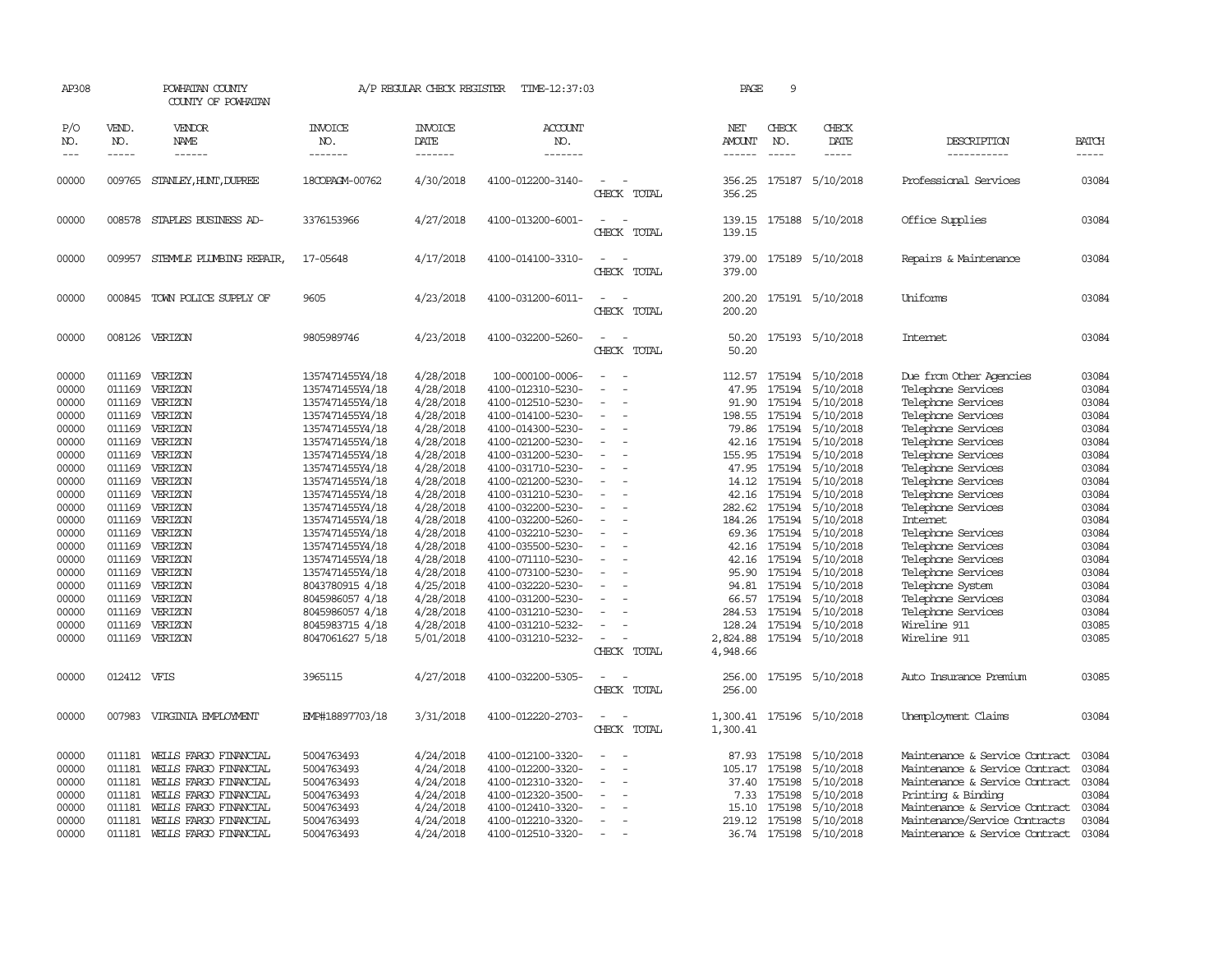| AP308          |                  | POWHATAN COUNTY<br>COUNTY OF POWHATAN |                          | A/P REGULAR CHECK REGISTER | TIME-12:37:03                          |                                            | PAGE           | 10               |                        |                                |                |
|----------------|------------------|---------------------------------------|--------------------------|----------------------------|----------------------------------------|--------------------------------------------|----------------|------------------|------------------------|--------------------------------|----------------|
| P/O<br>NO.     | VEND.<br>NO.     | VENDOR<br>NAME                        | INVOICE<br>NO.           | <b>INVOICE</b><br>DATE     | <b>ACCOUNT</b><br>NO.                  |                                            | NET<br>AMOUNT  | CHECK<br>NO.     | CHECK<br>DATE          | DESCRIPTION                    | <b>BATCH</b>   |
| $---$          | $- - - - -$      | ------                                | -------                  | -------                    | -------                                |                                            |                | $- - - - -$      | -----                  | -----------                    | $- - - - -$    |
| 00000          | 011181           | WEILS FARGO FINANCIAL                 | 5004763493               | 4/24/2018                  | 4100-013200-3320-                      |                                            | 143.19 175198  |                  | 5/10/2018              | Maintenance & Service Contract | 03084          |
| 00000          | 011181           | WELLS FARGO FINANCIAL                 | 5004763493               | 4/24/2018                  | 4100-021600-8002-                      |                                            | 186.70         | 175198           | 5/10/2018              | Copier Lease                   | 03084          |
| 00000          | 011181           | WELLS FARGO FINANCIAL                 | 5004763493               | 4/24/2018                  | 4100-021600-8002-                      |                                            | 105.24         | 175198           | 5/10/2018              | Copier Lease                   | 03084          |
| 00000          | 011181           | WELLS FARGO FINANCIAL                 | 5004763493               | 4/24/2018                  | 4100-022100-3320-                      | $\overline{\phantom{a}}$                   | 175.54         | 175198           | 5/10/2018              | Maintenance & Service Contract | 03084          |
| 00000          | 011181           | WELLS FARGO FINANCIAL                 | 5004763493               | 4/24/2018                  | 4100-031200-3320-                      | $\equiv$                                   | 175.54 175198  |                  | 5/10/2018              | Maintenance & Service Contract | 03084          |
| 00000          | 011181           | WELLS FARGO FINANCIAL                 | 5004763493               | 4/24/2018                  | 4100-031200-3320-                      |                                            | 234.37         | 175198           | 5/10/2018              | Maintenance & Service Contract | 03084          |
| 00000          | 011181           | WELLS FARGO FINANCIAL                 | 5004763493               | 4/24/2018                  | 4100-034100-3320-                      |                                            | 78.88          | 175198           | 5/10/2018              | Maintenance & Service Contract | 03084          |
| 00000          | 011181           | WELLS FARGO FINANCIAL                 | 5004763493               | 4/24/2018                  | 4100-035100-3320-                      |                                            | 92.69          | 175198           | 5/10/2018              | Landscaping - Animal Control   | 03084          |
| 00000          | 011181           | WELLS FARGO FINANCIAL                 | 5004763493               | 4/24/2018                  | 4100-053120-3320-                      |                                            | .44            | 175198           | 5/10/2018              | Maint/Service Contract/Copying | 03084          |
| 00000          | 011181           | WELLS FARGO FINANCIAL                 | 5004763493               | 4/24/2018                  | 4100-081100-3320-                      |                                            | 113.45         | 175198           | 5/10/2018              | Maintenance & Service Contract | 03084          |
| 00000          | 011181           | WELLS FARGO FINANCIAL                 | 5004763493               | 4/24/2018                  | 4100-021200-8002-                      |                                            | 225.93         |                  | 175198 5/10/2018       | Copier Lease Agreement         | 03084          |
|                |                  |                                       |                          |                            |                                        | CHECK<br>TOTAL                             | 2,040.76       |                  |                        |                                |                |
| 00000          |                  | 012063 WINDSTREAM                     | 012272474 5/18           | 4/27/2018                  | 4100-012510-5230-                      |                                            | 749.04         |                  | 175199 5/10/2018       | Telephone Services             | 03084          |
|                |                  |                                       |                          |                            |                                        | CHECK TOTAL                                | 749.04         |                  |                        |                                |                |
| 00000          | 007755           | WITMER PUBLIC SAFETY                  | 1847385                  | 4/26/2018                  | 4100-032200-6011-                      |                                            | 430.00         | 175200           | 5/10/2018              | Protective Gear/Uniforms       | 03084          |
| 00000          | 007755           | WITMER PUBLIC SAFETY                  | 1854351                  | 5/01/2018                  | 4100-032200-6011-                      | $\overline{\phantom{a}}$<br>$\overline{a}$ | 368.00         | 175200           | 5/10/2018              | Protective Gear/Uniforms       | 03084          |
|                |                  |                                       |                          |                            |                                        | CHECK TOTAL                                | 798.00         |                  |                        |                                |                |
| 00000          | 009332           | WITMER PUBLIC SAFETY                  | 1856057                  | 5/02/2018                  | 4100-031200-6011-                      | $\equiv$<br>$\overline{\phantom{0}}$       | 10.50          |                  | 175201 5/10/2018       | Uniforms                       | 03084          |
| 00000          | 009332           | WITMER PUBLIC SAFETY                  | 1859462                  | 5/01/2018                  | 4100-031200-6011-                      |                                            | 62.00          |                  | 175201 5/10/2018       | Uniforms                       | 03084          |
|                |                  |                                       |                          |                            |                                        | CHECK TOTAL                                | 72.50          |                  |                        |                                |                |
| 00000          | 010859           | WRIGHT, ANDREA                        | 20180701                 | 4/23/2018                  | 4100-031200-3310-                      |                                            | 1,391.87       | 175202           | 5/10/2018              | Repairs & Maintenance          | 03084          |
| 00000          | 010859           | WRIGHT, ANDREA                        | 20180702                 | 4/28/2018                  | 4100-031200-3310-                      | $\sim$<br>$\overline{\phantom{a}}$         | 114.14         | 175202           | 5/10/2018              | Repairs & Maintenance          | 03084          |
|                |                  |                                       |                          |                            |                                        | CHECK TOTAL                                | 1,506.01       |                  |                        |                                |                |
| 00000          | 006175           | ADAMS OIL COMPANY, INC.               | $\Omega$                 | 4/16/2018                  | 4100-014500-6008-                      |                                            | 95.11          | 175204           | 5/18/2018              | Gas/Grease/Oil                 | 03087          |
| 00000          | 006175           | ADAMS OIL COMPANY, INC.               | 00596 4/16               | 4/16/2018                  | 4100-014500-6008-                      |                                            | 44.92          | 175204           | 5/18/2018              | Gas/Grease/Oil                 | 03087          |
| 00000          | 006175           | ADAMS OIL COMPANY, INC.               | 1234                     | 4/05/2018                  | 4100-014500-6008-                      | $\overline{\phantom{a}}$                   | 72.33          | 175204           | 5/18/2018              | Gas/Grease/Oil                 | 03087          |
| 00000          |                  | 006175 ADAMS OIL COMPANY, INC.        | 1234<br>4/23/18          | 4/23/2018                  | 4100-014500-6008-                      | $\sim$                                     | 104.68         |                  | 175204 5/18/2018       | Gas/Grease/Oil                 | 03087          |
|                |                  |                                       |                          |                            |                                        | CHECK TOTAL                                | 317.04         |                  |                        |                                |                |
| 00000          |                  | 008774 ALLEN, SUSAN E.                | 8035630                  | 5/04/2018                  | 4100-021200-3150-                      | $\equiv$<br>$\overline{a}$                 | 240.00         |                  | 175206 5/18/2018       | Outside Counsel                | 03087          |
|                |                  |                                       |                          |                            |                                        | CHECK<br>TOTAL                             | 240.00         |                  |                        |                                |                |
| 00000          | 008668           | BANK OF AMERICA                       | 05/01/2018               | 5/01/2018                  | 4100-081500-5540-                      |                                            | .00.           | 175208           | 5/18/2018              | Conferences & Training         | 03093          |
| 00000          | 008668           | BANK OF AMERICA                       | 05/01/2018               | 5/01/2018                  | 4100-081500-5540-                      | $\overline{\phantom{a}}$                   | 12.00          | 175208           | 5/18/2018              | Conferences & Training         | 03093          |
| 00000          | 008668           | BANK OF AMERICA                       | 05/01/2018               | 5/01/2018                  | 4100-081500-5540-                      | $\equiv$                                   | 12.00          | 175208           | 5/18/2018              | Conferences & Training         | 03093          |
| 00000          | 008668           | BANK OF AMERICA                       | 05/01/2018               | 5/01/2018                  | 4100-034100-3600-                      | $\overline{a}$                             | 481.00         | 175208           | 5/18/2018              | Advertising                    | 03093          |
| 00000          | 008668           | BANK OF AMERICA                       | 05/01/2018               | 5/01/2018                  | 4100-013200-6001-                      | $\equiv$                                   | 92.66          | 175208           | 5/18/2018              | Office Supplies                | 03093          |
| 00000          | 008668           | BANK OF AMERICA                       | 05/01/2018               | 5/01/2018                  | 4100-012100-5540-                      |                                            | 14.29          | 175208           | 5/18/2018              | Conference & Training          | 03093          |
| 00000          | 008668           | BANK OF AMERICA                       | 05/01/2018               | 5/01/2018                  | 4100-012410-3321-                      |                                            | 19.95          | 175208           | 5/18/2018              | BAI.NET Credit Card Fees       | 03093          |
| 00000          | 008668           | BANK OF AMERICA                       | 05/01/2018               | 5/01/2018                  | 4100-032200-5540-                      | $\overline{\phantom{a}}$<br>$\equiv$       | 240.80         | 175208           | 5/18/2018              | Travel - Convention & Educatio | 03093          |
| 00000<br>00000 | 008668<br>008668 | BANK OF AMERICA<br>BANK OF AMERICA    | 05/01/2018<br>05/01/2018 | 5/01/2018<br>5/01/2018     | 4100-012200-5210-<br>4100-013200-5210- |                                            | 6.70<br>156.80 | 175208<br>175208 | 5/18/2018<br>5/18/2018 | Postage                        | 03093<br>03093 |
| 00000          | 008668           | BANK OF AMERICA                       | 05/01/2018               | 5/01/2018                  | 4100-013200-6001-                      |                                            | 107.55         | 175208           | 5/18/2018              | Postage<br>Office Supplies     | 03093          |
| 00000          | 008668           | BANK OF AMERICA                       | 05/01/2018               | 5/01/2018                  | 4100-073100-5210-                      |                                            | 20.46          | 175208           | 5/18/2018              | Postage                        | 03093          |
| 00000          | 008668           | BANK OF AMERICA                       | 05/01/2018               | 5/01/2018                  | 4100-073100-5210-                      | $\sim$                                     |                | 58.07 175208     | 5/18/2018              | Postage                        | 03093          |
| 00000          | 008668           | BANK OF AMERICA                       | 05/01/2018               | 5/01/2018                  | 4100-073100-5210-                      | $\sim$                                     |                |                  | 5.54 175208 5/18/2018  | Postage                        | 03093          |
|                |                  |                                       |                          |                            |                                        |                                            |                |                  |                        |                                |                |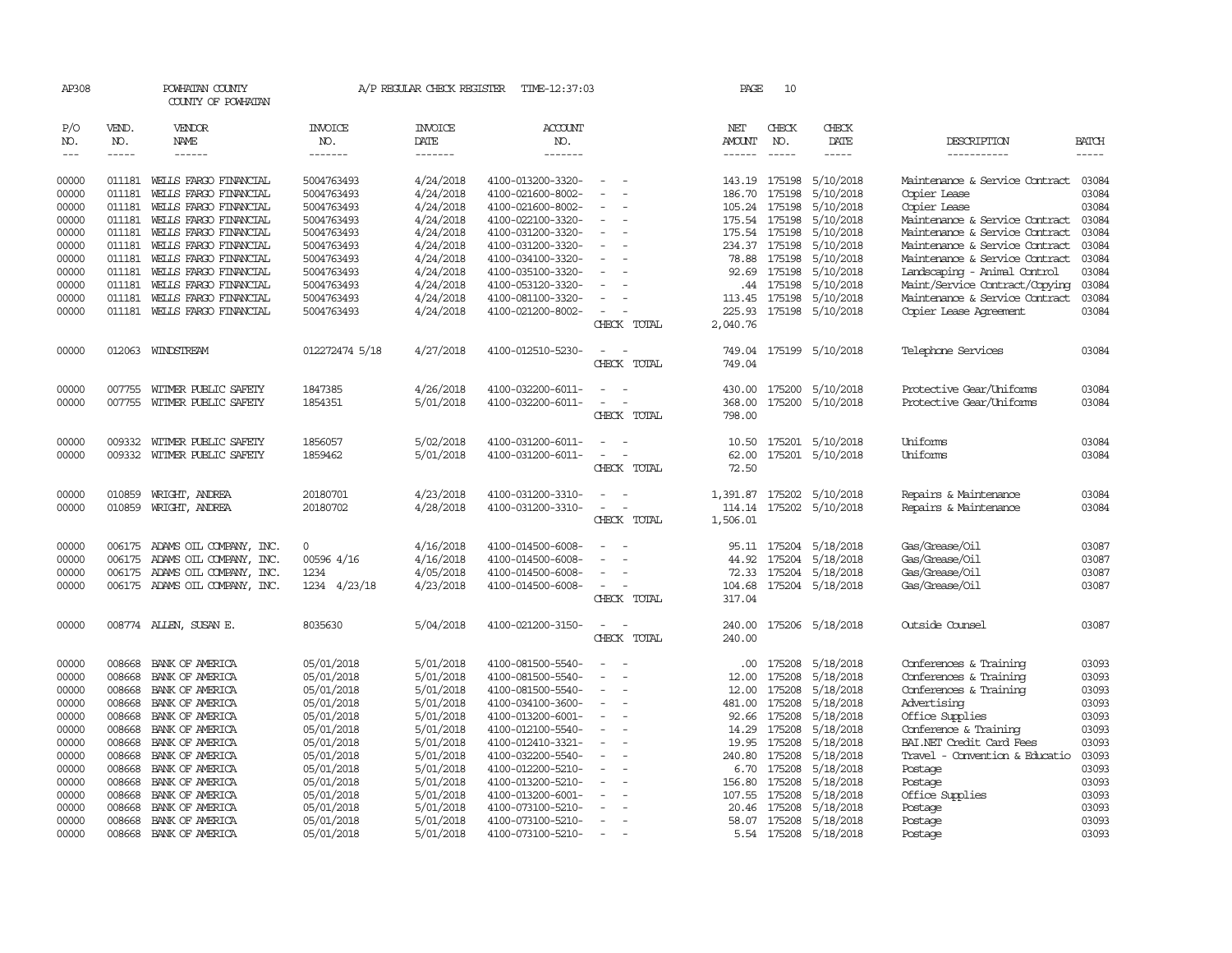| AP308                       |                             | POWHATAN COUNTY<br>COUNTY OF POWHATAN |                                   | A/P REGULAR CHECK REGISTER        | TIME-12:37:03                                 | PAGE                    | 11                            |                              |                                |                       |
|-----------------------------|-----------------------------|---------------------------------------|-----------------------------------|-----------------------------------|-----------------------------------------------|-------------------------|-------------------------------|------------------------------|--------------------------------|-----------------------|
| P/O<br>NO.<br>$\frac{1}{2}$ | VEND.<br>NO.<br>$- - - - -$ | VENDOR<br><b>NAME</b>                 | <b>INVOICE</b><br>NO.<br>-------- | <b>INVOICE</b><br>DATE<br>------- | <b>ACCOUNT</b><br>NO.<br>-------              | NET<br>AMOUNT<br>------ | CHECK<br>NO.<br>$\frac{1}{2}$ | CHECK<br>DATE<br>$- - - - -$ | DESCRIPTION<br>-----------     | <b>BATCH</b><br>----- |
| 00000                       | 008668                      | BANK OF AMERICA                       | 05/01/2018                        | 5/01/2018                         | 4100-032200-3110-                             | 4.00                    | 175208                        | 5/18/2018                    | Health/Vaccinations/Inoculatio | 03093                 |
| 00000                       | 008668                      | BANK OF AMERICA                       | 05/01/2018                        | 5/01/2018                         | 4100-032200-5815-                             | 24.48                   | 175208                        | 5/18/2018                    | Training/Seminars              | 03093                 |
| 00000                       | 008668                      | BANK OF AMERICA                       | 05/01/2018                        | 5/01/2018                         | 4100-073100-5210-<br>$\overline{\phantom{a}}$ | 3.49                    | 175208                        | 5/18/2018                    | Postage                        | 03093                 |
| 00000                       | 008668                      | BANK OF AMERICA                       | 05/01/2018                        | 5/01/2018                         | 4100-083500-6014-                             | 205.33                  | 175208                        | 5/18/2018                    | Other Operating Supplies       | 03093                 |
| 00000                       | 008668                      | BANK OF AMERICA                       | 05/01/2018                        | 5/01/2018                         | 4100-014100-3400-<br>$\equiv$                 | 29.90                   | 175208                        | 5/18/2018                    | Misc. Meetings - Set Up        | 03093                 |
| 00000                       | 008668                      | BANK OF AMERICA                       | 05/01/2018                        | 5/01/2018                         | 4100-013200-6001-<br>$\overline{\phantom{a}}$ | 152.54                  | 175208                        | 5/18/2018                    | Office Supplies                | 03093                 |
| 00000                       | 008668                      | BANK OF AMERICA                       | 05/01/2018                        | 5/01/2018                         | 4100-021600-6001-<br>$\overline{\phantom{a}}$ | 12.99                   | 175208                        | 5/18/2018                    | Office Supplies                | 03093                 |
| 00000                       | 008668                      | BANK OF AMERICA                       | 05/01/2018                        | 5/01/2018                         | 4100-032200-3310-<br>$\equiv$                 | 69.95                   | 175208                        | 5/18/2018                    | Equipment Repair               | 03093                 |
| 00000                       | 008668                      | BANK OF AMERICA                       | 05/01/2018                        | 5/01/2018                         | 4100-032200-3310-                             | 181.20                  | 175208                        | 5/18/2018                    | Equipment Repair               | 03093                 |
| 00000                       | 008668                      | BANK OF AMERICA                       | 05/01/2018                        | 5/01/2018                         | 4100-032200-6009-<br>$\overline{\phantom{a}}$ | 94.54                   | 175208                        | 5/18/2018                    | Auto Repairs and Parts         | 03093                 |
| 00000                       | 008668                      | BANK OF AMERICA                       | 05/01/2018                        | 5/01/2018                         | 4100-035500-6009-<br>$\overline{\phantom{a}}$ | 58.30                   | 175208                        | 5/18/2018                    | Auto Parts/Repairs             | 03093                 |
| 00000                       | 008668                      | BANK OF AMERICA                       | 05/01/2018                        | 5/01/2018                         | 4100-073100-6012-<br>$\overline{\phantom{a}}$ | 15.00                   | 175208                        | 5/18/2018                    | Books & Subscriptions          | 03093                 |
| 00000                       | 008668                      | BANK OF AMERICA                       | 05/01/2018                        | 5/01/2018                         | 4100-012200-5130-<br>$\equiv$                 | 37.45                   | 175208                        | 5/18/2018                    | Water                          | 03093                 |
| 00000                       | 008668                      | BANK OF AMERICA                       | 05/01/2018                        | 5/01/2018                         | 4100-014500-3190-<br>$\equiv$                 | 113.98                  | 175208                        | 5/18/2018                    | Grounds Maintenance            | 03093                 |
| 00000                       | 008668                      | BANK OF AMERICA                       | 05/01/2018                        | 5/01/2018                         | 4100-014500-3190-<br>$\overline{\phantom{a}}$ | 92.96                   | 175208                        | 5/18/2018                    | Grounds Maintenance            | 03093                 |
| 00000                       | 008668                      | BANK OF AMERICA                       | 05/01/2018                        | 5/01/2018                         | 4100-014500-3190-                             | 18.91                   | 175208                        | 5/18/2018                    | Grounds Maintenance            | 03093                 |
| 00000                       | 008668                      | BANK OF AMERICA                       | 05/01/2018                        | 5/01/2018                         | 4100-014500-3190-<br>$\equiv$                 | .02                     | 175208                        | 5/18/2018                    | Grounds Maintenance            | 03093                 |
| 00000                       | 008668                      | BANK OF AMERICA                       | 05/01/2018                        | 5/01/2018                         | 4100-014500-3319-<br>$\equiv$                 | 4.99                    | 175208                        | 5/18/2018                    | Equipment Repairs and Maintena | 03093                 |
| 00000                       | 008668                      | BANK OF AMERICA                       | 05/01/2018                        | 5/01/2018                         | 4100-081500-5540-<br>$\sim$                   | 39.48                   | 175208                        | 5/18/2018                    | Conferences & Training         | 03093                 |
| 00000                       | 008668                      | BANK OF AMERICA                       | 05/01/2018                        | 5/01/2018                         | 4100-012200-5540-CS3-                         | 225.00                  | 175208                        | 5/18/2018                    | VGFOA Conference               | 03093                 |
| 00000                       | 008668                      | BANK OF AMERICA                       | 05/01/2018                        | 5/01/2018                         | 4100-012510-8205-<br>$\equiv$                 | 17.49                   | 175208                        | 5/18/2018                    | Hosting Fees                   | 03093                 |
| 00000                       | 008668                      | BANK OF AMERICA                       | 05/01/2018                        | 5/01/2018                         | 4100-014500-6008-                             | 66.70                   | 175208                        | 5/18/2018                    | Gas/Grease/Oil                 | 03093                 |
| 00000                       | 008668                      | BANK OF AMERICA                       | 05/01/2018                        | 5/01/2018                         | 4100-014500-6008-                             | 84.00                   | 175208                        | 5/18/2018                    | Gas/Grease/Oil                 | 03093                 |
| 00000                       | 008668                      | BANK OF AMERICA                       | 05/01/2018                        | 5/01/2018                         | 4100-014500-6008-<br>$\overline{\phantom{a}}$ | 69.50                   | 175208                        | 5/18/2018                    | Gas/Grease/Oil                 | 03093                 |
| 00000                       | 008668                      | BANK OF AMERICA                       | 05/01/2018                        | 5/01/2018                         | 4100-031210-6001-                             | 17.85                   | 175208                        | 5/18/2018                    | Office Supplies                | 03093                 |
| 00000                       | 008668                      | BANK OF AMERICA                       | 05/01/2018                        | 5/01/2018                         | 4100-014500-6008-                             | 68.00                   | 175208                        | 5/18/2018                    | Gas/Grease/Oil                 | 03093                 |
| 00000                       | 008668                      | BANK OF AMERICA                       | 05/01/2018                        | 5/01/2018                         | 4100-014500-6008-                             | 78.00                   | 175208                        | 5/18/2018                    | Gas/Grease/Oil                 | 03093                 |
| 00000                       | 008668                      | BANK OF AMERICA                       | 05/01/2018                        | 5/01/2018                         | 4100-014500-6008-<br>$\sim$                   | 67.60                   | 175208                        | 5/18/2018                    | Gas/Grease/Oil                 | 03093                 |
| 00000                       | 008668                      | BANK OF AMERICA                       | 05/01/2018                        | 5/01/2018                         | 4100-014500-6008-                             | 82.00                   | 175208                        | 5/18/2018                    | Gas/Grease/0il                 | 03093                 |
| 00000                       | 008668                      | BANK OF AMERICA                       | 05/01/2018                        | 5/01/2018                         | 4100-014500-6008-                             | 69.60                   | 175208                        | 5/18/2018                    | Gas/Grease/Oil                 | 03093                 |
| 00000                       | 008668                      | BANK OF AMERICA                       | 05/01/2018                        | 5/01/2018                         | 4100-014100-3310-<br>$\equiv$                 | 12.00                   | 175208                        | 5/18/2018                    | Repairs & Maintenance          | 03093                 |
| 00000                       | 008668                      | BANK OF AMERICA                       | 05/01/2018                        | 5/01/2018                         | 4100-012510-6001-                             | 15.98                   | 175208                        | 5/18/2018                    | Office Supplies                | 03093                 |
| 00000                       | 008668                      | BANK OF AMERICA                       | 05/01/2018                        | 5/01/2018                         | 4100-013200-6001-                             | 161.19                  | 175208                        | 5/18/2018                    | Office Supplies                | 03093                 |
| 00000                       | 008668                      | BANK OF AMERICA                       | 05/01/2018                        | 5/01/2018                         | 4100-014100-3310-<br>$\overline{\phantom{a}}$ |                         | 12.00-175208                  | 5/18/2018                    | Repairs & Maintenance          | 03093                 |
| 00000                       | 008668                      | BANK OF AMERICA                       | 05/01/2018                        | 5/01/2018                         | 4100-014400-6001-<br>$\equiv$                 | 23.70                   | 175208                        | 5/18/2018                    | Stationery/Office Supplies     | 03093                 |
| 00000                       | 008668                      | BANK OF AMERICA                       | 05/01/2018                        | 5/01/2018                         | 4100-014400-6001-<br>$\equiv$                 | 26.97                   | 175208                        | 5/18/2018                    | Stationery/Office Supplies     | 03093                 |
| 00000                       | 008668                      | BANK OF AMERICA                       | 05/01/2018                        | 5/01/2018                         | 4100-032210-6001-                             |                         | 20.24 175208                  | 5/18/2018                    | Office Supplies                | 03093                 |
| 00000                       | 008668                      | BANK OF AMERICA                       | 05/01/2018                        | 5/01/2018                         | 4100-071110-6001-<br>$\equiv$                 | 11.86                   | 175208                        | 5/18/2018                    | Office Supplies                | 03093                 |
| 00000                       | 008668                      | BANK OF AMERICA                       | 05/01/2018                        | 5/01/2018                         | 4100-073100-6001-<br>$\overline{\phantom{a}}$ | 14.98                   | 175208                        | 5/18/2018                    | Office Supplies                | 03093                 |
| 00000                       | 008668                      | BANK OF AMERICA                       | 05/01/2018                        | 5/01/2018                         | 4100-081500-6001-                             | 35.95                   | 175208                        | 5/18/2018                    | Office Supplies                | 03093                 |
| 00000                       | 008668                      | BANK OF AMERICA                       | 05/01/2018                        | 5/01/2018                         | 4100-083500-6014-<br>$\equiv$                 | 20.23                   | 175208                        | 5/18/2018                    | Other Operating Supplies       | 03093                 |
| 00000                       | 008668                      | BANK OF AMERICA                       | 05/01/2018                        | 5/01/2018                         | 4100-032200-5120-<br>$\overline{\phantom{a}}$ | 63.10                   | 175208                        | 5/18/2018                    | Apparatus Fuel                 | 03093                 |
| 00000                       | 008668                      | BANK OF AMERICA                       | 05/01/2018                        | 5/01/2018                         | 4100-034100-6008-                             | 48.00                   | 175208                        | 5/18/2018                    | Gas/Grease/Oil                 | 03093                 |
| 00000                       | 008668                      | BANK OF AMERICA                       | 05/01/2018                        | 5/01/2018                         | 4100-012100-5530-                             | 14.85                   | 175208                        | 5/18/2018                    | <b>Business Meetings</b>       | 03093                 |
| 00000                       | 008668                      | BANK OF AMERICA                       | 05/01/2018                        | 5/01/2018                         | 4100-012410-6008-<br>$\equiv$                 | 19.93                   | 175208                        | 5/18/2018                    | Gas/Grease/Oil                 | 03093                 |
| 00000                       | 008668                      | BANK OF AMERICA                       | 05/01/2018                        | 5/01/2018                         | 4100-012410-6008-                             | 10.00                   | 175208                        | 5/18/2018                    | Gas/Grease/Oil                 | 03093                 |
| 00000                       | 008668                      | BANK OF AMERICA                       | 05/01/2018                        | 5/01/2018                         | 4100-014100-6008-                             | 44.00                   | 175208                        | 5/18/2018                    | Gas/Grease/Oil                 | 03093                 |
| 00000                       | 008668                      | BANK OF AMERICA                       | 05/01/2018                        | 5/01/2018                         | 4100-032200-5120-                             | 54.65                   | 175208                        | 5/18/2018                    | Apparatus Fuel                 | 03093                 |
| 00000                       | 008668                      | BANK OF AMERICA                       | 05/01/2018                        | 5/01/2018                         | 4100-034100-6008-                             | 49.00                   | 175208                        | 5/18/2018                    | Gas/Grease/Oil                 | 03093                 |
| 00000                       | 008668                      | BANK OF AMERICA                       | 05/01/2018                        | 5/01/2018                         | 4100-012220-5810-<br>$\overline{\phantom{a}}$ | 50.00                   | 175208                        | 5/18/2018                    | Dues/Association Membership    | 03093                 |
| 00000                       | 008668                      | BANK OF AMERICA                       | 05/01/2018                        | 5/01/2018                         | 4100-035500-6023-<br>$\sim$                   | 423.88                  |                               | 175208 5/18/2018             | Mobile Command Post            | 03093                 |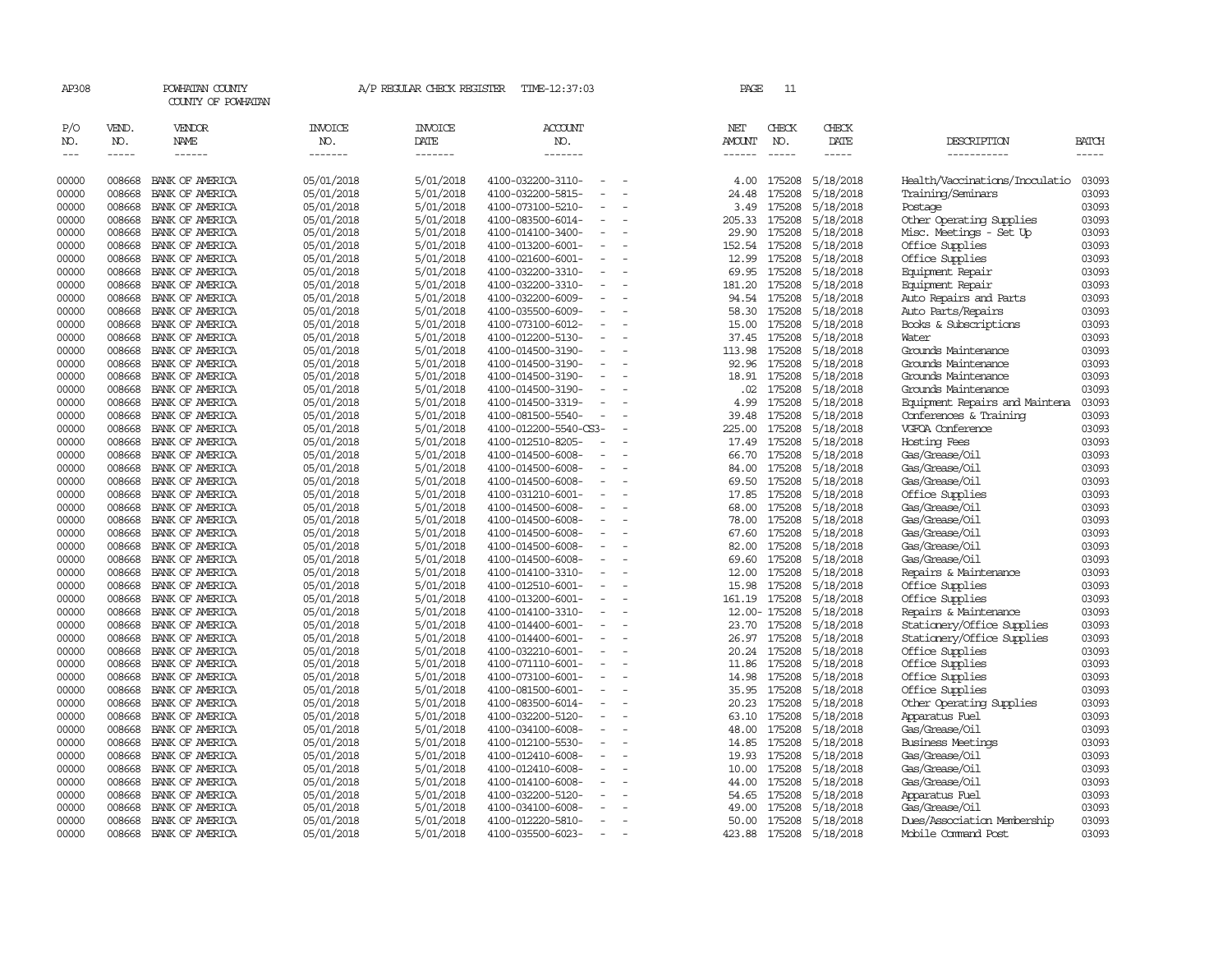| AP308                       |                             | POWHATAN COUNTY<br>COUNTY OF POWHATAN  |                                  | A/P REGULAR CHECK REGISTER        | TIME-12:37:03                          |                          | PAGE                           | 12                            |                              |                                      |                             |
|-----------------------------|-----------------------------|----------------------------------------|----------------------------------|-----------------------------------|----------------------------------------|--------------------------|--------------------------------|-------------------------------|------------------------------|--------------------------------------|-----------------------------|
| P/O<br>NO.<br>$\frac{1}{2}$ | VEND.<br>NO.<br>$- - - - -$ | VENDOR<br><b>NAME</b><br>$- - - - - -$ | <b>INVOICE</b><br>NO.<br>------- | <b>INVOICE</b><br>DATE<br>------- | <b>ACCOUNT</b><br>NO.<br>-------       |                          | NET<br>AMOUNT<br>$- - - - - -$ | CHECK<br>NO.<br>$\frac{1}{2}$ | CHECK<br>DATE<br>$- - - - -$ | DESCRIPTION<br>-----------           | <b>BATCH</b><br>$- - - - -$ |
| 00000                       | 008668                      | BANK OF AMERICA                        | 05/01/2018                       | 5/01/2018                         | 4100-012510-8205-                      |                          | 149.98                         | 175208                        | 5/18/2018                    | Hosting Fees                         | 03093                       |
| 00000                       | 008668                      | BANK OF AMERICA                        | 05/01/2018                       | 5/01/2018                         | 4100-031210-5540-                      |                          | 150.00                         | 175208                        | 5/18/2018                    | Conferences and Training             | 03093                       |
| 00000                       | 008668                      | BANK OF AMERICA                        | 05/01/2018                       | 5/01/2018                         | 4100-081500-5540-                      | $\overline{\phantom{a}}$ | 91.68                          | 175208                        | 5/18/2018                    | Conferences & Training               | 03093                       |
| 00000                       | 008668                      | BANK OF AMERICA                        | 05/01/2018                       | 5/01/2018                         | 4100-034100-3320-                      |                          | 110.71                         | 175208                        | 5/18/2018                    | Maintenance & Service Contract       | 03093                       |
| 00000                       | 008668                      | BANK OF AMERICA                        | 05/01/2018                       | 5/01/2018                         | 4100-012310-5540-                      |                          | 40.00                          | 175208                        | 5/18/2018                    | Conferences & Training               | 03093                       |
| 00000                       | 008668                      | BANK OF AMERICA                        | 05/01/2018                       | 5/01/2018                         | 4100-012310-5540-                      |                          | 150.00                         | 175208                        | 5/18/2018                    | Conferences & Training               | 03093                       |
| 00000                       | 008668                      | BANK OF AMERICA                        | 05/01/2018                       | 5/01/2018                         | 4100-013200-5540-                      | $\overline{\phantom{a}}$ | 99.00                          | 175208                        | 5/18/2018                    | Conferences & Training               | 03093                       |
| 00000                       | 008668                      | BANK OF AMERICA                        | 05/01/2018                       | 5/01/2018                         | 4100-081500-5810-                      |                          | 275.00                         | 175208                        | 5/18/2018                    | Dues/Association Memberships         | 03093                       |
| 00000                       | 008668                      | BANK OF AMERICA                        | 05/01/2018                       | 5/01/2018                         | 4100-073100-5540-                      |                          | 110.16                         | 175208                        | 5/18/2018                    | Conferences & Training               | 03093                       |
| 00000                       | 008668                      | BANK OF AMERICA                        | 05/01/2018                       | 5/01/2018                         | 4100-012510-6008-                      | $\equiv$                 | 47.87                          | 175208                        | 5/18/2018                    | Gas/Grease/Oil                       | 03093                       |
| 00000                       | 008668                      | BANK OF AMERICA                        | 05/01/2018                       | 5/01/2018                         | 4100-032200-5120-                      |                          | 31.13                          | 175208                        | 5/18/2018                    | Apparatus Fuel                       | 03093                       |
| 00000                       | 008668                      | BANK OF AMERICA                        | 05/01/2018                       | 5/01/2018                         | 4100-032200-5120-                      | $\equiv$                 | 28.61                          | 175208                        | 5/18/2018                    | Apparatus Fuel                       | 03093                       |
| 00000                       | 008668                      | BANK OF AMERICA                        | 05/01/2018                       | 5/01/2018                         | 4100-032200-5120-                      | $\sim$                   | 31.46                          | 175208                        | 5/18/2018                    | Apparatus Fuel                       | 03093                       |
| 00000                       | 008668                      | BANK OF AMERICA                        | 05/01/2018                       | 5/01/2018                         | 4100-032200-5120-                      | $\overline{\phantom{a}}$ | 54.69                          | 175208                        | 5/18/2018                    | Apparatus Fuel                       | 03093                       |
| 00000                       | 008668                      | BANK OF AMERICA                        | 05/01/2018                       | 5/01/2018                         | 4100-032200-5120-                      |                          | 39.17                          | 175208                        | 5/18/2018                    | Apparatus Fuel                       | 03093                       |
| 00000                       | 008668                      | BANK OF AMERICA                        | 05/01/2018                       | 5/01/2018                         | 4100-032200-5120-                      |                          | 52.74                          | 175208                        | 5/18/2018                    | Apparatus Fuel                       | 03093                       |
| 00000                       | 008668                      | BANK OF AMERICA                        | 05/01/2018                       | 5/01/2018                         | 4100-032200-5120-                      | $\overline{\phantom{a}}$ | 37.02                          | 175208                        | 5/18/2018                    | Apparatus Fuel                       | 03093                       |
| 00000                       | 008668                      | BANK OF AMERICA                        | 05/01/2018                       | 5/01/2018                         | 4100-034100-6008-                      |                          | 30.30                          | 175208                        | 5/18/2018                    | Gas/Grease/Oil                       | 03093                       |
| 00000<br>00000              | 008668<br>008668            | BANK OF AMERICA                        | 05/01/2018<br>05/01/2018         | 5/01/2018<br>5/01/2018            | 4100-034100-6008-                      |                          | 33.00                          | 175208<br>175208              | 5/18/2018<br>5/18/2018       | Gas/Grease/Oil<br>Gas/Grease/Oil     | 03093<br>03093              |
| 00000                       | 008668                      | BANK OF AMERICA<br>BANK OF AMERICA     | 05/01/2018                       | 5/01/2018                         | 4100-034100-6008-<br>4100-034100-6008- |                          | 34.75<br>40.76                 | 175208                        | 5/18/2018                    | Gas/Grease/Oil                       | 03093                       |
| 00000                       | 008668                      | BANK OF AMERICA                        | 05/01/2018                       | 5/01/2018                         | 4100-034100-6008-                      |                          | 35.04                          | 175208                        | 5/18/2018                    | Gas/Grease/Oil                       | 03093                       |
| 00000                       | 008668                      | BANK OF AMERICA                        | 05/01/2018                       | 5/01/2018                         | 4100-035500-6008-                      |                          | 18.87                          | 175208                        | 5/18/2018                    | Gas/Grease/Oil                       | 03093                       |
| 00000                       | 008668                      | BANK OF AMERICA                        | 05/01/2018                       | 5/01/2018                         | 4100-012510-5260-                      | $\equiv$                 | 55.00                          | 175208                        | 5/18/2018                    | Internet Usage                       | 03093                       |
| 00000                       | 008668                      | BANK OF AMERICA                        | 05/01/2018                       | 5/01/2018                         | 4100-032200-5120-                      |                          | 27.91                          | 175208                        | 5/18/2018                    | Apparatus Fuel                       | 03093                       |
| 00000                       | 008668                      | BANK OF AMERICA                        | 05/01/2018                       | 5/01/2018                         | 4100-032200-5120-                      | $\sim$                   | 65.41                          | 175208                        | 5/18/2018                    | Apparatus Fuel                       | 03093                       |
| 00000                       | 008668                      | BANK OF AMERICA                        | 05/01/2018                       | 5/01/2018                         | 4100-014100-3600-                      | $\sim$                   | 50.00                          | 175208                        | 5/18/2018                    | Advertising                          | 03093                       |
| 00000                       | 008668                      | BANK OF AMERICA                        | 05/01/2018                       | 5/01/2018                         | 4100-012510-3320-                      | $\overline{\phantom{a}}$ | 99.50                          | 175208                        | 5/18/2018                    | Maintenance & Service Contract       | 03093                       |
| 00000                       | 008668                      | BANK OF AMERICA                        | 05/01/2018                       | 5/01/2018                         | 4100-012510-3320-                      |                          | 9.99                           | 175208                        | 5/18/2018                    | Maintenance & Service Contract       | 03093                       |
| 00000                       | 008668                      | BANK OF AMERICA                        | 05/01/2018                       | 5/01/2018                         | 4100-073100-3320-                      |                          | 50.00                          | 175208                        | 5/18/2018                    | Maintenance & Service Contract       | 03093                       |
| 00000                       | 008668                      | BANK OF AMERICA                        | 05/01/2018                       | 5/01/2018                         | 4100-032200-5540-                      | $\equiv$                 | 490.00                         | 175208                        | 5/18/2018                    | Travel - Convention & Educatio       | 03093                       |
| 00000                       | 008668                      | BANK OF AMERICA                        | 05/01/2018                       | 5/01/2018                         | 4100-032200-3310-                      |                          | 17.29                          | 175208                        | 5/18/2018                    | Equipment Repair                     | 03093                       |
| 00000                       | 008668                      | BANK OF AMERICA                        | 05/01/2018                       | 5/01/2018                         | 4100-014500-6008-                      |                          | 60.45                          | 175208                        | 5/18/2018                    | Gas/Grease/Oil                       | 03093                       |
| 00000                       | 008668                      | BANK OF AMERICA                        | 05/01/2018                       | 5/01/2018                         | 4100-032200-6001-                      |                          | 49.97                          | 175208                        | 5/18/2018                    | Stationery/Office Supplies           | 03093                       |
| 00000                       | 008668                      | BANK OF AMERICA                        | 05/01/2018                       | 5/01/2018                         | 4100-012510-3320-                      | $\overline{\phantom{a}}$ | 130.00                         | 175208                        | 5/18/2018                    | Maintenance & Service Contract       | 03093                       |
| 00000                       | 008668                      | BANK OF AMERICA                        | 05/01/2018                       | 5/01/2018                         | 4100-013200-6001-                      |                          | 146.36                         | 175208                        | 5/18/2018                    | Office Supplies                      | 03093                       |
| 00000                       | 008668                      | BANK OF AMERICA                        | 05/01/2018                       | 5/01/2018                         | 4100-034100-6008-                      |                          | 49.70                          | 175208                        | 5/18/2018                    | Gas/Grease/Oil                       | 03093                       |
| 00000                       | 008668                      | BANK OF AMERICA                        | 05/01/2018                       | 5/01/2018                         | 4100-012220-7002-                      | $\equiv$                 | 104.00                         | 175208                        | 5/18/2018                    | Criminal Background Checks           | 03093                       |
| 00000                       | 008668                      | BANK OF AMERICA                        | 05/01/2018                       | 5/01/2018                         | 4100-035500-6009-                      |                          | 10.00                          | 175208                        | 5/18/2018                    | Auto Parts/Repairs                   | 03093                       |
| 00000                       | 008668                      | BANK OF AMERICA                        | 05/01/2018                       | 5/01/2018                         | 4100-032200-5540-                      | $\equiv$                 | 558.09                         | 175208                        | 5/18/2018                    | Travel - Convention & Educatio       | 03093                       |
| 00000                       | 008668                      | BANK OF AMERICA                        | 05/01/2018                       | 5/01/2018                         | 4100-081500-5540-                      | $\sim$                   | 22.93                          | 175208                        | 5/18/2018                    | Conferences & Training               | 03093                       |
| 00000                       | 008668                      | BANK OF AMERICA                        | 05/01/2018                       | 5/01/2018                         | 4100-034100-3600-                      | $\overline{\phantom{a}}$ | 25.29                          | 175208                        | 5/18/2018                    | Advertising                          | 03093                       |
| 00000                       | 008668                      | BANK OF AMERICA                        | 05/01/2018                       | 5/01/2018                         | 4100-035500-6009-                      | $\equiv$                 | 27.36                          | 175208                        | 5/18/2018                    | Auto Parts/Repairs                   | 03093                       |
| 00000                       | 008668                      | BANK OF AMERICA                        | 05/01/2018                       | 5/01/2018                         | 4100-014100-3310-                      |                          | 539.76                         | 175208                        | 5/18/2018                    | Repairs & Maintenance                | 03093                       |
| 00000                       | 008668                      | BANK OF AMERICA                        | 05/01/2018                       | 5/01/2018                         | 4100-012510-5540-                      | $\equiv$                 | 159.00                         | 175208                        | 5/18/2018                    | Conferences and Training             | 03093                       |
| 00000                       | 008668                      | BANK OF AMERICA                        | 05/01/2018                       | 5/01/2018                         | 4100-012510-5540-                      |                          | 60.00                          | 175208                        | 5/18/2018                    | Conferences and Training             | 03093                       |
| 00000                       | 008668                      | BANK OF AMERICA                        | 05/01/2018                       | 5/01/2018                         | 4100-032200-3310-                      |                          | 86.14                          | 175208                        | 5/18/2018                    | Equipment Repair                     | 03093                       |
| 00000                       | 008668                      | BANK OF AMERICA                        | 05/01/2018                       | 5/01/2018                         | 4100-032200-5120-                      |                          | 57.40                          | 175208                        | 5/18/2018                    | Apparatus Fuel                       | 03093                       |
| 00000<br>00000              | 008668<br>008668            | BANK OF AMERICA<br>BANK OF AMERICA     | 05/01/2018                       | 5/01/2018<br>5/01/2018            | 4100-032200-3310-<br>4100-032200-3310- | $\equiv$                 | 21.24                          | 175208<br>175208              | 5/18/2018                    | Equipment Repair                     | 03093<br>03093              |
| 00000                       | 008668                      | BANK OF AMERICA                        | 05/01/2018                       | 5/01/2018                         | 4100-032200-3310-                      | $\equiv$                 | 6.00<br>8.99                   |                               | 5/18/2018                    | Equipment Repair<br>Equipment Repair | 03093                       |
|                             |                             |                                        | 05/01/2018                       |                                   |                                        |                          |                                |                               | 175208 5/18/2018             |                                      |                             |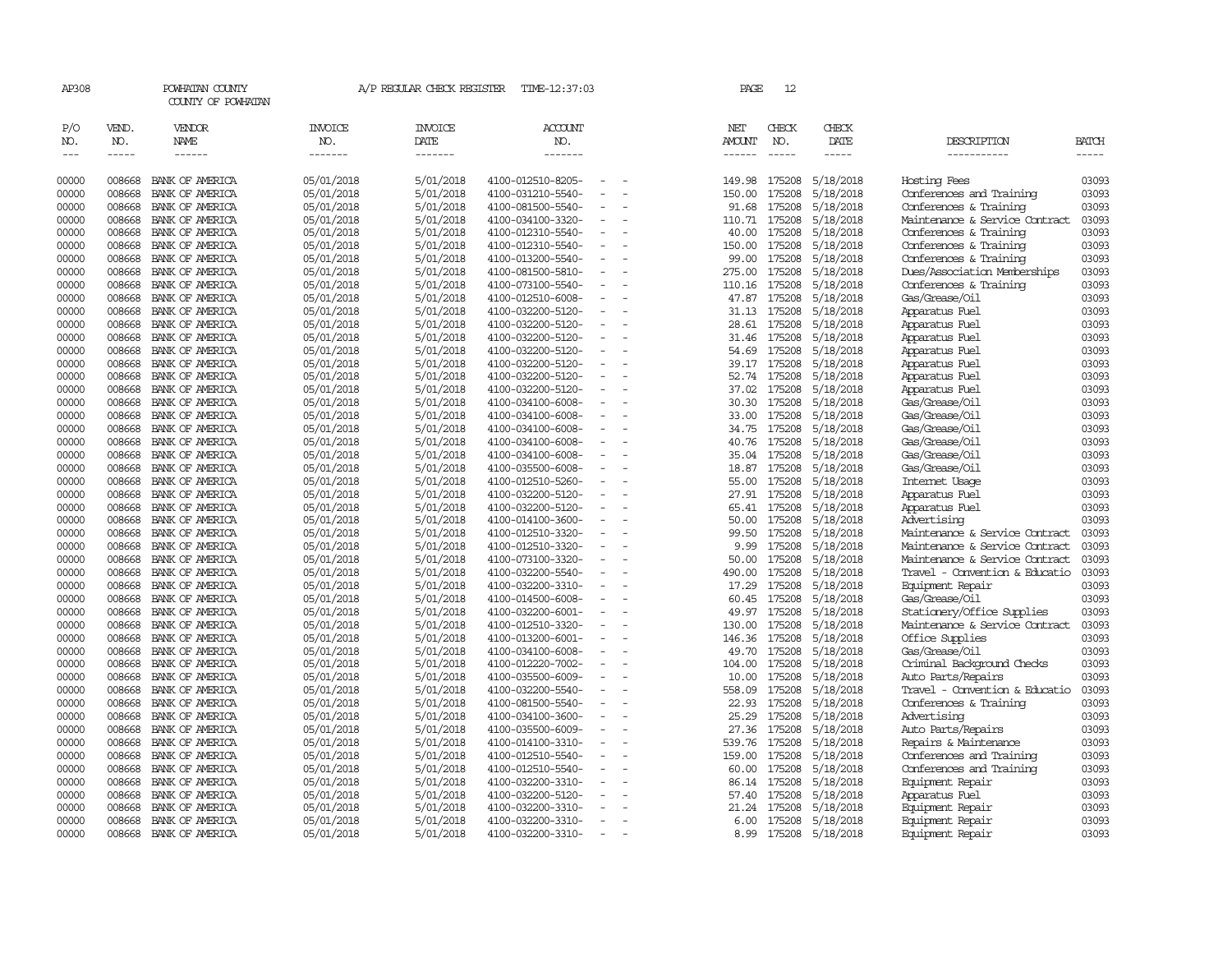| AP308         |               | POWHATAN COUNTY<br>COUNTY OF POWHATAN |                       | A/P REGULAR CHECK REGISTER | TIME-12:37:03         |                          | PAGE          | 13            |                         |                                |              |
|---------------|---------------|---------------------------------------|-----------------------|----------------------------|-----------------------|--------------------------|---------------|---------------|-------------------------|--------------------------------|--------------|
| P/O<br>NO.    | VEND.<br>NO.  | <b>VENDOR</b><br>NAME                 | <b>INVOICE</b><br>NO. | <b>INVOICE</b><br>DATE     | <b>ACCOUNT</b><br>NO. |                          | NET<br>AMOUNT | CHECK<br>NO.  | CHECK<br>DATE           | DESCRIPTION                    | <b>BATCH</b> |
| $\frac{1}{2}$ | $\frac{1}{2}$ | ------                                | -------               | --------                   | -------               |                          | $- - - - - -$ | $\frac{1}{2}$ | -----                   | -----------                    | $- - - - -$  |
| 00000         | 008668        | BANK OF AMERICA                       | 05/01/2018            | 5/01/2018                  | 4100-032200-3310-     |                          | 5.29          | 175208        | 5/18/2018               | Equipment Repair               | 03093        |
| 00000         | 008668        | BANK OF AMERICA                       | 05/01/2018            | 5/01/2018                  | 4100-032200-3310-     |                          | 5.39          | 175208        | 5/18/2018               | Equipment Repair               | 03093        |
| 00000         | 008668        | BANK OF AMERICA                       | 05/01/2018            | 5/01/2018                  | 4100-032200-5540-     |                          | 155.00        | 175208        | 5/18/2018               | Travel - Convention & Educatio | 03093        |
| 00000         | 008668        | BANK OF AMERICA                       | 05/01/2018            | 5/01/2018                  | 4100-032200-3310-     | $\overline{\phantom{a}}$ | 8.99          | 175208        | 5/18/2018               | Equipment Repair               | 03093        |
| 00000         | 008668        | BANK OF AMERICA                       | 05/01/2018            | 5/01/2018                  | 4100-081500-5540-     | $\overline{\phantom{a}}$ | 45.00         | 175208        | 5/18/2018               | Conferences & Training         | 03093        |
|               |               |                                       |                       |                            |                       | CHECK TOTAL              | 9,240.97      |               |                         |                                |              |
| 00000         |               | 000032 BARTON, FAYE G.                | <b>BAI GRP 5/18</b>   | 5/10/2018                  | 4100-012410-5510-     |                          | 107.91        | 175209        | 5/18/2018               | Travel/Mileage/Parking/Tolls   | 03087        |
|               |               |                                       |                       |                            |                       | CHECK TOTAL              | 107.91        |               |                         |                                |              |
| 00000         | 006655        | BLOSSMAN GAS COMPANIES,               | 3921828               | 5/01/2018                  | 4100-032220-5120-     |                          | 1.00          |               | 175210 5/18/2018        | Fuel                           | 03087        |
|               |               |                                       |                       |                            |                       | CHECK TOTAL              | 1.00          |               |                         |                                |              |
| 00000         | 001340        | <b>BUSINESS CARD</b>                  | 04/27/2018            | 4/27/2018                  | 4100-031200-5210-     |                          | .00.          |               | 175211 5/18/2018        | Postage                        | 03092        |
| 00000         | 001340        | <b>BUSINESS CARD</b>                  | 04/27/2018            | 4/27/2018                  | 4100-031200-5210-     | $\overline{\phantom{a}}$ | 25.80         |               | 175211 5/18/2018        | Postage                        | 03092        |
| 00000         | 001340        | <b>BUSINESS CARD</b>                  | 04/27/2018            | 4/27/2018                  | 4100-031200-5210-     |                          | 15.99         |               | 175211 5/18/2018        | Postage                        | 03092        |
| 00000         | 001340        | <b>BUSINESS CARD</b>                  | 04/27/2018            | 4/27/2018                  | 4100-031710-5210-     |                          | 15.99         |               | 175211 5/18/2018        | Postage                        | 03092        |
| 00000         |               | 001340 BUSINESS CARD                  | 04/27/2018            | 4/27/2018                  | 4100-031200-6001-     |                          | 136.80        |               | 175211 5/18/2018        | Office Supplies                | 03092        |
| 00000         | 001340        | <b>BUSINESS CARD</b>                  | 04/27/2018            | 4/27/2018                  | 4100-031200-6001-     |                          | 132.50        |               | 175211 5/18/2018        | Office Supplies                | 03092        |
| 00000         | 001340        | BUSINESS CARD                         | 04/27/2018            | 4/27/2018                  | 4100-031200-6014-     |                          | 41.93         |               | 175211 5/18/2018        | Other Operating Supplies       | 03092        |
| 00000         | 001340        | <b>BUSINESS CARD</b>                  | 04/27/2018            | 4/27/2018                  | 4100-031200-6014-     | $\sim$                   |               |               | 147.02 175211 5/18/2018 | Other Operating Supplies       | 03092        |
| 00000         | 001340        | <b>BUSINESS CARD</b>                  | 04/27/2018            | 4/27/2018                  | 4100-031200-5540-     |                          | 175.00        |               | 175211 5/18/2018        | Conferences & Training         | 03092        |
| 00000         |               | 001340 BUSINESS CARD                  | 04/27/2018            | 4/27/2018                  | 4100-035100-6014-     | $\sim$<br>CHECK TOTAL    | 719.37        |               | 28.34 175211 5/18/2018  | Other Operating Supplies       | 03092        |
|               |               |                                       |                       |                            |                       |                          |               |               |                         |                                |              |
| 00000         | 000540        | CENTRAL VIRGINIA WASTE                | 23249                 | 5/02/2018                  | 4100-014300-3176-     |                          |               |               | 112.88 175213 5/18/2018 | Recycling Pulls                | 03087        |
| 00000         | 000540        | CENTRAL VIRGINIA WASTE                | 23253                 | 5/03/2018                  | 4100-014300-3176-     |                          | 183.72        | 175213        | 5/18/2018               | Recycling Pulls                | 03087        |
| 00000         | 000540        | CENTRAL VIRGINIA WASTE                | 23266                 | 5/03/2018                  | 4100-014600-3185-     | $\equiv$                 |               |               | 328.13 175213 5/18/2018 | Trash Removal                  | 03087        |
| 00000         | 000540        | CENTRAL VIRGINIA WASTE                | 23266                 | 5/03/2018                  | 4100-014100-3185-     |                          | 166.36        | 175213        | 5/18/2018               | Trash Removal                  | 03087        |
| 00000         | 000540        | CENTRAL VIRGINIA WASTE                | 23266                 | 5/03/2018                  | 4100-035100-3185-     |                          |               |               | 16.64 175213 5/18/2018  | Trash Removal                  | 03087        |
| 00000         | 000540        | CENIRAL VIRGINIA WASTE                | 23266                 | 5/03/2018                  | 4100-073100-3185-     | $\sim$                   |               |               | 33.27 175213 5/18/2018  | Trash Removal                  | 03087        |
| 00000         | 000540        | CENTRAL VIRGINIA WASTE                | 23266                 | 5/03/2018                  | 4100-032210-3185-     | $\equiv$                 |               |               | 16.64 175213 5/18/2018  | Trash Removal                  | 03087        |
| 00000         |               | 000540 CENTRAL VIRGINIA WASTE         | 23266                 | 5/03/2018                  | 4100-032220-3185-     | $\overline{\phantom{a}}$ |               |               | 16.64 175213 5/18/2018  | Trash Removal                  | 03087        |
|               |               |                                       |                       |                            |                       | CHECK TOTAL              | 874.28        |               |                         |                                |              |
| 00000         | 010645        | <b>CHESTERFIELD TRAILER &amp;</b>     | 13326                 | 4/17/2018                  | 4100-014100-6004-     |                          | 662.25        |               | 175214 5/18/2018        | Tools and Equipment            | 03087        |
| 00000         | 010645        | CHESTERFIELD TRAILER &                | 13489                 | 5/04/2018                  | 4100-014500-3319-     |                          | 44.74         |               | 175214 5/18/2018        | Equipment Repairs and Maintena | 03087        |
|               |               |                                       |                       |                            |                       | CHECK TOTAL              | 706.99        |               |                         |                                |              |
| 00000         | 006965        | CINIAS CORPORATION                    | 143379391             | 5/02/2018                  | 4100-014100-6011-     |                          |               |               | 67.54 175215 5/18/2018  | Uniforms                       | 03087        |
| 00000         | 006965        | CINIAS CORPORATION                    | 143379391             | 5/02/2018                  | 4100-014500-6011-     | $\overline{\phantom{a}}$ | 69.12         |               | 175215 5/18/2018        | Uniforms                       | 03087        |
| 00000         | 006965        | CINIAS CORPORATION                    | 143379392             | 5/02/2018                  | 4100-014300-6011-     | $\equiv$                 | 118.90        |               | 175215 5/18/2018        | Uniforms                       | 03087        |
|               |               |                                       |                       |                            |                       | CHECK TOTAL              | 255.56        |               |                         |                                |              |
| 00000         |               | 007341 CLAWS & PAWS ANIMAL CARE       | 87632                 | 3/07/2018                  | 4100-035100-3110-     | $\overline{\phantom{a}}$ | 42.70         |               | 175216 5/18/2018        | Professional Health Services   | 03087        |
| 00000         | 007341        | CLAWS & PAWS ANIMAL CARE              | 87643                 | 5/08/2018                  | 4100-035100-3110-     |                          | 50.70         | 175216        | 5/18/2018               | Professional Health Services   | 03087        |
| 00000         | 007341        | CLAWS & PAWS ANIMAL CARE              | 87949                 | 3/29/2018                  | 4100-035100-3110-     |                          | 496.85        |               | 175216 5/18/2018        | Professional Health Services   | 03087        |
| 00000         |               | 007341 CLAWS & PAWS ANIMAL CARE       | 88185                 | 4/03/2018                  | 4100-035100-3110-     | $\sim$                   |               | 119.40 175216 | 5/18/2018               | Professional Health Services   | 03087        |
| 00000         | 007341        | CLAWS & PAWS ANIMAL CARE              | 88254                 | 4/05/2018                  | 4100-035100-3110-     |                          | 55.00         | 175216        | 5/18/2018               | Professional Health Services   | 03087        |
| 00000         |               | 007341 CLAWS & PAWS ANIMAL CARE       | 88587                 | 8/19/2018                  | 4100-035100-3110-     | $\overline{\phantom{a}}$ |               |               | 120.40 175216 5/18/2018 | Professional Health Services   | 03087        |
| 00000         | 007341        | CLAWS & PAWS ANIMAL CARE              | 88642                 | 4/25/2018                  | 4100-035100-3110-     | $\sim$                   |               |               | 396.70 175216 5/18/2018 | Professional Health Services   | 03087        |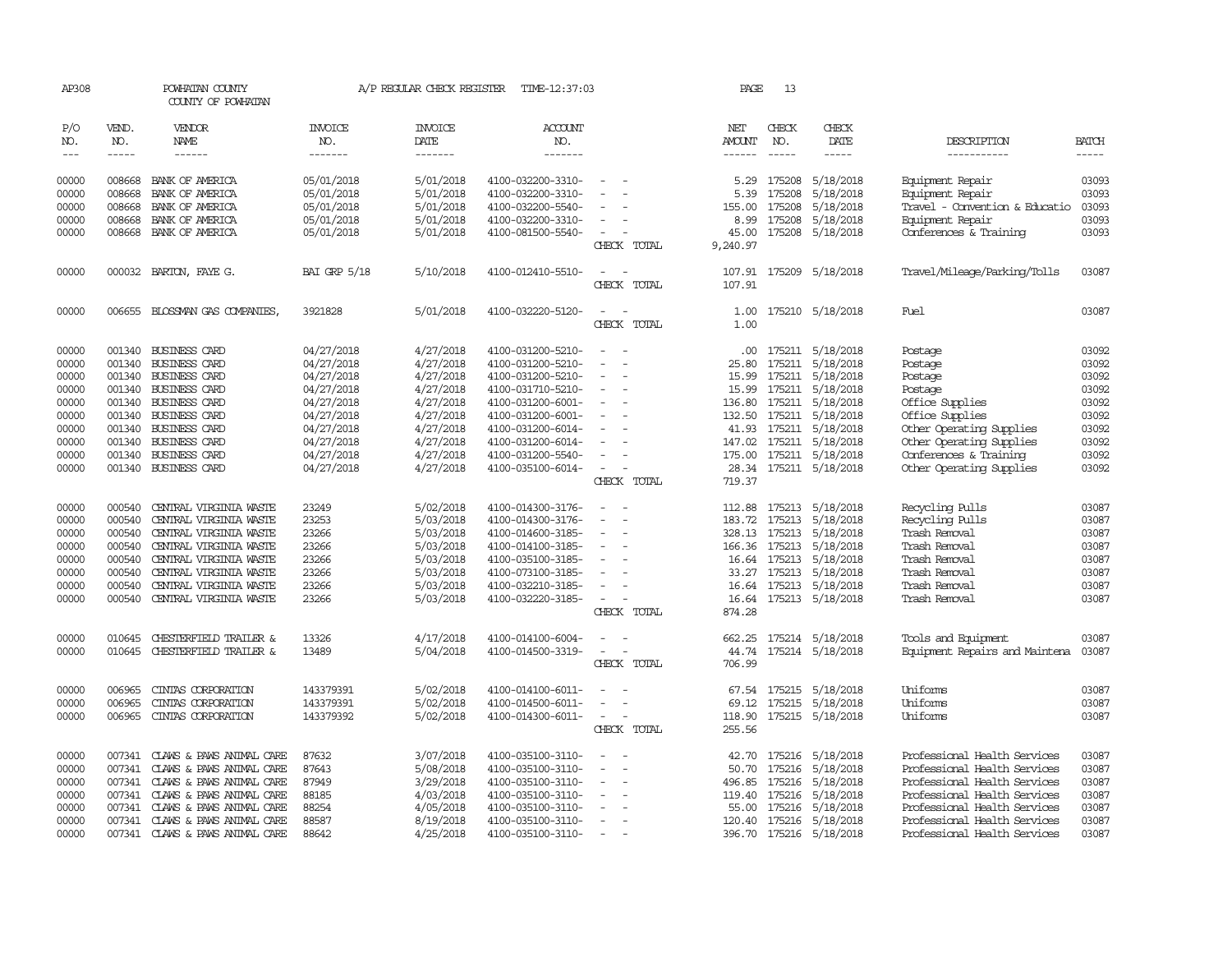| AP308                                     |                                                | POWHATAN COUNTY<br>COUNTY OF POWHATAN                                                                                                                                  |                                    | A/P REGULAR CHECK REGISTER                                    | TIME-12:37:03                                                                                         |                                                                                                                                       | PAGE                                    | 14                          |                                                                                                                                 |                                                                                        |                                           |
|-------------------------------------------|------------------------------------------------|------------------------------------------------------------------------------------------------------------------------------------------------------------------------|------------------------------------|---------------------------------------------------------------|-------------------------------------------------------------------------------------------------------|---------------------------------------------------------------------------------------------------------------------------------------|-----------------------------------------|-----------------------------|---------------------------------------------------------------------------------------------------------------------------------|----------------------------------------------------------------------------------------|-------------------------------------------|
| P/O<br>NO.<br>$---$                       | VEND.<br>NO.<br>$- - - - -$                    | VENDOR<br>NAME<br>$- - - - - -$                                                                                                                                        | <b>INVOICE</b><br>NO.<br>-------   | <b>INVOICE</b><br>DATE<br>-------                             | <b>ACCOUNT</b><br>NO.<br>-------                                                                      |                                                                                                                                       | NET<br>AMOUNT<br>------                 | CHECK<br>NO.<br>$- - - - -$ | CHECK<br>DATE<br>$- - - - -$                                                                                                    | DESCRIPTION<br>-----------                                                             | <b>BATCH</b><br>-----                     |
| 00000<br>00000                            | 007341                                         | 007341 CLAWS & PAWS ANIMAL CARE<br>CLAWS & PAWS ANIMAL CARE                                                                                                            | 88689<br>88741                     | 4/26/2018<br>4/30/2018                                        | 4100-035100-3110-<br>4100-035100-3110-                                                                | CHECK TOTAL                                                                                                                           | 337.80<br>1,780.65                      |                             | 161.10 175216 5/18/2018<br>175216 5/18/2018                                                                                     | Professional Health Services<br>Professional Health Services                           | 03087<br>03087                            |
| 00000                                     |                                                | 007282 COBB TECHNOLOGIES, INC.                                                                                                                                         | 958076                             | 5/10/2018                                                     | 4100-032200-3320-                                                                                     | CHECK TOTAL                                                                                                                           | 437.90                                  |                             | 437.90 175218 5/18/2018                                                                                                         | Maintenance & Service Contract                                                         | 03087                                     |
| 00000                                     |                                                | 010949 COMCAST                                                                                                                                                         | 64710948                           | 5/01/2018                                                     | 4100-012510-5260-                                                                                     | CHECK TOTAL                                                                                                                           | 1,127.00<br>1,127.00                    |                             | 175219 5/18/2018                                                                                                                | Internet Usage                                                                         | 03087                                     |
| 00000                                     |                                                | 033130 COUNTY OF HENRICO                                                                                                                                               | 141235                             | 5/01/2018                                                     | 4100-033400-3840-                                                                                     | CHECK TOTAL                                                                                                                           | 19,407.60 175221 5/18/2018<br>19,407.60 |                             |                                                                                                                                 | Detention of Juveniles                                                                 | 03087                                     |
| 00000                                     | 001760                                         | COURTOIS SIGNS, GRAPHICS,                                                                                                                                              | 17897                              | 5/07/2018                                                     | 4100-034100-6009-                                                                                     | $\overline{\phantom{a}}$<br>CHECK TOTAL                                                                                               | 60.00<br>60.00                          |                             | 175222 5/18/2018                                                                                                                | Auto Parts/Repairs                                                                     | 03087                                     |
| 00000<br>00000<br>00000<br>00000<br>00000 | 006240<br>006240<br>006240<br>006240<br>006240 | DIAMOND SPRINGS WATER, INC<br>DIAMOND SPRINGS WATER, INC<br>DIAMOND SPRINGS WATER, INC<br>DIAMOND SPRINGS WATER, INC 416070170<br>DIAMOND SPRINGS WATER, INC 427079620 | 3096725<br>3096738<br>3096744      | 5/04/2018<br>5/04/2018<br>5/04/2018<br>4/16/2018<br>4/27/2018 | 4100-014100-5130-<br>4100-014100-5130-<br>4100-014100-5130-<br>4100-014100-5130-<br>4100-014100-5130- | $\overline{\phantom{a}}$<br>$\overline{\phantom{a}}$<br>$\overline{\phantom{a}}$<br>CHECK TOTAL                                       | 11.95<br>9.95<br>6.25<br>14.50<br>51.60 |                             | 175224 5/18/2018<br>175224 5/18/2018<br>8.95 175224 5/18/2018<br>175224 5/18/2018<br>175224 5/18/2018                           | Water<br>Water<br>Water<br>Water<br>Water                                              | 03087<br>03087<br>03087<br>03087<br>03087 |
| 00000<br>00000                            | 000860<br>000860                               | DOMINION ENERGY VIRGINIA<br>DOMINION ENERGY VIRGINIA                                                                                                                   | 1498464559 5/18<br>1982170001 5/18 | 5/02/2018<br>5/02/2018                                        | 4100-014600-5110-<br>4100-014100-5110-                                                                | $\sim$<br>$\equiv$<br>CHECK TOTAL                                                                                                     | 50.08<br>88.19<br>138.27                |                             | 175225 5/18/2018<br>175225 5/18/2018                                                                                            | Electricity<br>Electricity                                                             | 03087<br>03087                            |
| 00000                                     |                                                | 006204 DRAPER ADEN ASSOCIATES                                                                                                                                          | 2018040091                         | 4/30/2018                                                     | 4100-014500-3190-                                                                                     | $\sim$<br>CHECK TOTAL                                                                                                                 | 345.00                                  |                             | 345.00 175226 5/18/2018                                                                                                         | Grounds Maintenance                                                                    | 03087                                     |
| 00000                                     |                                                | 000338 FIRE PROTECTION EQUIP. CO 00070124                                                                                                                              |                                    | 4/24/2018                                                     | 4100-032200-6010-                                                                                     | $\sim$<br>$\overline{\phantom{a}}$<br>CHECK TOTAL                                                                                     | 394.84<br>394.84                        |                             | 175230 5/18/2018                                                                                                                | Breathing Apparatus                                                                    | 03087                                     |
| 00000                                     |                                                | 006763 GREENBERG & ASSOCIATES                                                                                                                                          | 3051                               | 5/02/2018                                                     | 4100-031200-3110-                                                                                     | $\sim$<br>$\sim$<br>CHECK TOTAL                                                                                                       | 450.00<br>450.00                        |                             | 175232 5/18/2018                                                                                                                | Professional Health Services                                                           | 03087                                     |
| 00000                                     |                                                | 009067 HOWLAND, CATHY                                                                                                                                                  | <b>INSURANCE 4H</b>                | 5/02/2018                                                     | 4100-083500-6014-                                                                                     | CHECK TOTAL                                                                                                                           | 194.00<br>194.00                        |                             | 175233 5/18/2018                                                                                                                | Other Operating Supplies                                                               | 03087                                     |
| 00000                                     |                                                | 010755 INNOVATIVE TURF                                                                                                                                                 | 3823                               | 5/03/2018                                                     | 4100-014600-3320-                                                                                     | $\sim$<br>CHECK TOTAL                                                                                                                 | 1,580.95<br>1,580.95                    |                             | 175234 5/18/2018                                                                                                                | Maintenance/Service Contracts                                                          | 03087                                     |
| 00000<br>00000                            | 000120<br>000120                               | JAMES RIVER AIR<br><b>JAMES RIVER AIR</b>                                                                                                                              | S92027<br>S92860                   | 4/25/2018<br>4/25/2018                                        | 4100-014100-3308-<br>4100-032210-3310-                                                                | $\frac{1}{2} \left( \frac{1}{2} \right) \left( \frac{1}{2} \right) = \frac{1}{2} \left( \frac{1}{2} \right)$<br>$\sim$<br>CHECK TOTAL | 445.00<br>3,373.11                      |                             | 2,928.11 175235 5/18/2018<br>175235 5/18/2018                                                                                   | HVAC Service and Repairs<br>Repairs & Maintenance                                      | 03087<br>03087                            |
| 00000<br>00000<br>00000<br>00000<br>00000 | 008381<br>008381<br>008381<br>008381<br>008381 | JAMES RIVER PETROLEUM<br>JAMES RIVER PETROLEUM<br>JAMES RIVER PETROLEUM<br>JAMES RIVER PETROLEUM<br>JAMES RIVER PETROLEUM                                              | 111<br>111<br>111A<br>111C<br>111I | 4/30/2018<br>4/30/2018<br>4/30/2018<br>4/30/2018<br>4/30/2018 | 4100-035100-6008-<br>4100-031200-6008-<br>4100-032200-5120-<br>4100-014100-6008-<br>4100-014300-6008- | $\sim$<br>$\overline{\phantom{a}}$<br>CHECK TOTAL                                                                                     | 9,608.27<br>14,834.07                   |                             | 504.70 175236 5/18/2018<br>175236 5/18/2018<br>4, 255.43 175236 5/18/2018<br>357.49 175236 5/18/2018<br>108.18 175236 5/18/2018 | Gas/Grease/Oil<br>Gas/Grease/Oil<br>Apparatus Fuel<br>Gas/Grease/Oil<br>Gas/Grease/0il | 03089<br>03089<br>03089<br>03089<br>03089 |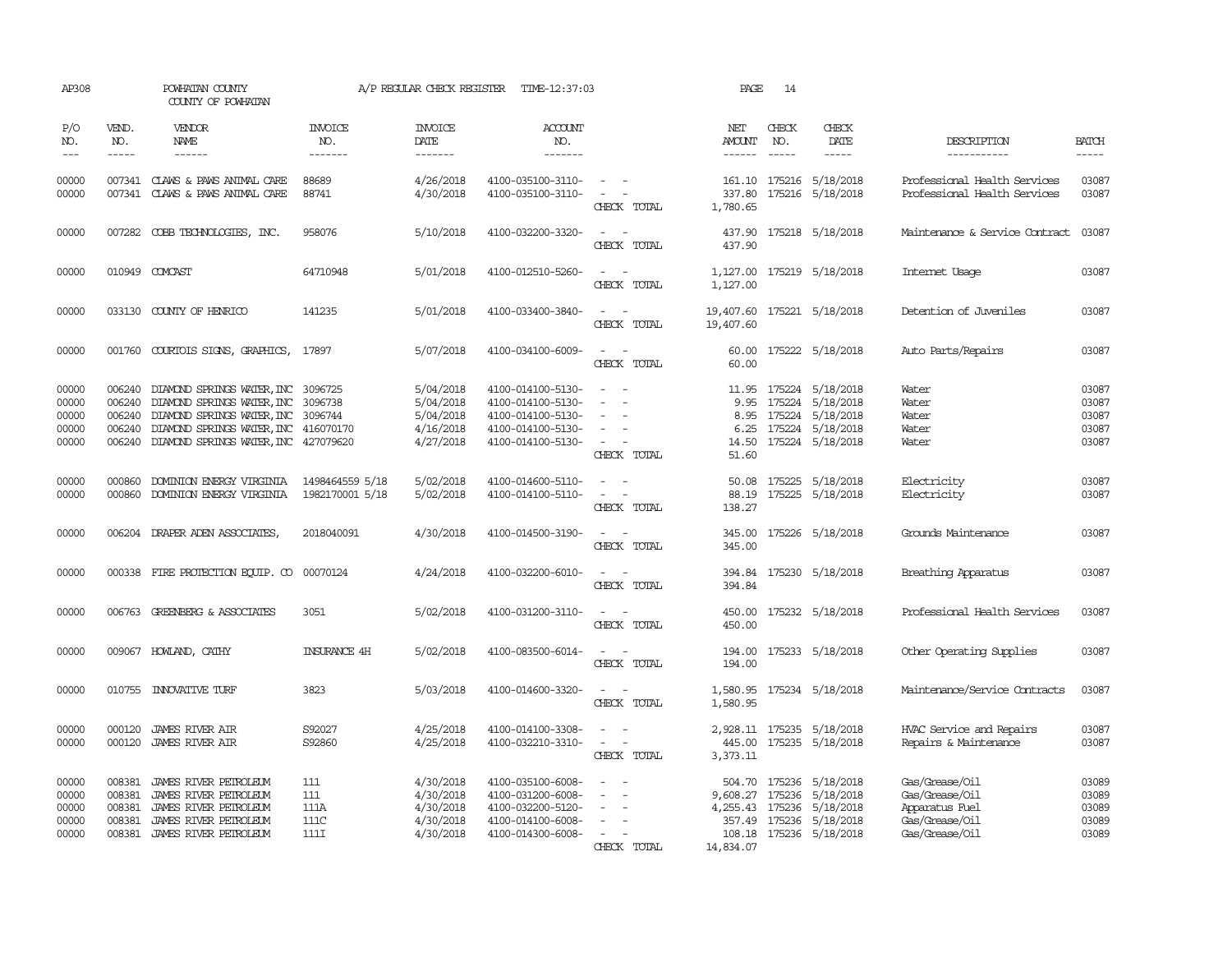| AP308                                                                                  |                                                                                                  | POWHATAN COUNTY<br>COUNTY OF POWHATAN                                                                                                                                                                                                                            |                                                                                                    | A/P REGULAR CHECK REGISTER                                                                                                     | TIME-12:37:03                                                                                                                                                                                                  |                                                                                         | PAGE                                                                                                               | 15                                             |                                                                                                                                                           |                                                                                                                                                                                                                  |                                                                                        |
|----------------------------------------------------------------------------------------|--------------------------------------------------------------------------------------------------|------------------------------------------------------------------------------------------------------------------------------------------------------------------------------------------------------------------------------------------------------------------|----------------------------------------------------------------------------------------------------|--------------------------------------------------------------------------------------------------------------------------------|----------------------------------------------------------------------------------------------------------------------------------------------------------------------------------------------------------------|-----------------------------------------------------------------------------------------|--------------------------------------------------------------------------------------------------------------------|------------------------------------------------|-----------------------------------------------------------------------------------------------------------------------------------------------------------|------------------------------------------------------------------------------------------------------------------------------------------------------------------------------------------------------------------|----------------------------------------------------------------------------------------|
| P/O<br>NO.<br>$---$                                                                    | VEND.<br>NO.<br>$- - - - -$                                                                      | <b>VENDOR</b><br>NAME<br>$- - - - - -$                                                                                                                                                                                                                           | <b>INVOICE</b><br>NO.<br>-------                                                                   | <b>INVOICE</b><br>DATE<br>-------                                                                                              | <b>ACCOUNT</b><br>NO.<br>-------                                                                                                                                                                               |                                                                                         | NET<br>AMOUNT<br>$- - - - - -$                                                                                     | CHECK<br>NO.<br>$- - - - -$                    | CHECK<br>DATE<br>-----                                                                                                                                    | DESCRIPTION<br>-----------                                                                                                                                                                                       | <b>BATCH</b><br>-----                                                                  |
| 00000                                                                                  |                                                                                                  | 011209 LLEWELLYN, MICHAEL J.                                                                                                                                                                                                                                     | 217-2018 REFUND                                                                                    | 5/10/2018                                                                                                                      | 3100-013030-0008-                                                                                                                                                                                              | CHECK TOTAL                                                                             | 514.08                                                                                                             |                                                | 514.08 175238 5/18/2018                                                                                                                                   | <b>Building Permits</b>                                                                                                                                                                                          | 03087                                                                                  |
| 00000                                                                                  |                                                                                                  | 000166 LUCK STONE CORP.                                                                                                                                                                                                                                          | IV-100861331                                                                                       | 4/25/2018                                                                                                                      | 4100-014500-3190-                                                                                                                                                                                              | $\equiv$<br>CHECK TOTAL                                                                 | 129.43                                                                                                             |                                                | 129.43 175239 5/18/2018                                                                                                                                   | Grounds Maintenance                                                                                                                                                                                              | 03087                                                                                  |
| 00000                                                                                  |                                                                                                  | 007835 MAGUIRE ASSOCIATES OF                                                                                                                                                                                                                                     | 11683                                                                                              | 4/27/2018                                                                                                                      | 4100-012200-3121-                                                                                                                                                                                              | CHECK TOTAL                                                                             | 1,800.00<br>1,800.00                                                                                               |                                                | 175240 5/18/2018                                                                                                                                          | Cost Allocation Plan                                                                                                                                                                                             | 03087                                                                                  |
| 00000<br>00000                                                                         | 011354                                                                                           | MATTHEW BENDER & CO, INC.<br>011354 MATTHEW BENDER & CO, INC.                                                                                                                                                                                                    | 0175999X<br>01950592                                                                               | 4/23/2018<br>5/03/2018                                                                                                         | 4100-011010-3002-<br>4100-012210-6012-                                                                                                                                                                         | CHECK TOTAL                                                                             | 120.00<br>68.43<br>188.43                                                                                          |                                                | 175241 5/18/2018<br>175241 5/18/2018                                                                                                                      | County Code<br>Books & Subscriptions                                                                                                                                                                             | 03087<br>03088                                                                         |
| 00000                                                                                  |                                                                                                  | 010086 MEDPROUS                                                                                                                                                                                                                                                  | MC33786                                                                                            | 5/01/2018                                                                                                                      | 4100-032200-3320-                                                                                                                                                                                              | CHECK TOTAL                                                                             | 395.83<br>395.83                                                                                                   |                                                | 175242 5/18/2018                                                                                                                                          | Maintenance & Service Contract                                                                                                                                                                                   | 03087                                                                                  |
| 00000                                                                                  |                                                                                                  | 010924 MITCHELL PEST                                                                                                                                                                                                                                             | 109660                                                                                             | 4/02/2018                                                                                                                      | 4100-035100-3320-                                                                                                                                                                                              | $\equiv$<br>CHECK TOTAL                                                                 | 65.00<br>65.00                                                                                                     |                                                | 175243 5/18/2018                                                                                                                                          | Landscaping - Animal Control                                                                                                                                                                                     | 03087                                                                                  |
| 00000<br>00000<br>00000<br>00000<br>00000<br>00000<br>00000                            | 012274<br>012274<br>012274<br>012274<br>012274                                                   | 012274 MITEL CLOUD SERVICES, INC<br>MITEL CLOUD SERVICES, INC<br>MITEL CLOUD SERVICES, INC<br>MITEL CLOUD SERVICES, INC<br>MITEL CLOUD SERVICES, INC<br>MITEL CLOUD SERVICES, INC<br>012274 MITEL CLOUD SERVICES, INC                                            | 29030402<br>29030402<br>29030402<br>29030402<br>29030402<br>29030402<br>29030402                   | 5/05/2018<br>5/05/2018<br>5/05/2018<br>5/05/2018<br>5/05/2018<br>5/05/2018<br>5/05/2018                                        | 4100-021100-5230-<br>4100-031200-5230-<br>4100-012410-5230-<br>4100-012520-5230-<br>4100-021100-5230-<br>4100-034100-5230-<br>4100-031200-5230-                                                                | $\sim$<br>$\overline{a}$<br>$\sim$<br>$\sim$<br>$\overline{\phantom{a}}$<br>CHECK TOTAL | 5.50<br>5.50<br>5.50<br>5.50<br>5.50<br>5.51<br>5.51<br>38.52                                                      | 175245<br>175245<br>175245<br>175245<br>175245 | 175245 5/18/2018<br>5/18/2018<br>5/18/2018<br>5/18/2018<br>5/18/2018<br>5/18/2018<br>175245 5/18/2018                                                     | Telephone Services<br>Telephone Services<br>Telephone Services<br>Telephone Services<br>Telephone Services<br>Telephone Services<br>Telephone Services                                                           | 03087<br>03087<br>03087<br>03087<br>03087<br>03087<br>03087                            |
| 00000<br>00000                                                                         | 007136                                                                                           | 007136 MOORE, JASON<br>MOORE, JASON                                                                                                                                                                                                                              | 0835641<br>8035640                                                                                 | 4/27/2018<br>4/30/2018                                                                                                         | 4100-021200-3150-<br>4100-021200-3150-                                                                                                                                                                         | CHECK TOTAL                                                                             | 330.00<br>120.00<br>450.00                                                                                         | 175246<br>175246                               | 5/18/2018<br>5/18/2018                                                                                                                                    | Outside Counsel<br>Outside Counsel                                                                                                                                                                               | 03087<br>03087                                                                         |
| 00000                                                                                  |                                                                                                  | 000205 MUNICIPAL CODE CORP.                                                                                                                                                                                                                                      | 00307797                                                                                           | 4/27/2018                                                                                                                      | 4100-011010-3002-                                                                                                                                                                                              | CHECK TOTAL                                                                             | 283.10<br>283.10                                                                                                   |                                                | 175247 5/18/2018                                                                                                                                          | County Code                                                                                                                                                                                                      | 03087                                                                                  |
| 00000                                                                                  |                                                                                                  | 000375 PIEDMONT REGIONAL JAIL                                                                                                                                                                                                                                    | 341                                                                                                | 4/30/2018                                                                                                                      | 4100-033400-3841-                                                                                                                                                                                              | CHECK TOTAL                                                                             | 25,504.00 175249 5/18/2018<br>25,504.00                                                                            |                                                |                                                                                                                                                           | Detention of Adults                                                                                                                                                                                              | 03088                                                                                  |
| 00000                                                                                  |                                                                                                  | 006928 POWHATAN COUNTY DEPT. OF                                                                                                                                                                                                                                  | PLANNER/GIFTORD                                                                                    | 5/11/2018                                                                                                                      | 4100-053910-5643-                                                                                                                                                                                              | CHECK TOTAL                                                                             | 410.38<br>410.38                                                                                                   |                                                | 175250 5/18/2018                                                                                                                                          | PCCAA Services - Federal CSBG                                                                                                                                                                                    | 03088                                                                                  |
| 00000<br>00000<br>00000<br>00000<br>00000<br>00000<br>00000<br>00000<br>00000<br>00000 | 008294<br>008294<br>008294<br>008294<br>008294<br>008294<br>008294<br>008294<br>008294<br>008294 | POWHATAN COUNTY PUBLIC<br>POWHATAN COUNTY PUBLIC<br>POWHATAN COUNTY PUBLIC<br>POWHATAN COUNTY PUBLIC<br>POWHATAN COUNTY PUBLIC<br>POWHATAN COUNTY PUBLIC<br>POWHATAN COUNTY PUBLIC<br>POWHATAN COUNTY PUBLIC<br>POWHATAN COUNTY PUBLIC<br>POWHATAN COUNTY PUBLIC | NOINV#VEH061501<br>NOINV#VEH061505<br>3876<br>3877<br>3878<br>3879<br>3880<br>3881<br>3882<br>3883 | 2/01/2018<br>2/01/2018<br>2/01/2018<br>2/01/2018<br>2/01/2018<br>2/02/2018<br>2/02/2018<br>2/02/2018<br>2/02/2018<br>2/02/2018 | 4100-031200-6009-<br>4100-031200-6009-<br>4100-031200-6009-<br>4100-031200-6009-<br>4100-031200-6009-<br>4100-031200-6008-<br>4100-031200-6008-<br>4100-031200-6009-<br>4100-031200-6009-<br>4100-031200-6009- | CHECK TOTAL                                                                             | 64.30<br>64.30<br>186.39 175251<br>685.62<br>892.86 175251<br>120.52 175251<br>611.70<br>168.68 175251<br>2,931.39 | 175251<br>175251<br>175251<br>175251           | 5/18/2018<br>5/18/2018<br>5/18/2018<br>5/18/2018<br>5/18/2018<br>5/18/2018<br>120.52 175251 5/18/2018<br>5/18/2018<br>5/18/2018<br>16.50 175251 5/18/2018 | Auto Parts/Repairs<br>Auto Parts/Repairs<br>Auto Parts/Repairs<br>Auto Parts/Repairs<br>Auto Parts/Repairs<br>Gas/Grease/Oil<br>Gas/Grease/Oil<br>Auto Parts/Repairs<br>Auto Parts/Repairs<br>Auto Parts/Repairs | 03088<br>03088<br>03088<br>03088<br>03088<br>03088<br>03088<br>03088<br>03088<br>03088 |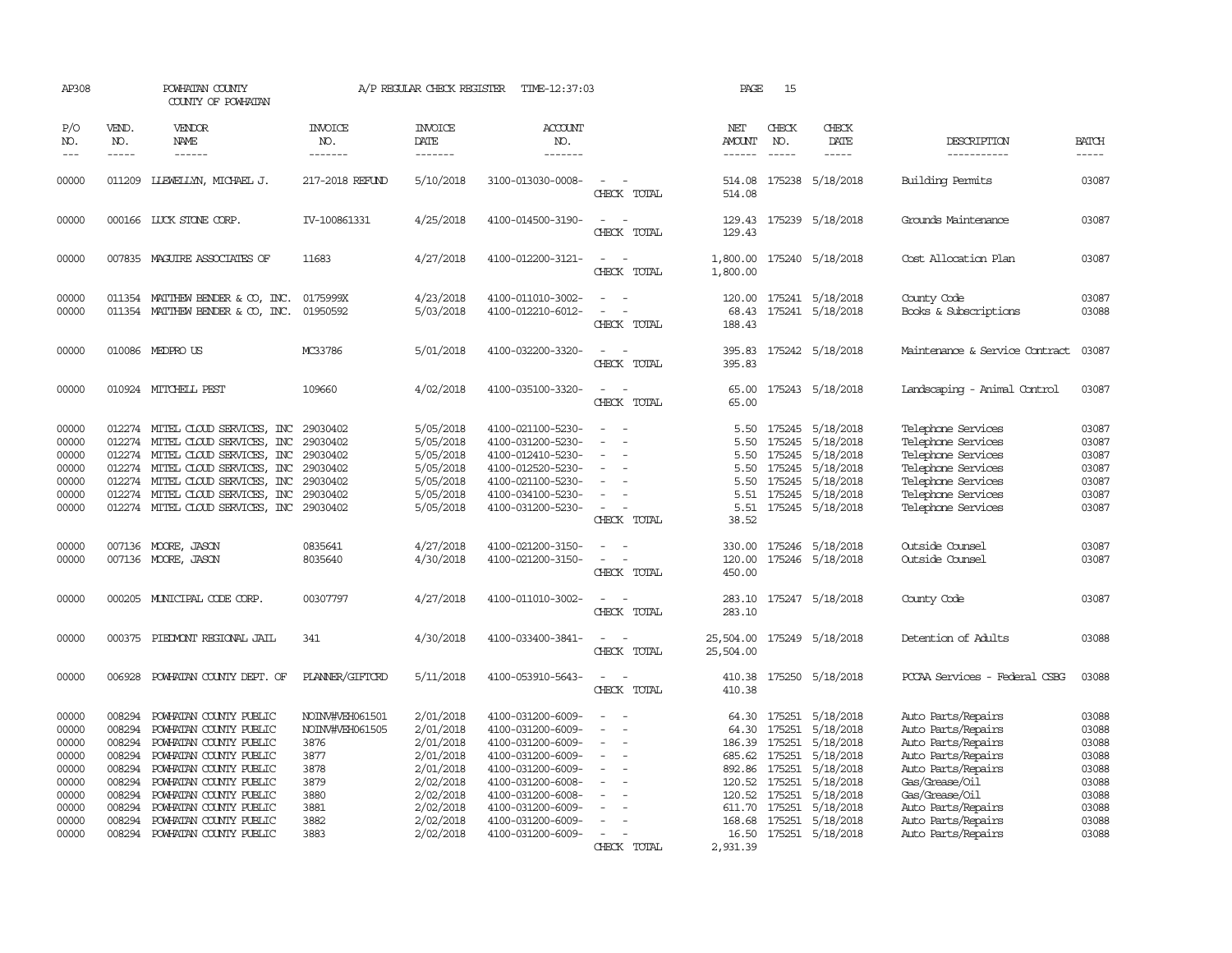| AP308               |                             | POWHATAN COUNTY<br>COUNTY OF POWHATAN            |                                  | A/P REGULAR CHECK REGISTER        | TIME-12:37:03                          |                                                      |             | PAGE                                  | 16                            |                        |                                          |                       |
|---------------------|-----------------------------|--------------------------------------------------|----------------------------------|-----------------------------------|----------------------------------------|------------------------------------------------------|-------------|---------------------------------------|-------------------------------|------------------------|------------------------------------------|-----------------------|
| P/O<br>NO.<br>$---$ | VEND.<br>NO.<br>$- - - - -$ | VENDOR<br>NAME<br>------                         | <b>INVOICE</b><br>NO.<br>------- | <b>INVOICE</b><br>DATE<br>------- | <b>ACCOUNT</b><br>NO.<br>-------       |                                                      |             | NET<br><b>AMOUNT</b><br>$- - - - - -$ | CHECK<br>NO.<br>$\frac{1}{2}$ | CHECK<br>DATE<br>----- | DESCRIPTION<br>-----------               | <b>BATCH</b><br>----- |
| 00000               | 008294                      | POWHATAN COUNTY PUBLIC                           | 3884                             | 2/05/2018                         | 4100-031200-6009-                      |                                                      |             | 110.00                                | 175252                        |                        |                                          |                       |
| 00000               | 008294                      |                                                  | 3885                             |                                   | 4100-031200-6009-                      | $\overline{a}$                                       |             |                                       | 175252                        | 5/18/2018<br>5/18/2018 | Auto Parts/Repairs                       | 03088<br>03088        |
|                     | 008294                      | POWHATAN COUNTY PUBLIC                           |                                  | 2/05/2018                         |                                        |                                                      |             | 628.42                                |                               |                        | Auto Parts/Repairs                       |                       |
| 00000               |                             | POWHATAN COUNTY PUBLIC                           | 3888                             | 2/06/2018                         | 4100-031200-6009-                      | $\overline{a}$                                       |             | 352.59                                | 175252                        | 5/18/2018              | Auto Parts/Repairs                       | 03088                 |
| 00000               | 008294                      | POWHATAN COUNTY PUBLIC                           | 38889                            | 2/06/2018                         | 4100-031200-6009-                      | $\overline{\phantom{a}}$<br>$\sim$                   |             | 52.87                                 | 175252                        | 5/18/2018              | Auto Parts/Repairs                       | 03088<br>03088        |
| 00000               | 008294                      | POWHATAN COUNTY PUBLIC                           | 3890                             | 2/08/2016                         | 4100-031200-6009-                      |                                                      |             | 1,277.39                              | 175252                        | 5/18/2018              | Auto Parts/Repairs                       |                       |
| 00000               | 008294                      | POWHATAN COUNTY PUBLIC                           | 3891                             | 2/07/2018                         | 4100-031200-6009-                      |                                                      |             | 631.10                                | 175252                        | 5/18/2018              | Auto Parts/Repairs                       | 03088                 |
| 00000               | 008294                      | POWHATAN COUNTY PUBLIC                           | 3892                             | 2/09/2018                         | 4100-031200-6009-                      |                                                      |             | 932.88                                | 175252                        | 5/18/2018              | Auto Parts/Repairs                       | 03088                 |
| 00000               | 008294                      | POWHATAN COUNTY PUBLIC                           | 3893                             | 2/12/2018                         | 4100-031200-6008-                      | $\equiv$                                             |             | 119.80                                | 175252                        | 5/18/2018              | Gas/Grease/Oil                           | 03088                 |
| 00000               | 008294                      | POWHATAN COUNTY PUBLIC                           | 3894                             | 2/13/2018                         | 4100-031200-6008-                      | $\overline{a}$                                       |             | 119.15                                | 175252                        | 5/18/2018              | Gas/Grease/Oil                           | 03088                 |
| 00000               | 008294                      | POWHATAN COUNTY PUBLIC                           | 3895                             | 2/14/2018                         | 4100-031200-6009-                      | $\overline{\phantom{a}}$                             | CHECK TOTAL | 72.68<br>4,296.88                     | 175252                        | 5/18/2018              | Auto Parts/Repairs                       | 03088                 |
| 00000               | 008294                      | POWHATAN COUNTY PUBLIC                           | 3896                             | 2/14/2018                         | 4100-031200-6009-                      | $\sim$                                               |             | 183.99                                | 175253                        | 5/18/2018              | Auto Parts/Repairs                       | 03088                 |
| 00000               | 008294                      | POWHATAN COUNTY PUBLIC                           | 3898                             | 2/14/2018                         | 4100-031200-6008-                      |                                                      |             | 123.31                                | 175253                        | 5/18/2018              | Gas/Grease/Oil                           | 03088                 |
| 00000               | 008294                      | POWHATAN COUNTY PUBLIC                           | 3899                             | 2/16/2018                         | 4100-031200-6009-                      |                                                      |             | 77.00                                 | 175253                        | 5/18/2018              | Auto Parts/Repairs                       | 03088                 |
| 00000               | 008294                      | POWHATAN COUNTY PUBLIC                           | 3900                             | 2/22/2018                         | 4100-031200-6009-                      | $\overline{a}$<br>$\sim$                             |             | 1,302.83                              | 175253                        | 5/18/2018              | Auto Parts/Repairs                       | 03088                 |
| 00000               | 008294                      | POWHATAN COUNTY PUBLIC                           | 3901                             |                                   | 4100-031200-6009-                      |                                                      |             | 207.10                                | 175253                        |                        |                                          | 03088                 |
|                     | 008294                      |                                                  | 3902                             | 3/21/2018                         |                                        |                                                      |             |                                       | 175253                        | 5/18/2018              | Auto Parts/Repairs                       | 03088                 |
| 00000<br>00000      | 008294                      | POWHATAN COUNTY PUBLIC                           |                                  | 2/22/2018<br>2/23/2018            | 4100-031200-6009-                      |                                                      |             | 566.70<br>954.83                      | 175253                        | 5/18/2018<br>5/18/2018 | Auto Parts/Repairs<br>Auto Parts/Repairs | 03088                 |
|                     | 008294                      | POWHATAN COUNTY PUBLIC<br>POWHATAN COUNTY PUBLIC | 3903<br>3970                     |                                   | 4100-031200-6009-                      | $\sim$                                               |             | 106.75 175253                         |                               |                        | Gas/Grease/Oil                           | 03088                 |
| 00000               |                             |                                                  |                                  | 3/01/2018                         | 4100-031200-6008-                      |                                                      |             |                                       | 175253                        | 5/18/2018              |                                          |                       |
| 00000<br>00000      | 008294<br>008294            | POWHATAN COUNTY PUBLIC<br>POWHATAN COUNTY PUBLIC | 3971<br>3972                     | 3/02/2018<br>3/05/2018            | 4100-031200-6009-<br>4100-031200-6008- |                                                      |             | 567.71<br>117.06                      | 175253                        | 5/18/2018<br>5/18/2018 | Auto Parts/Repairs<br>Gas/Grease/Oil     | 03088<br>03088        |
|                     |                             |                                                  |                                  |                                   |                                        |                                                      | CHECK TOTAL | 4,207.28                              |                               |                        |                                          |                       |
| 00000               | 008294                      | POWHATAN COUNTY PUBLIC                           | 3973                             | 3/06/2018                         | 4100-035100-6009-                      |                                                      |             | 760.79                                | 175254                        | 5/18/2018              | Auto Parts/Repairs                       | 03088                 |
| 00000               | 008294                      | POWHATAN COUNTY PUBLIC                           | 3974                             | 3/07/2018                         | 4100-035100-6009-                      |                                                      |             | 786.29                                | 175254                        | 5/18/2018              | Auto Parts/Repairs                       | 03088                 |
| 00000               | 008294                      | POWHATAN COUNTY PUBLIC                           | 3975                             | 3/08/2018                         | 4100-031200-6009-                      | $\sim$                                               |             | 323.18                                | 175254                        | 5/18/2018              | Auto Parts/Repairs                       | 03088                 |
| 00000               | 008294                      | POWHATAN COUNTY PUBLIC                           | 3977                             | 3/09/2018                         | 4100-031200-6009-                      | $\overline{a}$                                       |             | 712.33                                | 175254                        | 5/18/2018              | Auto Parts/Repairs                       | 03088                 |
| 00000               | 008294                      | POWHATAN COUNTY PUBLIC                           | 3978                             | 3/09/2018                         | 4100-031200-6009-                      |                                                      |             | 117.54                                | 175254                        | 5/18/2018              | Auto Parts/Repairs                       | 03088                 |
| 00000               | 008294                      | POWHATAN COUNTY PUBLIC                           | 3980                             | 3/13/2018                         | 4100-031200-6009-                      |                                                      |             | 31.00                                 | 175254                        | 5/18/2018              | Auto Parts/Repairs                       | 03088                 |
| 00000               | 008294                      | POWHATAN COUNTY PUBLIC                           | 3981                             | 3/14/2018                         | 4100-031200-6009-                      | $\sim$                                               |             | 1,177.47                              | 175254                        | 5/18/2018              | Auto Parts/Repairs                       | 03088                 |
| 00000               | 008294                      | POWHATAN COUNTY PUBLIC                           | 3982                             | 3/19/2018                         | 4100-031200-6009-                      | $\overline{a}$                                       |             | 170.23                                | 175254                        | 5/18/2018              | Auto Parts/Repairs                       | 03088                 |
| 00000               | 008294                      | POWHATAN COUNTY PUBLIC                           | 3983                             | 3/19/2018                         | 4100-031200-6009-                      | $\equiv$                                             |             | 199.55                                | 175254                        | 5/18/2018              | Auto Parts/Repairs                       | 03088                 |
| 00000               | 008294                      | POWHATAN COUNTY PUBLIC                           | 3984                             | 3/21/2018                         | 4100-031200-6009-                      | $\sim$                                               |             | 54.50                                 |                               | 175254 5/18/2018       | Auto Parts/Repairs                       | 03088                 |
|                     |                             |                                                  |                                  |                                   |                                        |                                                      | CHECK TOTAL | 4,332.88                              |                               |                        |                                          |                       |
| 00000               | 008294                      | POWHATAN COUNTY PUBLIC                           | 3985                             | 3/22/2018                         | 4100-031200-6009-                      |                                                      |             | 888.53                                | 175255                        | 5/18/2018              | Auto Parts/Repairs                       | 03088                 |
| 00000               | 008294                      | POWHATAN COUNTY PUBLIC                           | 3986                             | 3/26/2018                         | 4100-031200-6009-                      |                                                      |             | 22.50                                 | 175255                        | 5/18/2018              | Auto Parts/Repairs                       | 03088                 |
| 00000               | 008294                      | POWHATAN COUNTY PUBLIC                           | 3987                             | 3/26/2018                         | 4100-031200-6009-                      | $\overline{\phantom{a}}$<br>$\overline{\phantom{a}}$ |             | 68.25                                 | 175255                        | 5/18/2018              | Auto Parts/Repairs                       | 03088                 |
| 00000               | 008294                      | POWHATAN COUNTY PUBLIC                           | 3988                             | 3/27/2018                         | 4100-031200-6009-                      |                                                      |             | 22.50                                 | 175255                        | 5/18/2018              | Auto Parts/Repairs                       | 03088                 |
| 00000               | 008294                      | POWHATAN COUNTY PUBLIC                           | 3989                             | 3/29/2018                         | 4100-031200-6009-                      |                                                      |             | 211.49                                | 175255                        | 5/18/2018              | Auto Parts/Repairs                       | 03088                 |
| 00000               | 008294                      | POWHATAN COUNTY PUBLIC                           | 3991                             | 3/30/2018                         | 4100-031200-6009-                      |                                                      |             | 137.12                                | 175255                        | 5/18/2018              | Auto Parts/Repairs                       | 03088                 |
| 00000               | 008294                      | POWHATAN COUNTY PUBLIC                           | 3992                             | 4/06/2018                         | 4100-031200-6009-                      | $\sim$<br>$\overline{a}$                             |             | 682.68                                | 175255                        | 5/18/2018              | Auto Parts/Repairs                       | 03088                 |
| 00000               | 008294                      | POWHATAN COUNTY PUBLIC                           | 3993                             | 3/15/2018                         | 4100-031200-6009-                      |                                                      |             | 1,079.86                              | 175255                        | 5/18/2018              | Auto Parts/Repairs                       | 03088                 |
| 00000               | 008294                      | POWHATAN COUNTY PUBLIC                           | 3995                             | 3/29/2018                         | 4100-031200-6009-                      |                                                      |             | 685.35                                | 175255                        | 5/18/2018              | Auto Parts/Repairs                       | 03088                 |
| 00000               | 008294                      | POWHATAN COUNTY PUBLIC                           | 3996                             | 3/23/2018                         | 4100-031200-6009-                      |                                                      |             | 94.99                                 | 175255                        | 5/18/2018              | Auto Parts/Repairs                       | 03088                 |
|                     |                             |                                                  |                                  |                                   |                                        |                                                      | CHECK TOTAL | 3,893.27                              |                               |                        |                                          |                       |
| 00000               | 008294                      | POWHATAN COUNTY PUBLIC                           | 3997                             | 3/26/2018                         | 4100-031200-6009-                      |                                                      |             | 706.95                                | 175256                        | 5/18/2018              | Auto Parts/Repairs                       | 03088                 |
| 00000               | 008294                      | POWHATAN COUNTY PUBLIC                           | 4025                             | 5/01/2018                         | 4100-081100-6009-                      |                                                      |             | 647.17                                | 175256                        | 5/18/2018              | Auto Parts/Repair                        | 03088                 |
| 00000               | 008294                      | POWHATAN COUNTY PUBLIC                           | 4038                             | 4/26/2018                         | 4100-081100-6009-                      | $\overline{\phantom{a}}$                             |             | 76.00                                 |                               | 175256 5/18/2018       | Auto Parts/Repair                        | 03088                 |
|                     |                             |                                                  |                                  |                                   |                                        |                                                      | CHECK TOTAL | 1,430.12                              |                               |                        |                                          |                       |
|                     |                             |                                                  |                                  |                                   |                                        |                                                      |             |                                       |                               |                        |                                          |                       |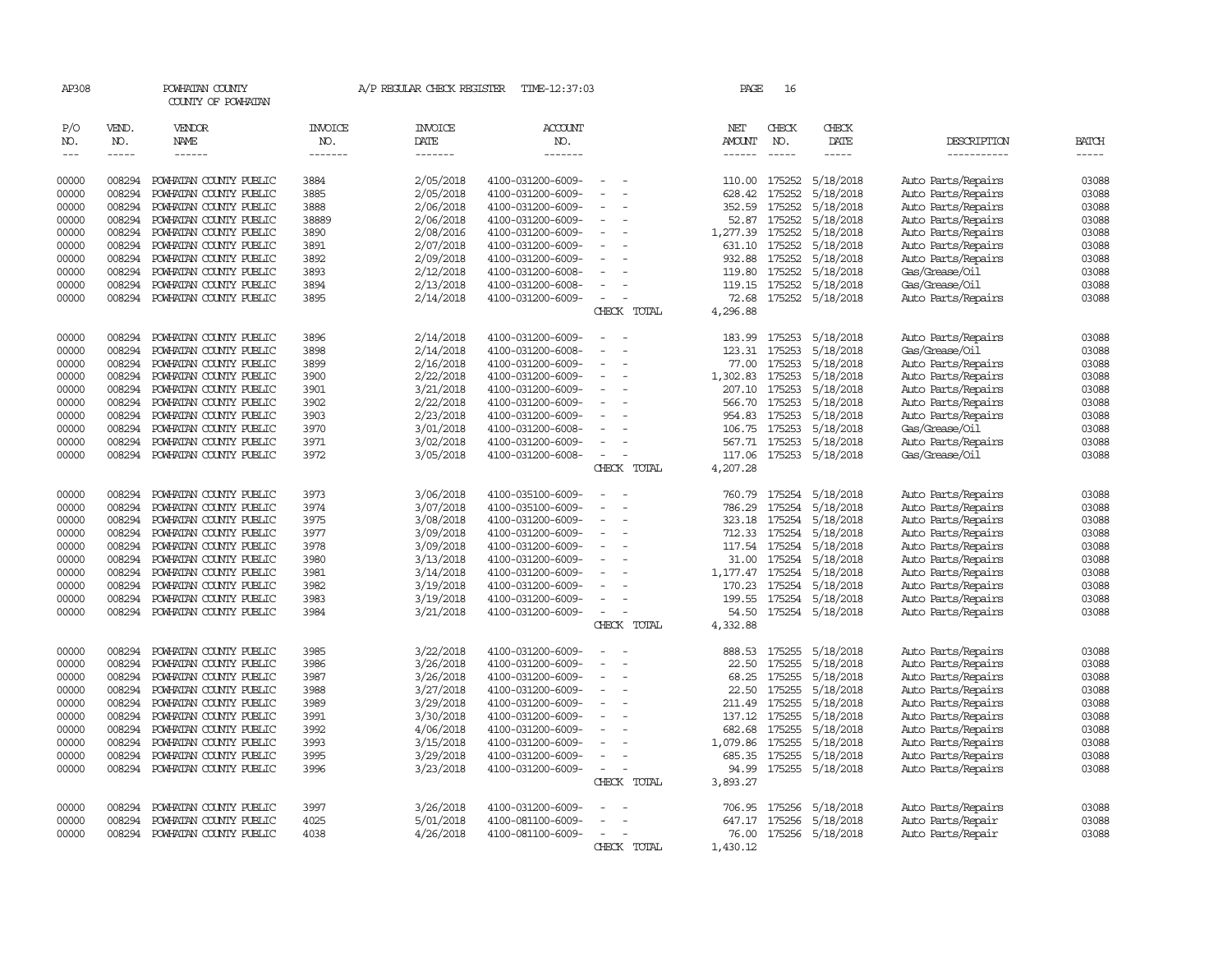| AP308                                              |                                                          | POWHATAN COUNTY<br>COUNTY OF POWHATAN                                                                                                        |                                                                                  | A/P REGULAR CHECK REGISTER                                                  | TIME-12:37:03                                                                                                              |                                                                                                                             | PAGE                                             | 17                                     |                                                                                                       |                                                                                                                |                                                    |
|----------------------------------------------------|----------------------------------------------------------|----------------------------------------------------------------------------------------------------------------------------------------------|----------------------------------------------------------------------------------|-----------------------------------------------------------------------------|----------------------------------------------------------------------------------------------------------------------------|-----------------------------------------------------------------------------------------------------------------------------|--------------------------------------------------|----------------------------------------|-------------------------------------------------------------------------------------------------------|----------------------------------------------------------------------------------------------------------------|----------------------------------------------------|
| P/O<br>NO.<br>$\frac{1}{2}$                        | VEND.<br>NO.<br>$- - - - -$                              | VENDOR<br>NAME<br>------                                                                                                                     | <b>INVOICE</b><br>NO.<br>-------                                                 | <b>INVOICE</b><br>DATE<br>-------                                           | <b>ACCOUNT</b><br>NO.<br>-------                                                                                           |                                                                                                                             | NET<br>AMOUNT<br>------                          | CHECK<br>NO.<br>$\frac{1}{2}$          | CHECK<br>DATE<br>$- - - - -$                                                                          | DESCRIPTION<br>-----------                                                                                     | <b>BATCH</b><br>$- - - - -$                        |
| 00000                                              |                                                          | 010777 PRESEARCH BACKGROUND                                                                                                                  | 59767-85                                                                         | 4/01/2018                                                                   | 4100-083500-7002-                                                                                                          | $\sim$<br>CHECK TOTAL                                                                                                       | 54.75<br>54.75                                   |                                        | 175257 5/18/2018                                                                                      | Criminal History/Background Ch 03088                                                                           |                                                    |
| 00000                                              |                                                          | 000620 R. C. GOODWYN & SONS, INC 0810950                                                                                                     |                                                                                  | 4/25/2018                                                                   | 4100-014100-3310-                                                                                                          | $\equiv$<br>CHECK TOTAL                                                                                                     | 12.27                                            |                                        | 12.27 175258 5/18/2018                                                                                | Repairs & Maintenance                                                                                          | 03088                                              |
| 00000                                              |                                                          | 012386 REAL PROPERTY MANAGEMENT                                                                                                              | KELLEY 3/18                                                                      | 3/06/2018                                                                   | 4100-053910-5642-                                                                                                          | $\frac{1}{2} \left( \frac{1}{2} \right) \left( \frac{1}{2} \right) = \frac{1}{2} \left( \frac{1}{2} \right)$<br>CHECK TOTAL | 486.00<br>486.00                                 |                                        | 175259 5/18/2018                                                                                      | PCCAA Services - TANF                                                                                          | 03088                                              |
| 00000                                              |                                                          | 009047 RED WING SHOES                                                                                                                        | 484134910                                                                        | 5/01/2018                                                                   | 4100-014300-6100-                                                                                                          | $\sim$ 100 $\sim$<br>$\sim$<br>CHECK TOTAL                                                                                  | 277.49<br>277.49                                 |                                        | 175260 5/18/2018                                                                                      | Personal Protective Equipment                                                                                  | 03088                                              |
| 00000                                              |                                                          | 007975 REMOVAL SERVICES OF VA                                                                                                                | 2018006586                                                                       | 4/13/2018                                                                   | 4100-035300-3110-                                                                                                          | $\equiv$<br>CHECK TOTAL                                                                                                     | 79.00<br>79.00                                   |                                        | 175261 5/18/2018                                                                                      | Professional Health Services                                                                                   | 03088                                              |
| 00000                                              |                                                          | 007325 RICHMOND OXYGEN CO.                                                                                                                   | 281758                                                                           | 4/30/2018                                                                   | 4100-032200-3320-                                                                                                          | $\sim$<br>CHECK TOTAL                                                                                                       | 255.00<br>255.00                                 |                                        | 175262 5/18/2018                                                                                      | Maintenance & Service Contract                                                                                 | 03088                                              |
| 00000<br>00000<br>00000<br>00000                   | 007942<br>007942<br>007942                               | RICHMOND SUBURBAN<br>RICHMOND SUBURBAN<br>RICHMOND SUBURBAN<br>007942 RICHMOND SUBURBAN                                                      | I00007344550418<br>I00007351860418<br>I00007351860425<br>I00007360650418         | 4/18/2018<br>4/18/2018<br>4/25/2018<br>4/18/2018                            | 4100-012200-3600-<br>4100-012200-3600-<br>4100-012200-3600-<br>4100-013200-3600-                                           | $\sim$<br>$\sim$<br>$\equiv$<br>CHECK TOTAL                                                                                 | 780.00<br>438.75<br>438.75<br>338.25<br>1,995.75 | 175263<br>175263<br>175263             | 5/18/2018<br>5/18/2018<br>5/18/2018<br>175263 5/18/2018                                               | Advertising<br>Advertising<br>Advertising<br>Advertising                                                       | 03088<br>03088<br>03088<br>03088                   |
| 00000                                              |                                                          | 010282 SCHUBERT, CHARLA                                                                                                                      | VGFOA CONF 5/18                                                                  | 5/09/2018                                                                   | 4100-012200-5540-CS3-                                                                                                      | CHECK TOTAL                                                                                                                 | 156.50<br>156.50                                 |                                        | 175266 5/18/2018                                                                                      | VGFOA Conference                                                                                               | 03088                                              |
| 00000                                              |                                                          | 011764 SHRED-IT USA                                                                                                                          | 8124667550                                                                       | 4/30/2018                                                                   | 4100-021200-6001-                                                                                                          | $\sim$ 100 $\mu$<br>$\sim$<br>CHECK TOTAL                                                                                   | 223.00<br>223.00                                 |                                        | 175268 5/18/2018                                                                                      | Office Supplies                                                                                                | 03088                                              |
| 00000<br>00000<br>00000<br>00000<br>00000<br>00000 | 008578<br>008578<br>008578<br>008578<br>008578<br>008578 | STAPLES BUSINESS AD-<br>STAPLES BUSINESS AD-<br>STAPLES BUSINESS AD-<br>STAPLES BUSINESS AD-<br>STAPLES BUSINESS AD-<br>STAPLES BUSINESS AD- | 3361701080<br>3375359670<br>3375359671<br>3376074856<br>3376153968<br>3377299467 | 12/05/2017<br>4/18/2018<br>4/18/2018<br>4/26/2018<br>4/27/2018<br>5/05/2018 | 4100-034100-6001-<br>4100-034100-6001-<br>4100-034100-6001-<br>4100-083500-6001-<br>4100-034100-6001-<br>4100-013200-6001- | $\equiv$<br>CHECK TOTAL                                                                                                     | 74.99<br>89.37<br>82.82<br>350.36                | 175270<br>13.44 175270<br>79.41 175270 | 175270 5/18/2018<br>5/18/2018<br>10.33 175270 5/18/2018<br>5/18/2018<br>5/18/2018<br>175270 5/18/2018 | Office Supplies<br>Office Supplies<br>Office Supplies<br>Office Supplies<br>Office Supplies<br>Office Supplies | 03088<br>03088<br>03088<br>03088<br>03088<br>03088 |
| 00000<br>00000                                     | 008565<br>008565                                         | TRACTOR SUPPLY CREDIT<br>TRACTOR SUPPLY CREDIT                                                                                               | 100422884<br>200635148                                                           | 4/23/2018<br>4/19/2018                                                      | 4100-031200-6022-<br>4100-031200-6022-                                                                                     | $\equiv$<br>$\sim$<br>CHECK TOTAL                                                                                           | 73.98<br>207.95                                  |                                        | 175271 5/18/2018<br>133.97 175271 5/18/2018                                                           | Dog Food & Supplies K9<br>Dog Food & Supplies K9                                                               | 03088<br>03088                                     |
| 00000<br>00000                                     | 008085 USPS<br>008085 USPS                               |                                                                                                                                              | P O BOX 133<br>P O BOX 87                                                        | 9/10/2018<br>5/10/2018                                                      | 4100-031200-5210-<br>4100-012410-3320-                                                                                     | $\equiv$<br>CHECK TOTAL                                                                                                     | 38.00<br>50.00<br>88.00                          |                                        | 175273 5/18/2018<br>175273 5/18/2018                                                                  | Postage<br>Maintenance & Service Contract                                                                      | 03088<br>03088                                     |
| 00000<br>00000                                     | 008126<br>008126                                         | VERIZON<br>VERIZON                                                                                                                           | 9806313287<br>9806406913                                                         | 5/01/2018<br>5/01/2018                                                      | 4100-032200-5250-<br>4100-031200-5250-                                                                                     | $\overline{\phantom{a}}$<br>$\equiv$<br>$\overline{\phantom{a}}$<br>CHECK TOTAL                                             | 246.18<br>3,897.29                               |                                        | 175274 5/18/2018<br>3,651.11 175274 5/18/2018                                                         | Cell Phones<br>Cell Phones                                                                                     | 03088<br>03088                                     |
| 00000                                              |                                                          | 011169 VERIZON                                                                                                                               | 8045981340 5/18                                                                  | 5/01/2018                                                                   | 4100-021100-5230-                                                                                                          | $\sim$                                                                                                                      |                                                  |                                        | 53.59 175275 5/18/2018                                                                                | Telephone Services                                                                                             | 03088                                              |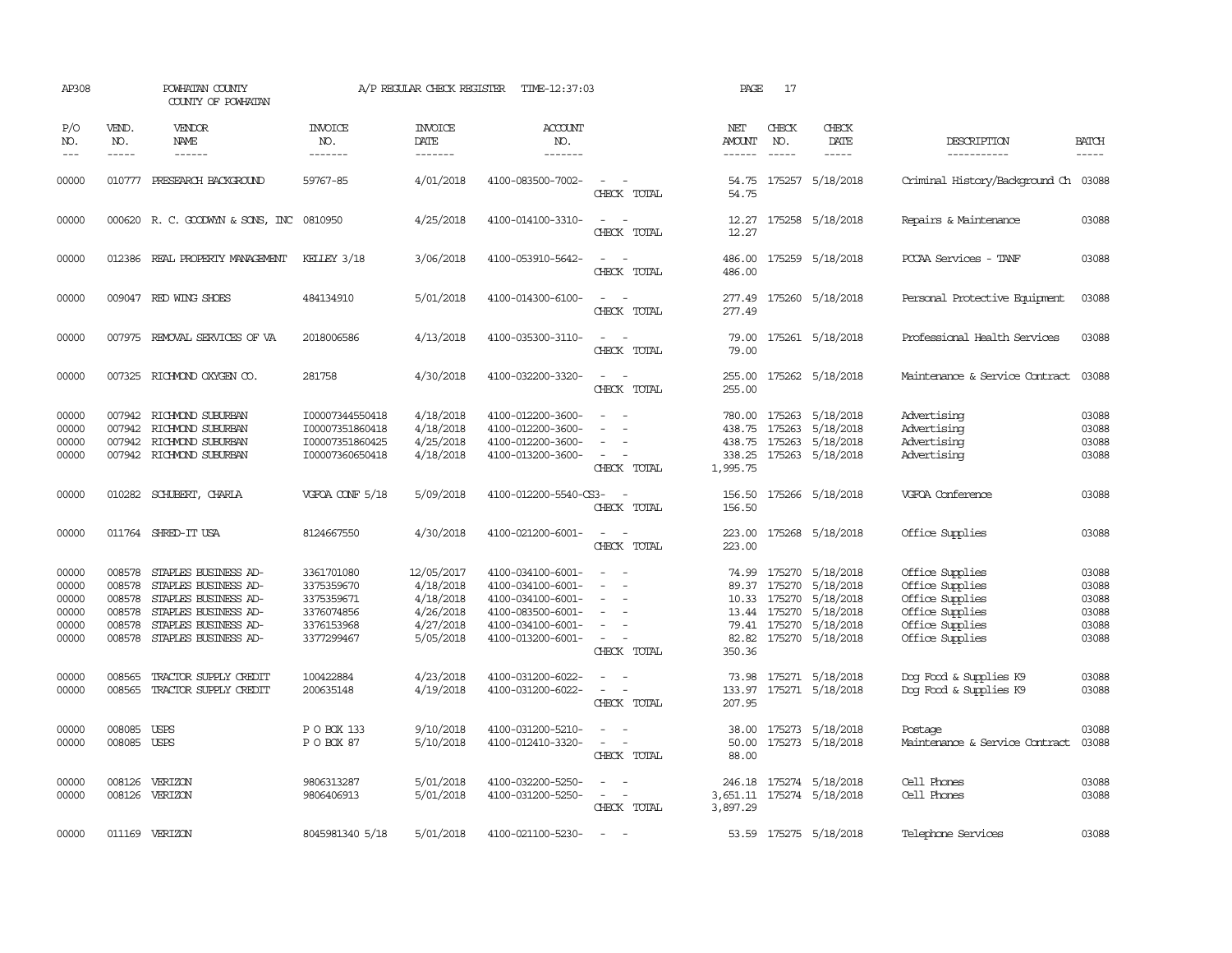| AP308                                                                                                                      |                             | POWHATAN COUNTY<br>COUNTY OF POWHATAN                                                                                                                                                                                                                                                                                                                                                                                                                                     |                                                                                                                                                                                                                              | A/P REGULAR CHECK REGISTER                                                                                                                                                         | TIME-12:37:03                                                                                                                                                                                                                                                                                      |                                                                                                                                                                                    | PAGE                                                                         | 18                                                           |                                                                                                                                                                                                                                                                    |                                                                                                                                                                                                           |                                                                                                                            |
|----------------------------------------------------------------------------------------------------------------------------|-----------------------------|---------------------------------------------------------------------------------------------------------------------------------------------------------------------------------------------------------------------------------------------------------------------------------------------------------------------------------------------------------------------------------------------------------------------------------------------------------------------------|------------------------------------------------------------------------------------------------------------------------------------------------------------------------------------------------------------------------------|------------------------------------------------------------------------------------------------------------------------------------------------------------------------------------|----------------------------------------------------------------------------------------------------------------------------------------------------------------------------------------------------------------------------------------------------------------------------------------------------|------------------------------------------------------------------------------------------------------------------------------------------------------------------------------------|------------------------------------------------------------------------------|--------------------------------------------------------------|--------------------------------------------------------------------------------------------------------------------------------------------------------------------------------------------------------------------------------------------------------------------|-----------------------------------------------------------------------------------------------------------------------------------------------------------------------------------------------------------|----------------------------------------------------------------------------------------------------------------------------|
| P/O<br>NO.<br>$---$                                                                                                        | VEND.<br>NO.<br>$- - - - -$ | VENDOR<br>NAME<br>$\begin{tabular}{ccccc} \multicolumn{2}{c }{\multicolumn{2}{c }{\multicolumn{2}{c }{\multicolumn{2}{c}}{\hspace{-2.2cm}}}} \multicolumn{2}{c }{\multicolumn{2}{c }{\hspace{-2.2cm}}\hline} \multicolumn{2}{c }{\hspace{-2.2cm}}\hline \multicolumn{2}{c }{\hspace{-2.2cm}}\hline \multicolumn{2}{c }{\hspace{-2.2cm}}\hline \multicolumn{2}{c }{\hspace{-2.2cm}}\hline \multicolumn{2}{c }{\hspace{-2.2cm}}\hline \multicolumn{2}{c }{\hspace{-2.2cm}}$ | <b>INVOICE</b><br>NO.<br>-------                                                                                                                                                                                             | <b>INVOICE</b><br>DATE<br>-------                                                                                                                                                  | <b>ACCOUNT</b><br>NO.<br>-------                                                                                                                                                                                                                                                                   |                                                                                                                                                                                    | NET<br>AMOUNT<br>$- - - - - -$                                               | CHECK<br>NO.<br>$\frac{1}{2}$                                | CHECK<br>DATE<br>$- - - - -$                                                                                                                                                                                                                                       | DESCRIPTION<br>-----------                                                                                                                                                                                | <b>BATCH</b><br>-----                                                                                                      |
| 00000                                                                                                                      |                             | 011169 VERIZON                                                                                                                                                                                                                                                                                                                                                                                                                                                            | 8045987939 4/18                                                                                                                                                                                                              | 4/28/2018                                                                                                                                                                          | 4100-022100-5230-                                                                                                                                                                                                                                                                                  | $\sim$ $ \sim$<br>CHECK TOTAL                                                                                                                                                      | 48.89<br>102.48                                                              |                                                              | 175275 5/18/2018                                                                                                                                                                                                                                                   | Telephone Services                                                                                                                                                                                        | 03088                                                                                                                      |
| 00000<br>00000                                                                                                             | 011187                      | 011187 VERIZON BUSINESS<br>VERIZON BUSINESS                                                                                                                                                                                                                                                                                                                                                                                                                               | 63724606<br>63724606                                                                                                                                                                                                         | 5/10/2018<br>5/10/2018                                                                                                                                                             | 100-000100-0006-<br>4100-012510-5240-                                                                                                                                                                                                                                                              | $\sim$ 100 $\sim$ 100 $\sim$<br>$\overline{\phantom{a}}$<br>$\overline{\phantom{a}}$<br>CHECK TOTAL                                                                                | 70.82<br>72.68                                                               |                                                              | 1.86 175276 5/18/2018<br>175276 5/18/2018                                                                                                                                                                                                                          | Due from Other Agencies<br>Long Distance                                                                                                                                                                  | 03088<br>03088                                                                                                             |
| 00000                                                                                                                      |                             | 008785 VERIZON CABS                                                                                                                                                                                                                                                                                                                                                                                                                                                       | M550491706 4/18                                                                                                                                                                                                              | 4/25/2018                                                                                                                                                                          | 4100-031210-5232-                                                                                                                                                                                                                                                                                  | $\sim$<br>CHECK TOTAL                                                                                                                                                              | 967.42<br>967.42                                                             |                                                              | 175277 5/18/2018                                                                                                                                                                                                                                                   | Wireline 911                                                                                                                                                                                              | 03088                                                                                                                      |
| 00000                                                                                                                      |                             | 008710 VIRGINIA BUSINESS SYSTEMS                                                                                                                                                                                                                                                                                                                                                                                                                                          | 22557562                                                                                                                                                                                                                     | 4/26/2018                                                                                                                                                                          | 4100-012100-3320-                                                                                                                                                                                                                                                                                  | $\sim$ $ \sim$<br>CHECK TOTAL                                                                                                                                                      | 165.80                                                                       |                                                              | 165.80 175278 5/18/2018                                                                                                                                                                                                                                            | Maintenance & Service Contract 03088                                                                                                                                                                      |                                                                                                                            |
| 00000                                                                                                                      |                             | 011698 WESTWOOD PHARMACY                                                                                                                                                                                                                                                                                                                                                                                                                                                  | 20183                                                                                                                                                                                                                        | 5/01/2018                                                                                                                                                                          | 4100-033400-3845-                                                                                                                                                                                                                                                                                  | $\sim$ $\sim$<br>CHECK TOTAL                                                                                                                                                       | 384.78                                                                       |                                                              | 384.78 175280 5/18/2018                                                                                                                                                                                                                                            | Detention of Adults - Health C 03088                                                                                                                                                                      |                                                                                                                            |
| 00000<br>00000<br>00000<br>00000                                                                                           | 009332<br>009332<br>009332  | WITMER PUBLIC SAFETY<br>WITMER PUBLIC SAFETY<br>WITMER PUBLIC SAFETY<br>009332 WITMER PUBLIC SAFETY                                                                                                                                                                                                                                                                                                                                                                       | 01859876<br>1851460<br>1851460.001<br>1859880                                                                                                                                                                                | 5/03/2018<br>5/07/2018<br>5/08/2018<br>5/03/2018                                                                                                                                   | 4100-035100-6011-<br>4100-031200-6011-<br>4100-031200-6011-<br>4100-035100-6011-                                                                                                                                                                                                                   | $\equiv$<br>CHECK TOTAL                                                                                                                                                            | 565.00<br>790.00                                                             |                                                              | 75.00 175282 5/18/2018<br>175282 5/18/2018<br>75.00 175282 5/18/2018<br>75.00 175282 5/18/2018                                                                                                                                                                     | Uniforms<br>Uniforms<br>Uniforms<br>Uniforms                                                                                                                                                              | 03088<br>03088<br>03088<br>03088                                                                                           |
| 00000                                                                                                                      |                             | 008584 WOMAN'S CLUB OF POWHATAN                                                                                                                                                                                                                                                                                                                                                                                                                                           | CLOTHES CLOSET                                                                                                                                                                                                               | 5/11/2018                                                                                                                                                                          | 4100-053910-5643-                                                                                                                                                                                                                                                                                  | $ -$<br>CHECK TOTAL                                                                                                                                                                | 1,000.00                                                                     |                                                              | 1,000.00 175283 5/18/2018                                                                                                                                                                                                                                          | PCCAA Services - Federal CSBG                                                                                                                                                                             | 03088                                                                                                                      |
| 00000                                                                                                                      |                             | 008224 WORLDVIEW SOLUTIONS, INC. 13584                                                                                                                                                                                                                                                                                                                                                                                                                                    |                                                                                                                                                                                                                              | 5/08/2018                                                                                                                                                                          | 4100-012520-3320-                                                                                                                                                                                                                                                                                  | CHECK TOTAL                                                                                                                                                                        | 283.62                                                                       |                                                              | 283.62 175284 5/18/2018                                                                                                                                                                                                                                            | Maintenance & Service Contract                                                                                                                                                                            | 03088                                                                                                                      |
| 00000<br>00000                                                                                                             |                             | 010688 A&B CLEANING SERVICE, INC. 114<br>010688 A&B CLEANING SERVICE, INC. 114                                                                                                                                                                                                                                                                                                                                                                                            |                                                                                                                                                                                                                              | 5/16/2018<br>5/16/2018                                                                                                                                                             | 4100-014100-3180-<br>4100-032220-3180-                                                                                                                                                                                                                                                             | $\sim$ 10 $\sim$ 10 $\sim$<br>$\sim$ 100 $\sim$ 100 $\sim$<br>CHECK TOTAL                                                                                                          | 5,687.53                                                                     |                                                              | 5,441.38 175286 5/22/2018<br>246.15 175286 5/22/2018                                                                                                                                                                                                               | Cleaning Service<br>Cleaning Service                                                                                                                                                                      | 03094<br>03094                                                                                                             |
| 00000<br>00000<br>00000<br>00000<br>00000<br>00000<br>00000<br>00000<br>00000<br>00000<br>00000<br>00000<br>00000<br>00000 |                             | 007436 AQUA VIRGINIA, INC.<br>007436 AQUA VIRGINIA, INC.<br>007436 AQUA VIRGINIA, INC.<br>007436 AQUA VIRGINIA, INC.<br>007436 AQUA VIRGINIA, INC.<br>007436 AQUA VIRGINIA, INC.<br>007436 AQUA VIRGINIA, INC.<br>007436 AQUA VIRGINIA, INC.<br>007436 AQUA VIRGINIA, INC.<br>007436 AQUA VIRGINIA, INC.<br>007436 AQUA VIRGINIA, INC.<br>007436 AQUA VIRGINIA, INC.<br>007436 AQUA VIRGINIA, INC.<br>007436 AQUA VIRGINIA, INC.                                          | 0559913 5/18<br>0574622 5/18<br>0575072 5/18<br>0575528 5/18<br>0620830 5/18<br>0620830 5/18<br>0621132 5/18<br>0621730 5/18<br>0621781 5/18<br>0621784 5/18<br>0621880 5/18<br>1100656 5/18<br>1100657 5/18<br>1401897 5/18 | 5/08/2018<br>5/08/2018<br>5/08/2018<br>5/08/2018<br>5/08/2018<br>5/08/2018<br>5/08/2018<br>5/08/2018<br>5/08/2018<br>5/08/2018<br>5/08/2018<br>5/08/2018<br>5/08/2018<br>5/08/2018 | 4100-014100-5130-<br>4100-014100-5130-<br>4100-014100-5130-<br>4100-032210-5130-<br>4100-014100-5130-<br>4100-031200-5130-<br>4100-014600-5130-<br>4100-014100-5130-<br>4100-014100-5130-<br>4100-014100-5130-<br>4100-014600-5130-<br>4100-014600-5130-<br>4100-014100-5130-<br>4100-014600-5130- | $\equiv$<br>$\sim$<br>$\overline{\phantom{a}}$<br>$\sim$<br>$\equiv$<br>$\sim$<br>$\overline{\phantom{a}}$<br>$\sim$<br>CHECK TOTAL<br>$\sim$<br>$\sim$<br>$\sim$<br>$\sim$ $\sim$ | 127.65 175289<br>127.66 175289<br>418.94 175289<br>199.06 175289<br>1,255.17 | 78.22 175289<br>99.47 175289<br>95.10 175289<br>17.92 175290 | 22.30 175289 5/22/2018<br>5/22/2018<br>5/22/2018<br>5/22/2018<br>5/22/2018<br>5/22/2018<br>5/22/2018<br>5/22/2018<br>22.92 175289 5/22/2018<br>63.85 175289 5/22/2018<br>5/22/2018<br>115.97 175290 5/22/2018<br>211.56 175290 5/22/2018<br>19.17 175290 5/22/2018 | Water<br>Water<br>Water<br>Water<br>Water<br>Water<br>Water<br>- Field Irrigation<br>Water<br>Water<br>Water<br>Water - Field Irrigation<br>Water - Field Irrigation<br>Water<br>Water - Field Irrigation | 03094<br>03094<br>03094<br>03094<br>03094<br>03094<br>03094<br>03094<br>03094<br>03094<br>03094<br>03094<br>03094<br>03094 |
| 00000                                                                                                                      |                             | 007941 BAKER & TAYLOR                                                                                                                                                                                                                                                                                                                                                                                                                                                     | B88484350                                                                                                                                                                                                                    | 5/04/2018                                                                                                                                                                          | 4100-073100-6012-                                                                                                                                                                                                                                                                                  | CHECK TOTAL<br><b><i><u>Participate</u></i></b>                                                                                                                                    | 364.62                                                                       |                                                              | 33.98 175292 5/22/2018                                                                                                                                                                                                                                             | Books & Subscriptions                                                                                                                                                                                     | 03094                                                                                                                      |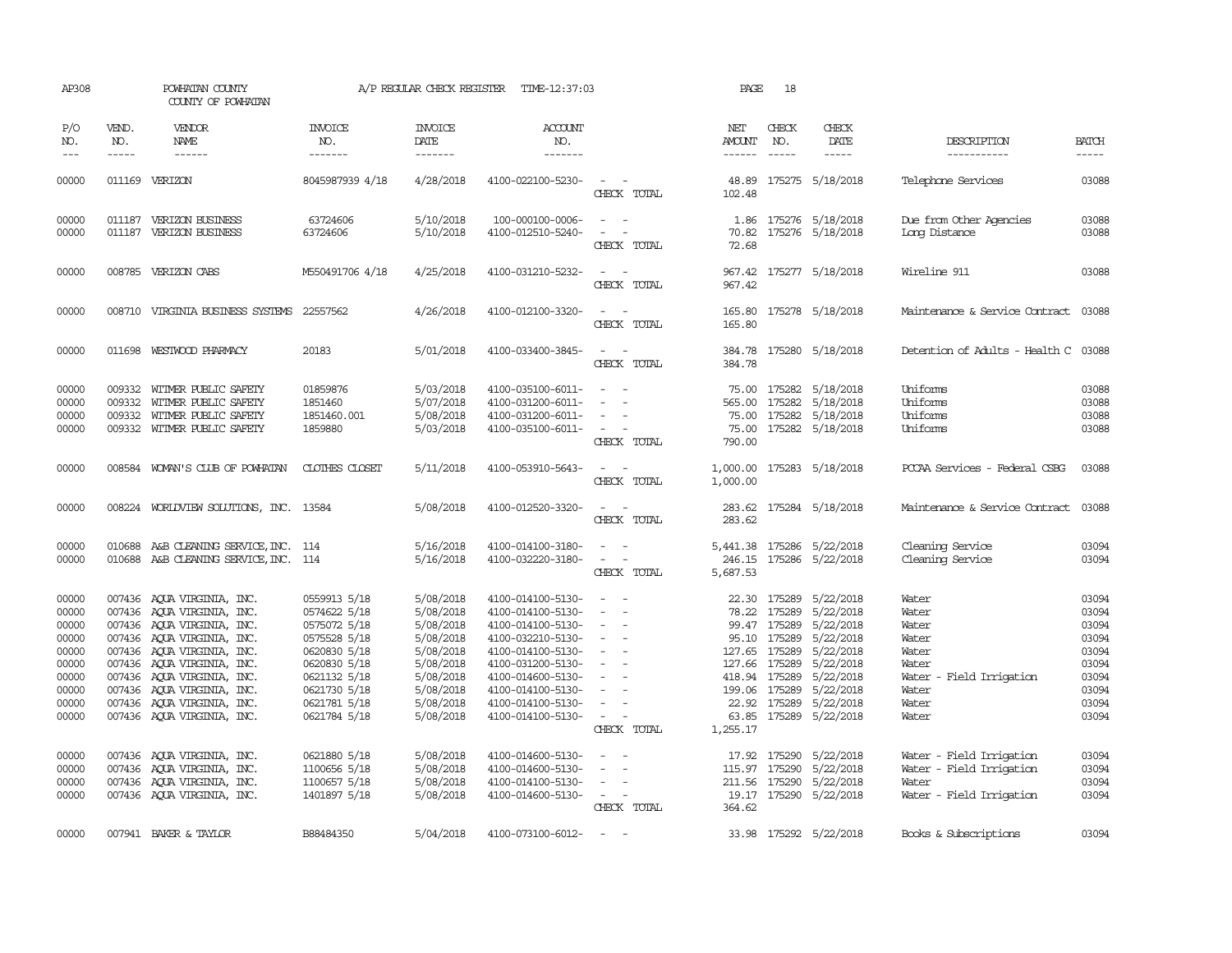| AP308                                                                         |                                                                                        | POWHATAN COUNTY<br>COUNTY OF POWHATAN                                                                                                                                                                                                                    |                                                                                                                                                                         | A/P REGULAR CHECK REGISTER                                                                                        | TIME-12:37:03                                                                                                                                                                             |                                                                                                                                                                                                 | PAGE                                                                   | 19                                                                    |                                                                                                                                                  |                                                                                                                                                       |                                                                               |
|-------------------------------------------------------------------------------|----------------------------------------------------------------------------------------|----------------------------------------------------------------------------------------------------------------------------------------------------------------------------------------------------------------------------------------------------------|-------------------------------------------------------------------------------------------------------------------------------------------------------------------------|-------------------------------------------------------------------------------------------------------------------|-------------------------------------------------------------------------------------------------------------------------------------------------------------------------------------------|-------------------------------------------------------------------------------------------------------------------------------------------------------------------------------------------------|------------------------------------------------------------------------|-----------------------------------------------------------------------|--------------------------------------------------------------------------------------------------------------------------------------------------|-------------------------------------------------------------------------------------------------------------------------------------------------------|-------------------------------------------------------------------------------|
| P/O<br>NO.<br>$\frac{1}{2}$                                                   | VEND.<br>NO.                                                                           | <b>VENDOR</b><br>NAME<br>$- - - - - -$                                                                                                                                                                                                                   | <b>INVOICE</b><br>NO.<br>-------                                                                                                                                        | <b>INVOICE</b><br>DATE<br>-------                                                                                 | <b>ACCOUNT</b><br>NO.<br>$- - - - - - -$                                                                                                                                                  |                                                                                                                                                                                                 | NET<br><b>AMOUNT</b><br>$- - - - - -$                                  | CHECK<br>NO.<br>$\frac{1}{2}$                                         | CHECK<br>DATE                                                                                                                                    | DESCRIPTION<br>-----------                                                                                                                            | <b>BATCH</b>                                                                  |
| 00000<br>00000<br>00000<br>00000<br>00000                                     | 007941<br>007941<br>007941<br>007941                                                   | BAKER & TAYLOR<br>BAKER & TAYLOR<br>BAKER & TAYLOR<br>BAKER & TAYLOR<br>007941 BAKER & TAYLOR                                                                                                                                                            | 022771860<br>Q22771861<br>Q24096480<br>5015007648<br>5015008911                                                                                                         | 5/04/2018<br>5/04/2018<br>5/15/2018<br>5/10/2018<br>5/11/2018                                                     | 4100-073100-6012-<br>4100-073100-6012-<br>4100-073100-6012-<br>4100-073100-6012-<br>4100-073100-6012-                                                                                     | CHECK TOTAL                                                                                                                                                                                     | 20.69<br>66.86<br>15.38<br>232.97<br>650.66                            | 175292<br>175292<br>175292                                            | 5/22/2018<br>5/22/2018<br>175292 5/22/2018<br>5/22/2018<br>280.78 175292 5/22/2018                                                               | Books & Subscriptions<br>Books & Subscriptions<br>Books & Subscriptions<br>Books & Subscriptions<br>Books & Subscriptions                             | 03094<br>03094<br>03094<br>03094<br>03094                                     |
| 00000<br>00000<br>00000<br>00000<br>00000                                     | 000540<br>000540<br>000540<br>000540<br>000540                                         | CENTRAL VIRGINIA WASTE<br>CENTRAL VIRGINIA WASTE<br>CENTRAL VIRGINIA WASTE<br>CENTRAL VIRGINIA WASTE<br>CENTRAL VIRGINIA WASTE                                                                                                                           | 23254<br>23280<br>23303<br>23303<br>23303                                                                                                                               | 5/03/2018<br>5/07/2018<br>5/11/2018<br>5/11/2018<br>5/11/2018                                                     | 4100-014300-3177-<br>4100-014300-3175-<br>4100-014300-3176-<br>4100-014300-3176-<br>4100-014300-3176-                                                                                     | $\overline{\phantom{a}}$<br>CHECK TOTAL                                                                                                                                                         | 18,357.00<br>513.99<br>5,596.78<br>24,804.48                           | 175296<br>175296<br>175296                                            | 997.31 175296 5/22/2018<br>5/22/2018<br>5/22/2018<br>5/22/2018<br>660.60-175296 5/22/2018                                                        | Recycling-Scrap Tires<br>Waste Disposal<br>Recycling Pulls<br>Recycling Pulls<br>Recycling Pulls                                                      | 03094<br>03094<br>03094<br>03094<br>03094                                     |
| 00000                                                                         |                                                                                        | 010808 CERULLO, ROBERT                                                                                                                                                                                                                                   | HENRICO CRIHSE                                                                                                                                                          | 5/14/2018                                                                                                         | 4100-022100-5510-                                                                                                                                                                         | CHECK TOTAL                                                                                                                                                                                     | 39.00                                                                  |                                                                       | 39.00 175297 5/22/2018                                                                                                                           | Travel/Mileage/Parking/Tolls                                                                                                                          | 03094                                                                         |
| 00000<br>00000<br>00000<br>00000                                              | 006965<br>006965<br>006965                                                             | CINIAS CORPORATION<br>CINTAS CORPORATION<br>CINIAS CORPORATION<br>009178 COMCAST                                                                                                                                                                         | 143383336<br>143383336<br>143383337<br>120089859 5/18                                                                                                                   | 5/09/2018<br>5/09/2018<br>5/09/2018<br>5/07/2018                                                                  | 4100-014100-6011-<br>4100-014500-6011-<br>4100-014300-6011-<br>4100-014300-5260-                                                                                                          | $\overline{\phantom{a}}$<br>CHECK TOTAL                                                                                                                                                         | 123.39<br>306.20<br>94.85                                              | 175298<br>175299                                                      | 63.91 175298 5/22/2018<br>5/22/2018<br>118.90 175298 5/22/2018<br>5/22/2018                                                                      | Uniforms<br>Uniforms<br>Uniforms<br>Internet                                                                                                          | 03094<br>03094<br>03094<br>03094                                              |
| 00000                                                                         |                                                                                        | 009178 COMCAST                                                                                                                                                                                                                                           | 0093562 5/18                                                                                                                                                            | 5/05/2018                                                                                                         | 4100-035500-6014-                                                                                                                                                                         | $\overline{\phantom{a}}$<br>$\overline{\phantom{a}}$<br>CHECK TOTAL                                                                                                                             | 39.18<br>134.03                                                        | 175299                                                                | 5/22/2018                                                                                                                                        | Other Operating Supplies                                                                                                                              | 03096                                                                         |
| 00000<br>00000<br>00000<br>00000<br>00000                                     | 007294<br>007294<br>007294                                                             | 007294 CUMBERLAND FARM & AUTO<br>CUMBERLAND FARM & AUTO<br>CUMBERLAND FARM & AUTO<br>CUMBERLAND FARM & AUTO<br>007294 CUMBERLAND FARM & AUTO                                                                                                             | 191199<br>191243<br>969016<br>969138<br>969891                                                                                                                          | 4/13/2018<br>4/13/2018<br>3/29/2018<br>3/30/2018<br>4/06/2018                                                     | 4100-032200-6009-<br>4100-032200-6009-<br>4100-032200-6009-<br>4100-032200-6009-<br>4100-032200-6009-                                                                                     | $\overline{\phantom{a}}$<br>CHECK TOTAL                                                                                                                                                         | 71.00<br>433.98<br>15.22<br>99.98<br>636.18                            | 175302                                                                | 16.00 175302 5/22/2018<br>175302 5/22/2018<br>5/22/2018<br>175302 5/22/2018<br>175302 5/22/2018                                                  | Auto Repairs and Parts<br>Auto Repairs and Parts<br>Auto Repairs and Parts<br>Auto Repairs and Parts<br>Auto Repairs and Parts                        | 03094<br>03094<br>03094<br>03094<br>03094                                     |
| 00000<br>00000                                                                | 006240<br>006240                                                                       | DIAMOND SPRINGS WATER, INC<br>DIAMOND SPRINGS WATER, INC 420074470                                                                                                                                                                                       | 3096411                                                                                                                                                                 | 5/04/2018<br>4/20/2018                                                                                            | 4100-014300-5130-<br>4100-014300-5130-                                                                                                                                                    | $\equiv$<br>$\sim$<br>$\overline{\phantom{a}}$<br>CHECK TOTAL                                                                                                                                   | 11.95<br>21.75<br>33.70                                                |                                                                       | 175305 5/22/2018<br>175305 5/22/2018                                                                                                             | Water<br>Water                                                                                                                                        | 03094<br>03094                                                                |
| 00000<br>00000<br>00000<br>00000<br>00000<br>00000<br>00000<br>00000<br>00000 | 000860<br>000860<br>000860<br>000860<br>000860<br>000860<br>000860<br>000860<br>000860 | DOMINION ENERGY VIRGINIA<br>DOMINION ENERGY VIRGINIA<br>DOMINION ENERGY VIRGINIA<br>DOMINION ENERGY VIRGINIA<br>DOMINION ENERGY VIRGINIA<br>DOMINION ENERGY VIRGINIA<br>DOMINION ENERGY VIRGINIA<br>DOMINION ENERGY VIRGINIA<br>DOMINION ENERGY VIRGINIA | 0432180008 5/18<br>0863807277 5/18<br>0962041034 5/18<br>1221667833 5/18<br>1223507334 5/18<br>2142337506 5/18<br>2312285006 5/18<br>2346327501 5/18<br>2346327501 5/18 | 5/02/2018<br>5/02/2018<br>5/02/2018<br>5/02/2018<br>5/02/2018<br>5/02/2018<br>5/02/2018<br>5/02/2018<br>5/02/2018 | 4100-014600-5110-<br>4100-014600-5110-<br>4100-032210-5110-<br>4100-031210-5110-<br>4100-014300-5110-<br>4100-014600-5110-<br>4100-014300-5110-<br>4100-031200-5110-<br>4100-014100-5110- | $\overline{\phantom{a}}$<br>$\sim$<br>$\overline{\phantom{a}}$<br>$\sim$<br>$\overline{\phantom{a}}$<br>$\sim$<br>$\sim$<br>$\overline{\phantom{a}}$<br>$\overline{\phantom{a}}$<br>CHECK TOTAL | 186.97<br>34.30<br>264.87<br>96.66<br>1,430.84<br>1,430.83<br>5,909.59 | 175306<br>224.91 175306<br>175306<br>86.54 175306<br>175306<br>175306 | 175306 5/22/2018<br>5/22/2018<br>2, 153.67 175306 5/22/2018<br>5/22/2018<br>5/22/2018<br>5/22/2018<br>5/22/2018<br>5/22/2018<br>175306 5/22/2018 | Electricity<br>Electricity<br>Electricity<br>Electricity - Comunications H<br>Electricity<br>Electricity<br>Electricity<br>Electricity<br>Electricity | 03094<br>03094<br>03094<br>03094<br>03094<br>03094<br>03094<br>03094<br>03094 |
| 00000<br>00000<br>00000                                                       | 000860<br>000860<br>000860                                                             | DOMINION ENERGY VIRGINIA<br>DOMINION ENERGY VIRGINIA<br>DOMINION ENERGY VIRGINIA                                                                                                                                                                         | 2352270009 5/18<br>2442170003 5/18<br>2462222502 5/18                                                                                                                   | 5/02/2018<br>5/02/2018<br>5/02/2018                                                                               | 4100-014100-5110-<br>4100-014100-5110-<br>4100-014100-5110-                                                                                                                               | $\sim$                                                                                                                                                                                          | 278.59                                                                 |                                                                       | 175307 5/22/2018<br>1, 155.77 175307 5/22/2018<br>3, 111.57 175307 5/22/2018                                                                     | Electricity<br>Electricity<br>Electricity                                                                                                             | 03094<br>03094<br>03094                                                       |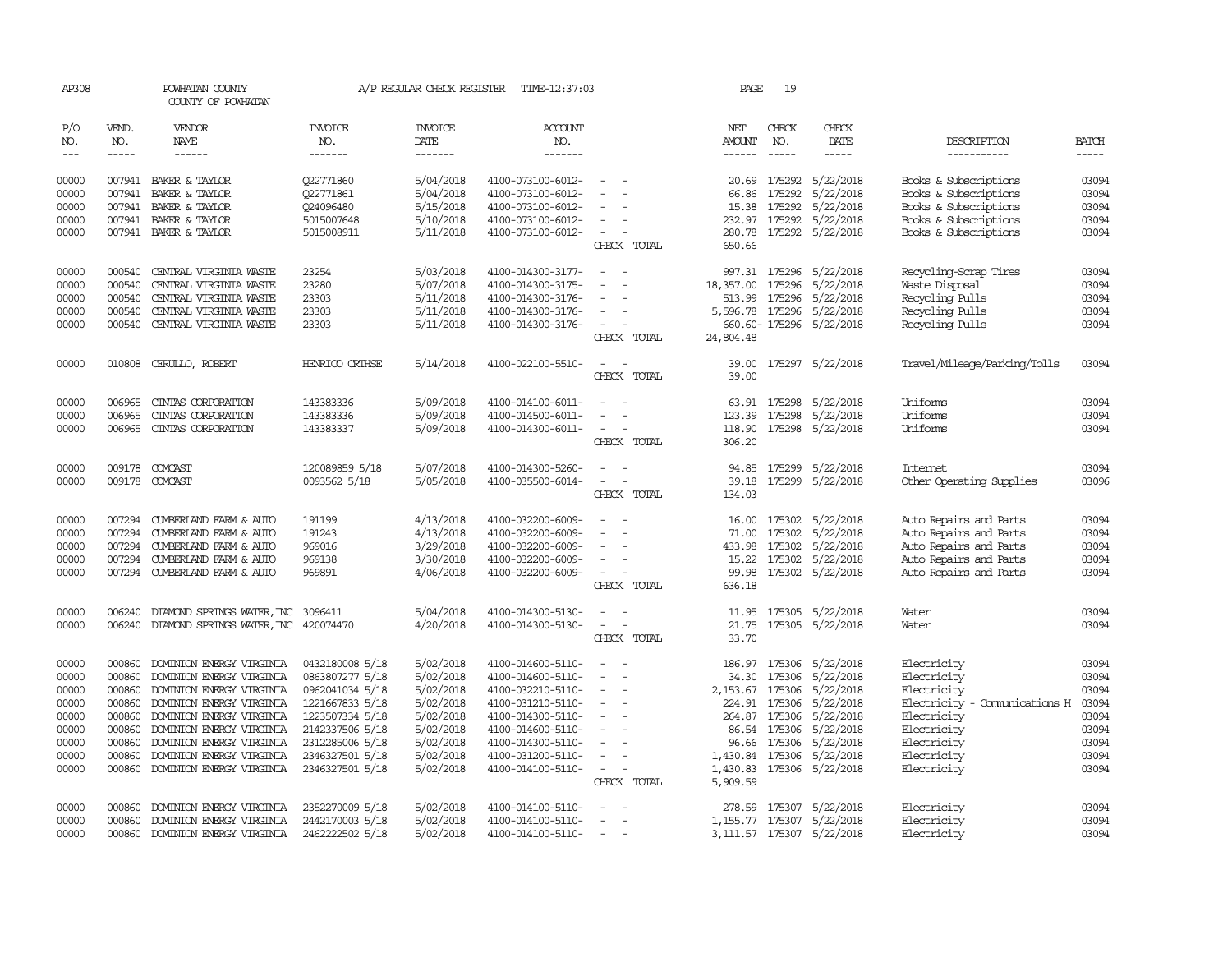| AP308                       |                             | POWHATAN COUNTY<br>COUNTY OF POWHATAN |                                  | A/P REGULAR CHECK REGISTER                | TIME-12:37:03             |                                                      | PAGE                           | 20                            |                                |                                      |                       |
|-----------------------------|-----------------------------|---------------------------------------|----------------------------------|-------------------------------------------|---------------------------|------------------------------------------------------|--------------------------------|-------------------------------|--------------------------------|--------------------------------------|-----------------------|
| P/O<br>NO.<br>$\frac{1}{2}$ | VEND.<br>NO.<br>$- - - - -$ | VENDOR<br>NAME<br>$- - - - - -$       | <b>INVOICE</b><br>NO.<br>------- | <b>INVOICE</b><br>DATE<br>$- - - - - - -$ | ACCOUNT<br>NO.<br>------- |                                                      | NET<br>AMOUNT<br>$- - - - - -$ | CHECK<br>NO.<br>$\frac{1}{2}$ | CHECK<br>DATE<br>$\frac{1}{2}$ | DESCRIPTION<br>-----------           | <b>BATCH</b><br>----- |
| 00000                       | 000860                      | DOMINION ENERGY VIRGINIA              | 2476067034 5/18                  | 5/02/2018                                 | 4100-014100-5110-         |                                                      | 173.21                         | 175307                        | 5/22/2018                      | Electricity                          | 03094                 |
| 00000                       | 000860                      | DOMINION ENERGY VIRGINIA              | 2912605595 5/18                  | 5/02/2018                                 | 4100-014100-5110-         | $\sim$                                               | 93.18                          | 175307                        | 5/22/2018                      | Electricity                          | 03094                 |
| 00000                       | 000860                      | DOMINION ENERGY VIRGINIA              | 2932352368 5/18                  | 5/02/2018                                 | 4100-032220-5110-         | $\sim$                                               | 20.68                          | 175307                        | 5/22/2018                      | Electricity                          | 03094                 |
| 00000                       | 000860                      | DOMINION ENERGY VIRGINIA              | 2972120006 5/18                  | 5/02/2018                                 | 4100-014100-5110-         | $\equiv$                                             |                                |                               | 1, 124.77 175307 5/22/2018     | Electricity                          | 03094                 |
| 00000                       |                             | 000860 DOMINION ENERGY VIRGINIA       | 3451094936 5/18                  | 5/02/2018                                 | 4100-014600-5110-         | $\sim$                                               | 98.66                          |                               | 175307 5/22/2018               | Electricity                          | 03094                 |
|                             |                             |                                       |                                  |                                           |                           | CHECK TOTAL                                          | 6,056.43                       |                               |                                |                                      |                       |
| 00000                       | 000860                      | DOMINION ENERGY VIRGINIA              | 3496131156 5/18                  | 5/02/2018                                 | 4100-014100-5110-         | $\sim$<br>$\sim$                                     |                                | 6.59 175308                   | 5/22/2018                      | Electricity                          | 03094                 |
| 00000                       | 000860                      | DOMINION ENERGY VIRGINIA              | 3507951824 5/18                  | 5/02/2018                                 | 4100-014600-5110-         | $\overline{\phantom{a}}$                             |                                | 37.94 175308                  | 5/22/2018                      | Electricity                          | 03094                 |
| 00000                       | 000860                      | DOMINION ENERGY VIRGINIA              | 4062035391 5/18                  | 5/03/2018                                 | 4100-031210-5110-         | $\overline{\phantom{a}}$                             | 127.25                         | 175308                        | 5/22/2018                      | Electricity - Comunications H        | 03094                 |
| 00000                       | 000860                      | DOMINION ENERGY VIRGINIA              | 4165680929 5/18                  | 5/03/2018                                 | 4100-031210-5110-         | $\sim$                                               |                                | 128.30 175308                 | 5/22/2018                      | Electricity - Comunications H        | 03094                 |
| 00000                       | 000860                      | DOMINION ENERGY VIRGINIA              | 4691491015 5/18                  | 5/02/2018                                 | 4100-014600-5110-         | $\overline{\phantom{a}}$                             |                                | 78.91 175308                  | 5/22/2018                      | Electricity                          | 03094                 |
| 00000                       | 000860                      | DOMINION ENERGY VIRGINIA              | 4732217502 5/18                  | 5/02/2018                                 | 4100-014600-5110-         |                                                      | 101.79                         | 175308                        | 5/22/2018                      | Electricity                          | 03094                 |
| 00000                       | 000860                      | DOMINION ENERGY VIRGINIA              | 5652237503 5/18                  | 5/02/2018                                 | 4100-014600-5110-         |                                                      | 110.76                         | 175308                        | 5/22/2018                      | Electricity                          | 03094                 |
| 00000                       | 000860                      | DOMINION ENERGY VIRGINIA              | 6024003557 5/18                  | 5/03/2018                                 | 4100-014100-5110-         | $\overline{\phantom{a}}$<br>$\overline{\phantom{a}}$ |                                | 19.15 175308                  | 5/22/2018                      | Electricity                          | 03094                 |
| 00000                       | 000860                      | DOMINION ENERGY VIRGINIA              | 6211789810 5/18                  | 5/02/2018                                 | 4100-031210-5110-         | $\sim$                                               | 120.08                         |                               | 175308 5/22/2018               | Electricity - Comunications H 03094  |                       |
|                             |                             |                                       |                                  |                                           |                           | CHECK TOTAL                                          | 730.77                         |                               |                                |                                      |                       |
| 00000                       | 000860                      | DOMINION ENERGY VIRGINIA              | 8009370571 5/18                  | 5/03/2018                                 | 4100-031210-5110-         | $\overline{\phantom{a}}$<br>$\sim$                   |                                | 34.30 175309                  | 5/22/2018                      | Electricity - Comunications H 03094  |                       |
| 00000                       | 000860                      | DOMINION ENERGY VIRGINIA              | 8971069334 5/18                  | 5/02/2018                                 | 4100-014300-5110-         |                                                      | 94.64                          | 175309                        | 5/22/2018                      | Electricity                          | 03094                 |
| 00000                       | 000860                      | DOMINION ENERGY VIRGINIA              | 9750120975 5/18                  | 5/02/2018                                 | 4100-032220-5110-         | $\sim$                                               |                                |                               | 1,742.72 175309 5/22/2018      | Electricity                          | 03094                 |
|                             |                             |                                       |                                  |                                           |                           | CHECK TOTAL                                          | 1,871.66                       |                               |                                |                                      |                       |
| 00000                       |                             | 009571 DURHAM, MARILYN                | PORTSMOUTH TRVL                  | 5/16/2018                                 | 4100-031200-5540-         |                                                      | 178.50                         |                               | 175312 5/22/2018               | Conferences & Training               | 03094                 |
| 00000                       |                             | 009571 DURHAM, MARILYN                | 23033                            | 2/07/2018                                 | 4100-012220-7003-         | $\equiv$<br>$\overline{\phantom{a}}$                 | 1,800.00                       |                               | 175312 5/22/2018               | Tuition reimbursement                | 03094                 |
|                             |                             |                                       |                                  |                                           |                           | CHECK TOTAL                                          | 1,978.50                       |                               |                                |                                      |                       |
| 00000                       | 009093                      | FARMILLE WHOLESALE                    | 638674                           | 5/02/2018                                 | 4100-014100-3310-         | $\sim$<br>$\overline{\phantom{a}}$                   |                                |                               | 224.50 175315 5/22/2018        | Repairs & Maintenance                | 03094                 |
| 00000                       | 009093                      | FARMILLE WHOLESALE                    | 638675                           | 5/02/2018                                 | 4100-014100-6004-         | $\sim$<br>$\overline{\phantom{a}}$                   | 98.00                          |                               | 175315 5/22/2018               | Tools and Equipment                  | 03094                 |
|                             |                             |                                       |                                  |                                           |                           | CHECK TOTAL                                          | 322.50                         |                               |                                |                                      |                       |
| 00000                       |                             | 006013 GRAINGER                       | 9770320449                       | 4/26/2018                                 | 4100-032210-3310-         |                                                      |                                |                               | 102.17 175317 5/22/2018        | Repairs & Maintenance                | 03094                 |
| 00000                       |                             | 006013 GRAINGER                       | 9777700940                       | 5/04/2018                                 | 4100-014100-6004-         | $\sim$                                               |                                |                               | 471.60 175317 5/22/2018        | Tools and Equipment                  | 03094                 |
| 00000                       |                             | 006013 GRAINGER                       | 9777700957                       | 5/04/2018                                 | 4100-014100-6004-         |                                                      |                                | 77.77 175317                  | 5/22/2018                      | Tools and Equipment                  | 03094                 |
| 00000                       |                             | 006013 GRAINGER                       | 9777700965                       | 5/04/2018                                 | 4100-014100-3308-         | $\overline{\phantom{a}}$                             |                                |                               | 38.75 175317 5/22/2018         | HVAC Service and Repairs             | 03094                 |
| 00000                       |                             | 006013 GRAINGER                       | 9777700973                       | 5/04/2018                                 | 4100-014100-6100-         | $\sim$                                               |                                | 23.41 175317                  | 5/22/2018                      | Personal Protective Equipment        | 03094                 |
| 00000                       |                             | 006013 GRAINGER                       | 9780538576                       | 5/08/2018                                 | 4100-014100-6100-         |                                                      |                                | 131.15 175317                 | 5/22/2018                      | Personal Protective Equipment        | 03094                 |
| 00000                       |                             | 006013 GRAINGER                       | 9781795035                       | 5/09/2018                                 | 4100-014100-6004-         | $\sim$                                               |                                |                               | 471.60-175317 5/22/2018        | Tools and Equipment                  | 03094                 |
| 00000                       |                             | 006013 GRAINGER                       | 9782050463                       | 5/09/2018                                 | 4100-014100-6004-         | CHECK TOTAL                                          | 844.85                         |                               | 471.60 175317 5/22/2018        | Tools and Equipment                  | 03094                 |
|                             |                             |                                       |                                  |                                           |                           |                                                      |                                |                               |                                |                                      |                       |
| 00000                       |                             | 011352 IPSWITCH, INC.                 | 201842316                        | 5/21/2018                                 | 4100-012510-3320-         | $\sim$<br>$\sim$                                     | 694.10                         |                               | 175320 5/22/2018               | Maintenance & Service Contract       | 03096                 |
|                             |                             |                                       |                                  |                                           |                           | CHECK TOTAL                                          | 694.10                         |                               |                                |                                      |                       |
| 00000                       | 000120                      | <b>JAMES RIVER AIR</b>                | S93062                           | 4/30/2018                                 | 4100-014100-3308-         |                                                      | 267.00                         |                               | 175321 5/22/2018               | HVAC Service and Repairs             | 03094                 |
| 00000                       |                             | 000120 JAMES RIVER AIR                | S93398                           | 4/30/2018                                 | 4100-014100-3308-         | $\sim$<br>$\overline{a}$                             | 1,184.76                       |                               | 175321 5/22/2018               | HVAC Service and Repairs             | 03094                 |
|                             |                             |                                       |                                  |                                           |                           | CHECK TOTAL                                          | 1,451.76                       |                               |                                |                                      |                       |
| 00000                       |                             | 010811 LAND AND COATES, INC           | 3056163                          | 5/14/2018                                 | 4100-014500-3319-         |                                                      |                                |                               | 87.99 175323 5/22/2018         | Equipment Repairs and Maintena 03094 |                       |
|                             |                             |                                       |                                  |                                           |                           | CHECK TOTAL                                          | 87.99                          |                               |                                |                                      |                       |
|                             |                             |                                       |                                  |                                           |                           |                                                      |                                |                               |                                |                                      |                       |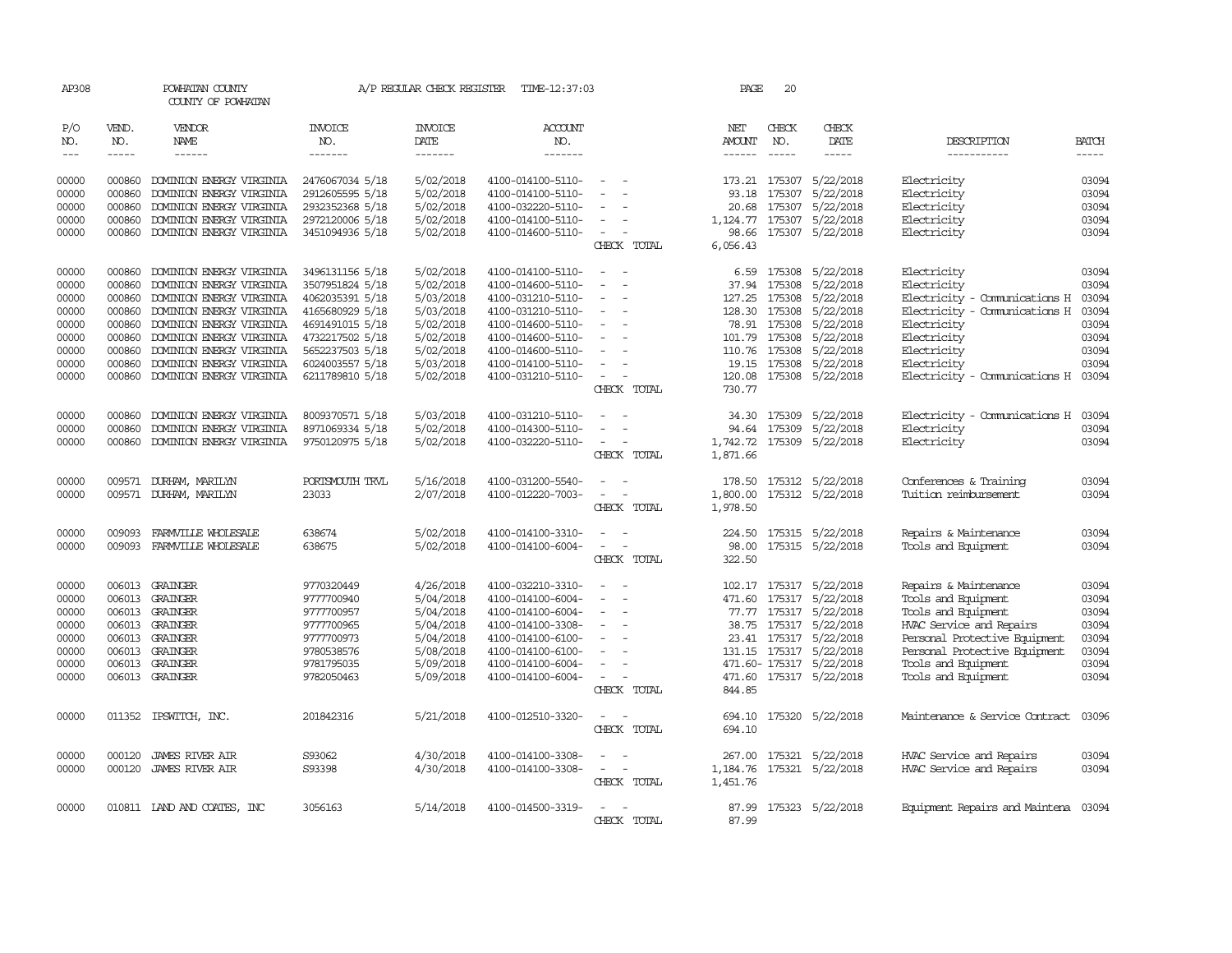| AP308                           |                       | POWHATAN COUNTY<br>COUNTY OF POWHATAN  |                                  | A/P REGULAR CHECK REGISTER        | TIME-12:37:03                    |                                         | PAGE                    | 21                            |                         |                                      |              |
|---------------------------------|-----------------------|----------------------------------------|----------------------------------|-----------------------------------|----------------------------------|-----------------------------------------|-------------------------|-------------------------------|-------------------------|--------------------------------------|--------------|
| P/O<br>NO.<br>$\qquad \qquad -$ | VEND.<br>NO.<br>----- | <b>VENDOR</b><br>NAME<br>$- - - - - -$ | <b>INVOICE</b><br>NO.<br>------- | <b>INVOICE</b><br>DATE<br>------- | <b>ACCOUNT</b><br>NO.<br>------- |                                         | NET<br>AMOUNT<br>------ | CHECK<br>NO.<br>$\frac{1}{2}$ | CHECK<br>DATE<br>-----  | DESCRIPTION<br>-----------           | <b>BATCH</b> |
| 00000                           | 009552                | MANSFIELD OIL COMPANY                  | SOLCD414193                      | 5/17/2018                         | 4100-032200-5120-                | $\overline{\phantom{a}}$<br>CHECK TOTAL | 162.25<br>162.25        |                               | 175324 5/22/2018        | Apparatus Fuel                       | 03095        |
| 00000                           |                       | 010924 MITCHELL PEST                   | 111055                           | 5/08/2018                         | 4100-014100-3320-                | $\sim$<br>CHECK TOTAL                   | 100.00<br>100.00        |                               | 175325 5/22/2018        | Maintenance & Service Contract       | 03095        |
| 00000                           |                       | 006610 MO-JOHNS SANITATION             | 107511                           | 2/28/2018                         | 4100-014600-3311-                | $\overline{\phantom{a}}$                | 125.00                  | 175326                        | 5/22/2018               | Portable Bathrooms                   | 03095        |
| 00000                           |                       | 006610 MO-JOHNS SANITATION             | 108932                           | 5/01/2018                         | 4100-014600-3311-                |                                         | 103.00                  | 175326                        | 5/22/2018               | Portable Bathrooms                   | 03095        |
| 00000                           |                       | 006610 MO-JOHNS SANITATION             | 108933                           | 5/01/2018                         | 4100-014600-3311-                | $\overline{\phantom{a}}$                | 206.00                  | 175326                        | 5/22/2018               | Portable Bathrooms                   | 03095        |
| 00000                           |                       | 006610 MO-JOHNS SANITATION             | 108934                           | 5/01/2018                         | 4100-014600-3311-                | $\overline{\phantom{a}}$                | 125.00                  | 175326                        | 5/22/2018               | Portable Bathrooms                   | 03095        |
| 00000                           |                       | 006610 MO-JOHNS SANITATION             | 108935                           | 5/01/2018                         | 4100-014600-3311-                | $\overline{\phantom{a}}$                | 103.00                  | 175326                        | 5/22/2018               | Portable Bathrooms                   | 03095        |
| 00000                           |                       | 006610 MO-JOHNS SANITATION             | 108936                           | 5/01/2018                         | 4100-014600-3311-                |                                         | 128.00                  | 175326                        | 5/22/2018               | Portable Bathrooms                   | 03095        |
| 00000                           |                       | 006610 MO-JOHNS SANITATION             | 108937                           | 5/01/2018                         | 4100-014600-3311-                | $\overline{\phantom{a}}$                | 103.00                  | 175326                        | 5/22/2018               | Portable Bathrooms                   | 03095        |
| 00000                           |                       | 006610 MO-JOHNS SANITATION             | 108938                           | 5/01/2018                         | 4100-014600-3311-                |                                         | 103.00                  | 175326                        | 5/22/2018               | Portable Bathrooms                   | 03095        |
| 00000                           |                       | 006610 MO-JOHNS SANITATION             | 108939                           | 5/01/2018                         | 4100-014600-3311-                |                                         | 103.00                  |                               | 175326 5/22/2018        | Portable Bathrooms                   | 03095        |
| 00000                           |                       | 006610 MO-JOHNS SANITATION             | 108940                           | 5/01/2018                         | 4100-014600-3311-                | $\overline{\phantom{a}}$                | 103.00                  |                               | 175326 5/22/2018        | Portable Bathrooms                   | 03095        |
|                                 |                       |                                        |                                  |                                   |                                  | CHECK TOTAL                             | 1,202.00                |                               |                         |                                      |              |
| 00000                           |                       | 006610 MO-JOHNS SANITATION             | 108941                           | 5/01/2018                         | 4100-014600-3311-                | $\sim$                                  |                         |                               | 334.00 175327 5/22/2018 | Portable Bathrooms                   | 03095        |
| 00000                           | 006610                | MO-JOHNS SANITATION                    | 108942                           | 5/01/2018                         | 4100-014600-3311-                |                                         | 103.00                  | 175327                        | 5/22/2018               | Portable Bathrooms                   | 03095        |
| 00000                           |                       | 006610 MO-JOHNS SANITATION             | 108943                           | 5/01/2018                         | 4100-014600-3311-                |                                         | 103.00                  |                               | 175327 5/22/2018        | Portable Bathrooms                   | 03095        |
| 00000                           |                       | 006610 MO-JOHNS SANITATION             | 108944                           | 5/01/2018                         | 4100-014600-3311-                | $\sim$                                  |                         |                               | 103.00 175327 5/22/2018 | Portable Bathrooms                   | 03095        |
|                                 |                       |                                        |                                  |                                   |                                  | CHECK TOTAL                             | 643.00                  |                               |                         |                                      |              |
| 00000                           |                       | 009874 MORRIS, AUDRA                   | 102017 TUITION                   | 5/01/2018                         | 4100-012220-7003-                |                                         | 942.50                  |                               | 175328 5/22/2018        | Tuition reimbursement                | 03095        |
|                                 |                       |                                        |                                  |                                   |                                  | CHECK TOTAL                             | 942.50                  |                               |                         |                                      |              |
| 00000                           |                       | 011987 NEWCOMBS RENOVATIONS LLC        | 1357                             | 5/07/2018                         | 4100-014600-3310-                |                                         | 260.00                  |                               | 175329 5/22/2018        | Repairs and Maintenance              | 03095        |
|                                 |                       |                                        |                                  |                                   |                                  | CHECK TOTAL                             | 260.00                  |                               |                         |                                      |              |
| 00000                           |                       | 009315 OWENS & OWENS                   | 7000694                          | 5/11/2018                         | 4100-021200-3150-                | $\equiv$                                | 120.00                  |                               | 175331 5/22/2018        | Outside Counsel                      | 03095        |
|                                 |                       |                                        |                                  |                                   |                                  | CHECK TOTAL                             | 120.00                  |                               |                         |                                      |              |
| 00000                           | 001250                | POWHATAN AUTO & TRACTOR                | 492523                           | 4/02/2018                         | 4100-014100-6004-                |                                         | 11.69                   |                               | 175332 5/22/2018        | Tools and Equipment                  | 03095        |
| 00000                           | 001250                | POWHATAN AUTO & TRACTOR                | 492541                           | 4/02/2018                         | 4100-014100-6004-                |                                         | 8.29                    | 175332                        | 5/22/2018               | Tools and Equipment                  | 03095        |
| 00000                           | 001250                | POWHATAN AUTO & TRACTOR                | 493918                           | 4/11/2018                         | 4100-014600-3310-                | $\overline{\phantom{a}}$                | 26.07                   | 175332                        | 5/22/2018               | Repairs and Maintenance              | 03095        |
| 00000                           | 001250                | POWHATAN AUTO & TRACTOR                | 494953                           | 4/18/2018                         | 4100-014500-3319-                |                                         | 49.56                   | 175332                        | 5/22/2018               | Equipment Repairs and Maintena       | 03095        |
| 00000                           | 001250                | POWHATAN AUTO & TRACTOR                | 495854                           | 4/24/2018                         | 4100-014500-3319-                |                                         | 45.51                   | 175332                        | 5/22/2018               | Equipment Repairs and Maintena       | 03095        |
| 00000                           | 001250                | POWHATAN AUTO & TRACTOR                | 496164                           | 4/26/2018                         | 4100-014500-6009-                | $\overline{\phantom{a}}$                |                         | 9.98 175332                   | 5/22/2018               | Auto Parts & Repairs                 | 03095        |
| 00000                           |                       | 001250 POWHATAN AUTO & TRACTOR         | 496164                           | 4/26/2018                         | 4100-014500-3319-                | $\sim$ 10 $\,$                          |                         |                               | 49.51 175332 5/22/2018  | Equipment Repairs and Maintena       | 03095        |
|                                 |                       |                                        |                                  |                                   |                                  | CHECK TOTAL                             | 200.61                  |                               |                         |                                      |              |
| 00000                           |                       | 008294 POWHATAN COUNTY PUBLIC          | 3996A                            | 3/23/2018                         | 4100-031200-6009-                |                                         | 957.05                  |                               | 175333 5/22/2018        | Auto Parts/Repairs                   | 03095        |
|                                 |                       |                                        |                                  |                                   |                                  | CHECK TOTAL                             | 957.05                  |                               |                         |                                      |              |
| 00000                           |                       | 005050 POWHATAN LOCK SERVICES          | 1478                             | 5/02/2018                         | 4100-073100-6001-                |                                         | 208.00                  |                               | 175335 5/22/2018        | Office Supplies                      | 03095        |
|                                 |                       |                                        |                                  |                                   |                                  | CHECK TOTAL                             | 208.00                  |                               |                         |                                      |              |
| 00000                           |                       | 010777 PRESEARCH BACKGROUND            | 05990685                         | 5/01/2018                         | 4100-083500-7002-                |                                         | 29.85                   |                               | 175336 5/22/2018        | Criminal History/Background Ch 03095 |              |
|                                 |                       |                                        |                                  |                                   |                                  | CHECK TOTAL                             | 29.85                   |                               |                         |                                      |              |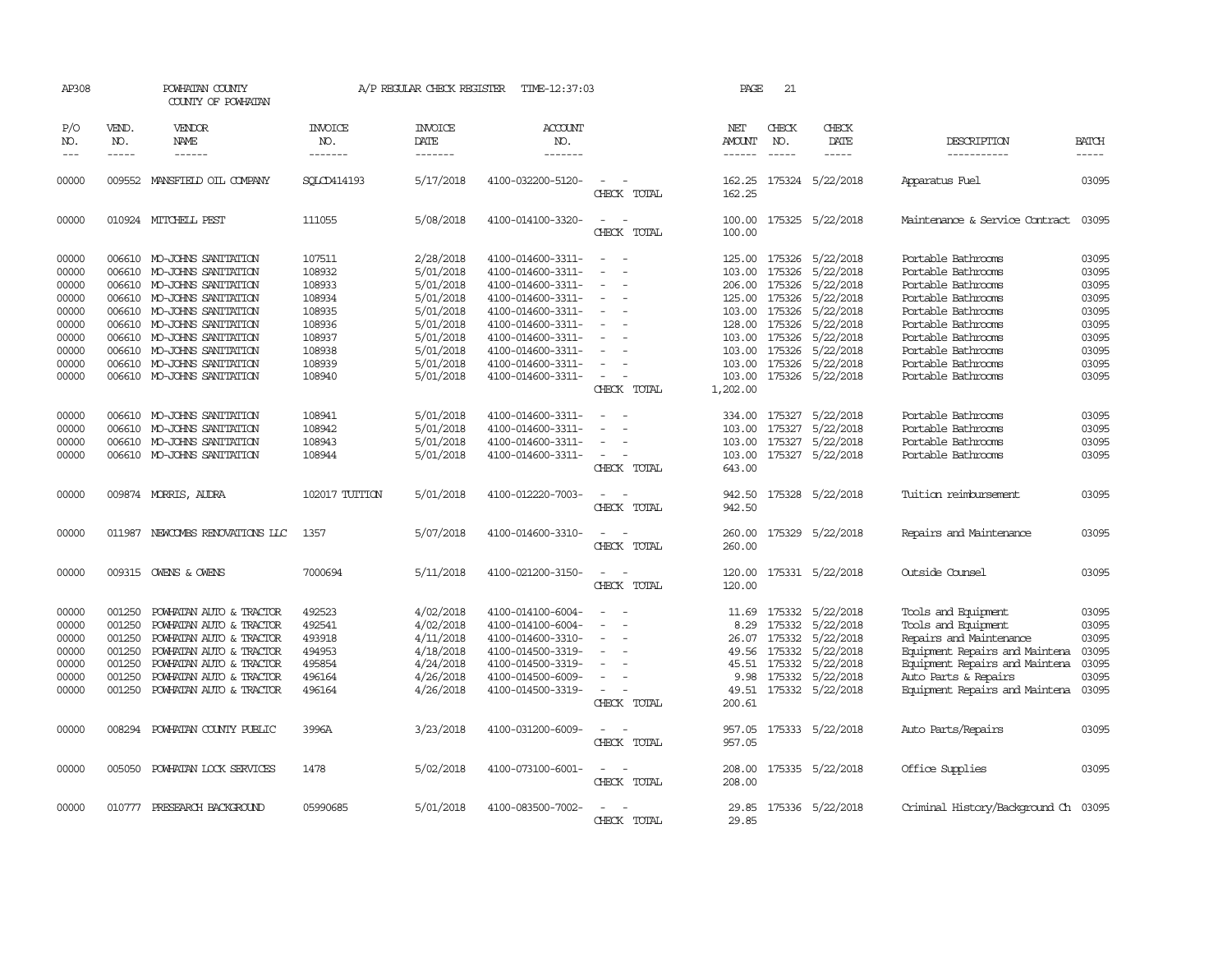| AP308          |                  | POWHATAN COUNTY<br>COUNTY OF POWHATAN          |                      |                        | A/P REGULAR CHECK REGISTER TIME-12:37:03 |                                                                     | PAGE             | 22                             |                         |                                                                |                |
|----------------|------------------|------------------------------------------------|----------------------|------------------------|------------------------------------------|---------------------------------------------------------------------|------------------|--------------------------------|-------------------------|----------------------------------------------------------------|----------------|
| P/O<br>NO.     | VEND.<br>NO.     | VENDOR<br>NAME                                 | INVOICE<br>NO.       | <b>INVOICE</b><br>DATE | <b>ACCOUNT</b><br>NO.                    |                                                                     | NET<br>AMOUNT    | CHECK<br>NO.                   | CHECK<br>DATE           | DESCRIPTION                                                    | <b>BATCH</b>   |
| $---$          | $\cdots$         | ------                                         | -------              | -------                | -------                                  |                                                                     |                  | $- - - - -$                    | -----                   | -----------                                                    | $- - - - -$    |
| 00000          |                  | 009518 QUARLES PETROLEUM, INC.                 | CT0982504            | 4/30/2018              | 4100-032200-5120-                        | $\sim$<br>CHECK TOTAL                                               | 157.48           |                                | 157.48 175337 5/22/2018 | Apparatus Fuel                                                 | 03095          |
| 00000          |                  | 000620 R. C. GOODWYN & SONS, INC               | 0810862              | 4/25/2018              | 4100-014100-3310-                        | $\sim$<br>$\sim$                                                    | 9.99             | 175338                         | 5/22/2018               | Repairs & Maintenance                                          | 03095          |
| 00000          | 000620           | R. C. GOODWYN & SONS, INC                      | 0811924              | 5/02/2018              | 4100-014100-3310-                        | $\sim$<br>$\overline{\phantom{a}}$                                  | 6.98             | 175338                         | 5/22/2018               | Repairs & Maintenance                                          | 03095          |
| 00000          |                  | 000620 R. C. GOODWYN & SONS, INC               | 0813682              | 5/14/2018              | 4100-014100-3310-                        | $\sim$                                                              |                  |                                | 9.99-175338 5/22/2018   | Repairs & Maintenance                                          | 03095          |
|                |                  |                                                |                      |                        |                                          | CHECK TOTAL                                                         | 6.98             |                                |                         |                                                                |                |
| 00000          |                  | 006945 RECORDED BOOKS, LLC                     | 75786108             | 5/10/2018              | 4100-073100-6012-                        | CHECK TOTAL                                                         | 86.62<br>86.62   |                                | 175339 5/22/2018        | Books & Subscriptions                                          | 03095          |
|                |                  |                                                |                      |                        |                                          |                                                                     |                  |                                |                         |                                                                |                |
| 00000          |                  | 006579 RICHMOND ALARM                          | 253241               | 5/01/2018              | 4100-032210-3310-                        | $\overline{\phantom{a}}$<br>$\overline{\phantom{a}}$<br>CHECK TOTAL | 295.00<br>295.00 |                                | 175340 5/22/2018        | Repairs & Maintenance                                          | 03095          |
| 00000          |                  | 007942 RICHMOND SUBURBAN                       | I00007236940404      | 5/06/2018              | 4100-081100-3600-                        | $\overline{\phantom{a}}$                                            |                  |                                | 146.25 175341 5/22/2018 | Advertising                                                    | 03095          |
| 00000          | 007942           | RICHMOND SUBURBAN                              | I00007338700411      | 5/06/2018              | 4100-012320-3600-                        |                                                                     | 146.25           | 175341                         | 5/22/2018               | Advertising                                                    | 03095          |
| 00000          |                  | 007942 RICHMOND SUBURBAN                       | I00007356450418      | 5/06/2018              | 4100-081100-3600-                        |                                                                     |                  |                                | 146.25 175341 5/22/2018 | Advertising                                                    | 03095          |
| 00000          |                  | 007942 RICHMOND SUBURBAN                       | I00007356450425      | 5/06/2018              | 4100-081100-3600-                        | $\sim$<br>$\overline{a}$                                            |                  |                                | 146.25 175341 5/22/2018 | Advertising                                                    | 03095          |
|                |                  |                                                |                      |                        |                                          | CHECK TOTAL                                                         | 585.00           |                                |                         |                                                                |                |
| 00000          |                  | 006921 SEA-CLEAR AQUARIUM                      | 5519                 | 5/15/2018              | 4100-073100-3320-                        | $\sim$<br>$\sim$                                                    |                  |                                | 80.00 175342 5/22/2018  | Maintenance & Service Contract                                 | 03095          |
|                |                  |                                                |                      |                        |                                          | CHECK TOTAL                                                         | 80.00            |                                |                         |                                                                |                |
| 00000          | 006594           | SOUTHSIDE ELECTRIC COOP                        | 63504001 5/18        | 5/11/2018              | 4100-073100-5110-                        |                                                                     | 2,096.74 175343  |                                | 5/22/2018               | Electricity                                                    | 03095          |
| 00000          | 006594           | SOUTHSIDE ELECTRIC COOP                        | 63504006 5/18        | 5/11/2018              | 4100-014600-5110-                        | $\sim$<br>$\overline{\phantom{a}}$                                  | 198.25           | 175343                         | 5/22/2018               | Electricity                                                    | 03095          |
| 00000          | 006594           | SOUTHSIDE ELECTRIC COOP                        | 63504008 5/18        | 5/11/2018              | 4100-014600-5110-                        |                                                                     | 488.27           | 175343                         | 5/22/2018               | Electricity                                                    | 03095          |
| 00000          | 006594           | SOUTHSIDE ELECTRIC COOP                        | 63504009 5/18        | 5/11/2018              | 4100-014600-5110-                        |                                                                     | 3,387.94 175343  |                                | 5/22/2018               | Electricity                                                    | 03095          |
| 00000          |                  | 006594 SOUTHSIDE ELECTRIC COOP                 | 63504010 5/18        | 5/11/2018              | 4100-014600-5110-                        | $\overline{\phantom{a}}$                                            | 6,211.27         |                                | 40.07 175343 5/22/2018  | Electricity                                                    | 03095          |
|                |                  |                                                |                      |                        |                                          | CHECK TOTAL                                                         |                  |                                |                         |                                                                |                |
| 00000          | 001940           | STANDBY SYSTEMS, INC.                          | 04180830             | 4/23/2018              | 4100-031210-3320-                        |                                                                     | 130.00           | 175346                         | 5/22/2018               | Maintenance and Service Contra                                 | 03095          |
| 00000          | 001940           | STANDBY SYSTEMS, INC.                          | 04180831             | 4/23/2018              | 4100-032220-3320-                        | $\overline{\phantom{a}}$<br>$\overline{\phantom{a}}$                | 140.00           | 175346                         | 5/22/2018               | Maintenance & Service Contract                                 | 03095          |
| 00000<br>00000 | 001940<br>001940 | STANDBY SYSTEMS, INC.                          | 04180832             | 4/23/2018              | 4100-031210-3320-                        |                                                                     | 130.00           | 175346                         | 5/22/2018               | Maintenance and Service Contra                                 | 03095<br>03095 |
| 00000          | 001940           | STANDBY SYSTEMS, INC.<br>STANDBY SYSTEMS, INC. | 04180833<br>04180873 | 4/23/2018<br>4/23/2018 | 4100-031210-3320-<br>4100-035100-3320-   | $\equiv$                                                            |                  | 130.00 175346<br>310.15 175346 | 5/22/2018<br>5/22/2018  | Maintenance and Service Contra<br>Landscaping - Animal Control | 03095          |
| 00000          | 001940           | STANDBY SYSTEMS, INC.                          | 04180885             | 4/30/2018              | 4100-032220-3320-                        |                                                                     | 294.00           | 175346                         | 5/22/2018               | Maintenance & Service Contract                                 | 03095          |
| 00000          |                  | 001940 STANDBY SYSTEMS, INC.                   | 04180886             | 4/30/2018              | 4100-032220-3320-                        | $\sim$                                                              |                  | 215.28 175346                  | 5/22/2018               | Maintenance & Service Contract                                 | 03095          |
|                |                  |                                                |                      |                        |                                          | CHECK TOTAL                                                         | 1,349.43         |                                |                         |                                                                |                |
| 00000          | 008578           | STAPLES BUSINESS AD-                           | 3376780977           | 5/01/2018              | 4100-022100-6001-                        |                                                                     |                  | 314.66 175347                  | 5/22/2018               | Office Supplies                                                | 03095          |
| 00000          | 008578           | STAPLES BUSINESS AD-                           | 3376780978           | 5/01/2018              | 4100-073100-6001-                        |                                                                     | 87.76            | 175347                         | 5/22/2018               | Office Supplies                                                | 03095          |
| 00000          | 008578           | STAPLES BUSINESS AD-                           | 3376861898           | 5/02/2018              | 4100-012310-6014-                        | $\overline{\phantom{a}}$                                            |                  | 519.96 175347                  | 5/22/2018               | Other Operating Supplies                                       | 03095          |
| 00000          | 008578           | STAPLES BUSINESS AD-                           | 3376934883           | 5/03/2018              | 4100-073100-6001-                        | $\overline{\phantom{a}}$                                            | 208.52           | 175347                         | 5/22/2018               | Office Supplies                                                | 03095          |
| 00000          | 008578           | STAPLES BUSINESS AD-                           | 3377013217           | 5/04/2018              | 4100-012510-6001-                        |                                                                     |                  | 13.32 175347                   | 5/22/2018               | Office Supplies                                                | 03095          |
| 00000          | 008578           | STAPLES BUSINESS AD-                           | 3377013218           | 5/04/2018              | 4100-083500-6001-                        | $\overline{\phantom{a}}$                                            |                  | 34.12 175347                   | 5/22/2018               | Office Supplies                                                | 03095          |
| 00000          | 008578           | STAPLES BUSINESS AD-                           | 3377013219           | 5/04/2018              | 4100-083500-6001-                        |                                                                     |                  | 3.69 175347                    | 5/22/2018               | Office Supplies                                                | 03095          |
| 00000          | 008578           | STAPLES BUSINESS AD-                           | 3377299474           | 5/05/2018              | 4100-083500-6001-                        | $\overline{\phantom{a}}$                                            |                  | 4.99 175347                    | 5/22/2018               | Office Supplies                                                | 03095          |
| 00000          | 008578           | STAPLES BUSINESS AD-                           | 3377596730           | 5/08/2018              | 4100-012200-6001-                        | $\overline{\phantom{a}}$                                            | 23.27            | 175347                         | 5/22/2018               | Office Supplies                                                | 03095          |
| 00000          | 008578           | STAPLES BUSINESS AD-                           | 3377596730           | 5/08/2018              | 4100-012310-6014-                        | $\overline{\phantom{a}}$                                            | 129.99           | 175347                         | 5/22/2018               | Other Operating Supplies                                       | 03095          |
| 00000          |                  | 008578 STAPLES BUSINESS AD-                    | 3377596731           | 5/08/2018              | 4100-032200-6001-                        | $\overline{\phantom{a}}$                                            |                  |                                | 70.50 175347 5/22/2018  | Stationery/Office Supplies                                     | 03095          |
|                |                  |                                                |                      |                        |                                          | CHECK TOTAL                                                         | 1,410.78         |                                |                         |                                                                |                |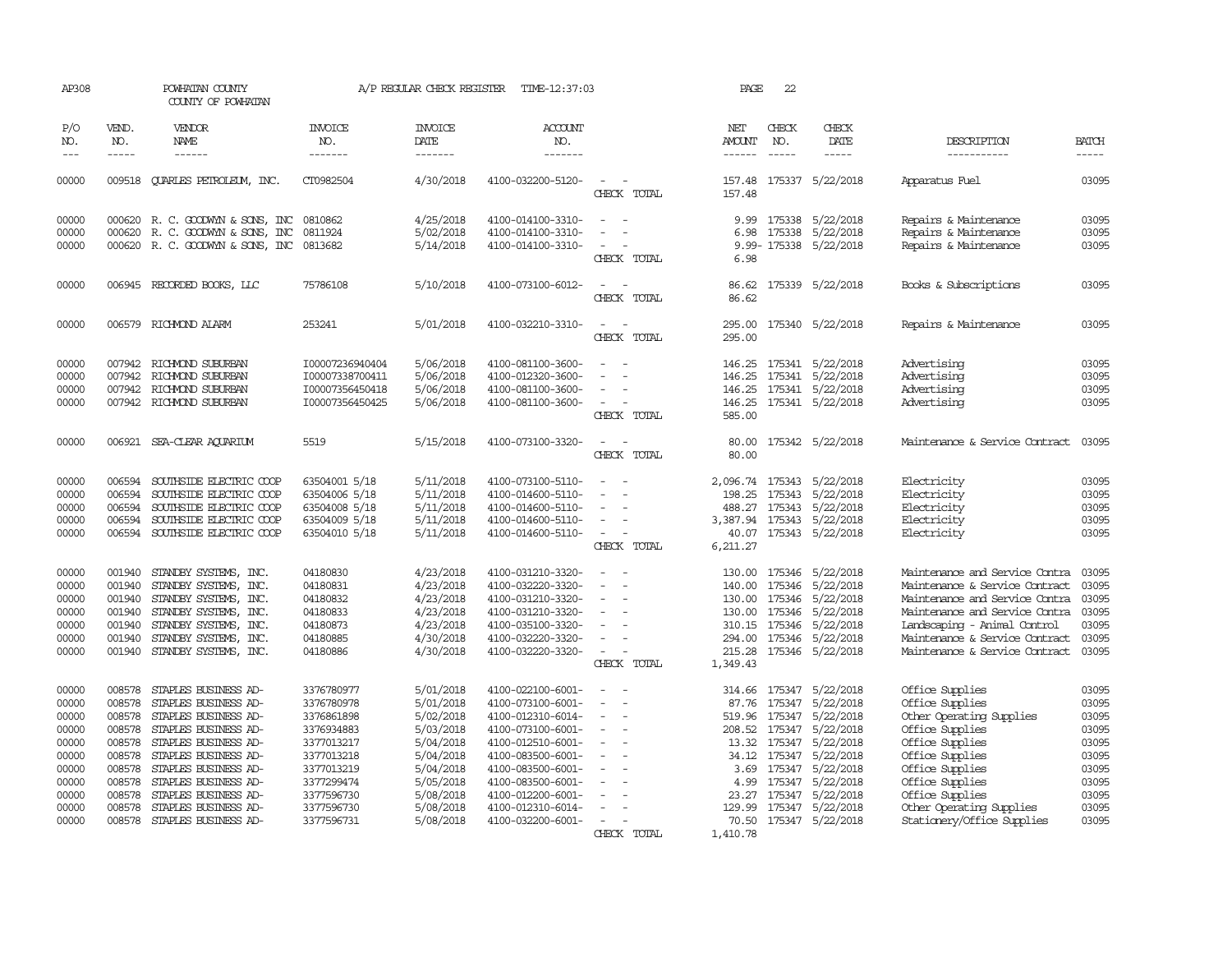| AP308                                                                                                                               |                                                                                                                                | POWHATAN COUNTY<br>COUNTY OF POWHATAN                                                                                                                                           |                                                                                                                                                                                                                       | A/P REGULAR CHECK REGISTER                                                                                                                                                                      | TIME-12:37:03                                                                                                                                                                                                                                                                                                          |                                                                                                                                                                                                                                                                                                                                                                          | PAGE                                         | 23            |                                                                                                                                                                                                                                                                                                                                                            |                                                                                                                                                                                                                                                                 |                                                                                                                                     |
|-------------------------------------------------------------------------------------------------------------------------------------|--------------------------------------------------------------------------------------------------------------------------------|---------------------------------------------------------------------------------------------------------------------------------------------------------------------------------|-----------------------------------------------------------------------------------------------------------------------------------------------------------------------------------------------------------------------|-------------------------------------------------------------------------------------------------------------------------------------------------------------------------------------------------|------------------------------------------------------------------------------------------------------------------------------------------------------------------------------------------------------------------------------------------------------------------------------------------------------------------------|--------------------------------------------------------------------------------------------------------------------------------------------------------------------------------------------------------------------------------------------------------------------------------------------------------------------------------------------------------------------------|----------------------------------------------|---------------|------------------------------------------------------------------------------------------------------------------------------------------------------------------------------------------------------------------------------------------------------------------------------------------------------------------------------------------------------------|-----------------------------------------------------------------------------------------------------------------------------------------------------------------------------------------------------------------------------------------------------------------|-------------------------------------------------------------------------------------------------------------------------------------|
| P/O<br>NO.                                                                                                                          | VEND.<br>NO.                                                                                                                   | VENDOR<br><b>NAME</b>                                                                                                                                                           | <b>INVOICE</b><br>NO.                                                                                                                                                                                                 | <b>INVOICE</b><br>DATE                                                                                                                                                                          | <b>ACCOUNT</b><br>NO.                                                                                                                                                                                                                                                                                                  |                                                                                                                                                                                                                                                                                                                                                                          | NET<br><b>AMOUNT</b>                         | CHECK<br>NO.  | CHECK<br>DATE                                                                                                                                                                                                                                                                                                                                              | DESCRIPTION                                                                                                                                                                                                                                                     | <b>BATCH</b>                                                                                                                        |
| $- - -$                                                                                                                             | -----                                                                                                                          | ------                                                                                                                                                                          | -------                                                                                                                                                                                                               | -------                                                                                                                                                                                         | -------                                                                                                                                                                                                                                                                                                                |                                                                                                                                                                                                                                                                                                                                                                          | ------                                       | $- - - - - -$ | -----                                                                                                                                                                                                                                                                                                                                                      | -----------                                                                                                                                                                                                                                                     | -----                                                                                                                               |
| 00000                                                                                                                               | 007450                                                                                                                         | THOMSON REUTERS -                                                                                                                                                               | 838147482                                                                                                                                                                                                             | 5/01/2018                                                                                                                                                                                       | 4100-073100-6012-                                                                                                                                                                                                                                                                                                      | CHECK TOTAL                                                                                                                                                                                                                                                                                                                                                              | 404.32                                       |               | 404.32 175352 5/22/2018                                                                                                                                                                                                                                                                                                                                    | Books & Subscriptions                                                                                                                                                                                                                                           | 03095                                                                                                                               |
| 00000                                                                                                                               |                                                                                                                                | 009574 UNIQUE MANAGEMENT                                                                                                                                                        | 461769                                                                                                                                                                                                                | 5/01/2018                                                                                                                                                                                       | 4100-073100-6012-                                                                                                                                                                                                                                                                                                      | CHECK TOTAL                                                                                                                                                                                                                                                                                                                                                              | 50.00<br>50.00                               |               | 175354 5/22/2018                                                                                                                                                                                                                                                                                                                                           | Books & Subscriptions                                                                                                                                                                                                                                           | 03095                                                                                                                               |
| 00000<br>00000<br>00000<br>00000<br>00000<br>00000<br>00000<br>00000<br>00000<br>00000<br>00000<br>00000<br>00000<br>00000<br>00000 | 008126<br>008126<br>008126<br>008126<br>008126<br>008126<br>008126<br>008126<br>008126<br>008126<br>008126<br>008126<br>008126 | 008126 VERIZON<br>VERIZON<br>VERIZON<br>VERIZON<br>VERIZON<br>VERIZON<br>VERIZON<br>VERIZON<br>VERIZON<br>VERIZON<br>VERIZON<br>VERIZON<br>VERIZON<br>VERIZON<br>008126 VERIZON | 9806681996<br>9806378136<br>9806378136<br>9806378136<br>9806378136<br>9806378136<br>9806378136A<br>9806378136A<br>9806378136A<br>9806378136A<br>9806378136A<br>9806378136A<br>9806378136A<br>9806681996<br>9806681996 | 5/06/2018<br>5/01/2018<br>5/01/2018<br>5/01/2018<br>5/01/2018<br>5/01/2018<br>5/01/2018<br>5/01/2018<br>5/01/2018<br>5/01/2018<br>5/01/2018<br>5/01/2018<br>5/01/2018<br>5/06/2018<br>5/06/2018 | 100-000100-0006-<br>4100-012100-5250-<br>4100-012510-5270-<br>4100-014100-5250-<br>4100-031210-5250-<br>4100-032200-5250-<br>4100-031200-5250-<br>4100-033300-5250-<br>4100-034100-5250-<br>4100-035500-5250-<br>4100-071110-5250-<br>4100-073100-5250-<br>4100-081100-5250-<br>4100-012510-5260-<br>4100-035500-5260- | $\sim$ $ -$<br>$\sim$<br>$\overline{\phantom{a}}$<br>$\overline{\phantom{a}}$<br>$\sim$<br>$\overline{\phantom{a}}$<br>$\overline{\phantom{a}}$<br>$\overline{\phantom{a}}$<br>$\overline{\phantom{a}}$<br>$\overline{\phantom{a}}$<br>$\overline{\phantom{a}}$<br>$\overline{\phantom{a}}$<br>$\overline{\phantom{a}}$<br>$\overline{\phantom{a}}$<br>$\sim$ 100 $\sim$ | 302.02 175355<br>1,042.30<br>149.70<br>35.20 | 16.54 175355  | 68.52 175355 5/22/2018<br>99.80 175355 5/22/2018<br>5/22/2018<br>496.84 175355 5/22/2018<br>259.79 175355 5/22/2018<br>855.46 175355 5/22/2018<br>175355 5/22/2018<br>16.00 175355 5/22/2018<br>175355 5/22/2018<br>209.94 175355 5/22/2018<br>175355 5/22/2018<br>5/22/2018<br>40.01 175355 5/22/2018<br>40.01 175355 5/22/2018<br>40.01 175355 5/22/2018 | Due from Other Agencies<br>Cell Phones<br>Network Service Connection<br>Cell Phones<br>CELL PHONES<br>Cell Phones<br>Cell Phones<br>Cell Phones<br>Cell Phones<br>Cell Phones<br>Cell Phones<br>Cell Phones<br>Cell Phones<br>Internet Usage<br><b>Internet</b> | 03095<br>03095<br>03095<br>03095<br>03095<br>03095<br>03095<br>03095<br>03095<br>03095<br>03095<br>03095<br>03095<br>03095<br>03095 |
| 00000<br>00000                                                                                                                      |                                                                                                                                | 011169 VERIZON<br>012072 VIPRE SECURITY                                                                                                                                         | 0401357783 5/18<br>INV00300975                                                                                                                                                                                        | 5/01/2018<br>5/17/2018                                                                                                                                                                          | 4100-031210-5230-<br>4100-012510-3320-                                                                                                                                                                                                                                                                                 | CHECK TOTAL<br>CHECK TOTAL                                                                                                                                                                                                                                                                                                                                               | 3,672.14<br>6.76<br>6.76<br>186.00           |               | 175356 5/22/2018<br>175357 5/22/2018                                                                                                                                                                                                                                                                                                                       | Telephone Services<br>Maintenance & Service Contract                                                                                                                                                                                                            | 03095<br>03095                                                                                                                      |
| 00000                                                                                                                               | 001680                                                                                                                         | WASTE MANAGEMENT OF                                                                                                                                                             | 327236624240                                                                                                                                                                                                          | 5/02/2018                                                                                                                                                                                       | 4100-014300-3175-                                                                                                                                                                                                                                                                                                      | CHECK TOTAL<br>CHECK TOTAL                                                                                                                                                                                                                                                                                                                                               | 186.00<br>298.20                             |               | 298.20 175359 5/22/2018                                                                                                                                                                                                                                                                                                                                    | Waste Disposal                                                                                                                                                                                                                                                  | 03095                                                                                                                               |
| 00000                                                                                                                               |                                                                                                                                | 007755 WITMER PUBLIC SAFETY                                                                                                                                                     | 1857225                                                                                                                                                                                                               | 5/14/2018                                                                                                                                                                                       | 4100-032200-6011-                                                                                                                                                                                                                                                                                                      | CHECK TOTAL                                                                                                                                                                                                                                                                                                                                                              | 280.00<br>280.00                             |               | 175361 5/22/2018                                                                                                                                                                                                                                                                                                                                           | Protective Gear/Uniforms                                                                                                                                                                                                                                        | 03095                                                                                                                               |

CHECK TYPE TOTAL 292,514.42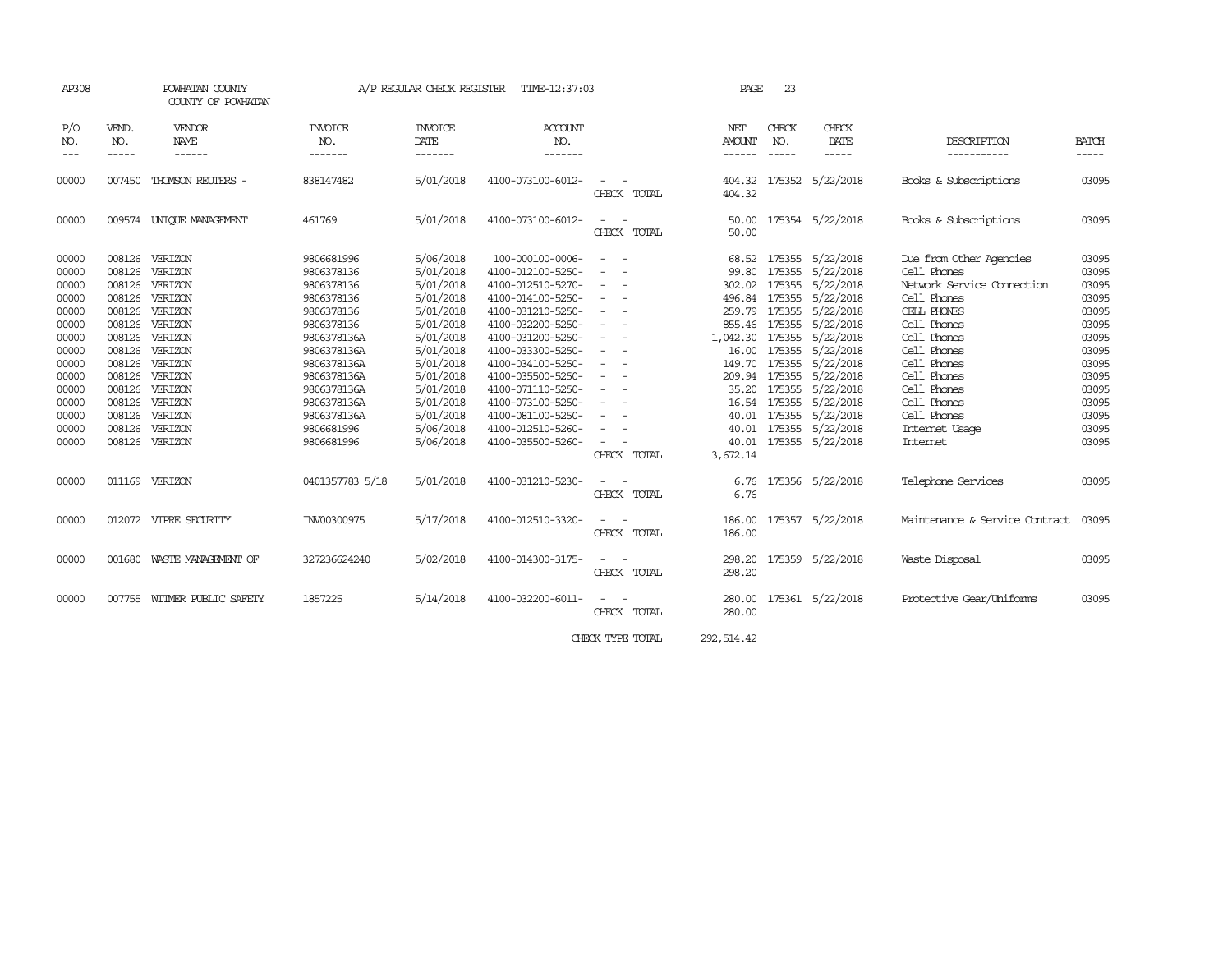| AP308          |                       | POWHATAN COUNTY<br>COUNTY OF POWHATAN    |                                  | A/P VOID CHECK REGISTER    | TIME-12:37:03                          |                                                    | 24<br>PAGE                                                    |                        |                                                        |                |
|----------------|-----------------------|------------------------------------------|----------------------------------|----------------------------|----------------------------------------|----------------------------------------------------|---------------------------------------------------------------|------------------------|--------------------------------------------------------|----------------|
| P/O<br>NO.     | VEND.<br>NO.          | VENDOR<br>NAME<br>------                 | INVOICE<br>NO.<br>-------        | INVOICE<br>DATE<br>------- | ACCOUNT<br>NO.<br>--------             |                                                    | CHECK<br>NET<br><b>AMOUNT</b><br>NO.                          | CHECK<br>DATE<br>----- | DESCRIPTION<br>.                                       | BATCH<br>----- |
| 00000<br>00000 | 012404<br>012404      | SOUTHSIDE ELECTRIC<br>SOUTHSIDE ELECTRIC | 529692002 4/18<br>559364001 3/18 | 4/12/2018<br>3/27/2018     | 4100-053910-5643-<br>4100-053910-5642- | $\sim$ $ -$<br>and the state of the<br>CHECK TOTAL | 181.86-175106 5/04/2018<br>399.67-175106 5/04/2018<br>581.53- |                        | PCCAA Services - Federal CSBG<br>PCCAA Services - TANF | 00427<br>00427 |
| 00000<br>00000 | 008085<br>008085 USPS | USPS                                     | P O BOX 133<br>P O BOX 87        | 9/10/2018<br>5/10/2018     | 4100-031200-5210-<br>4100-012410-3320- | $\sim$ $\sim$<br>CHECK TOTAL                       | 38.00-175273 5/18/2018<br>50.00-175273 5/18/2018<br>$88.00 -$ |                        | Postage<br>Maintenance & Service Contract              | 00429<br>00429 |
|                |                       |                                          |                                  |                            |                                        | CHECK TYPE TOTAL                                   | 669.53-                                                       |                        |                                                        |                |
|                |                       |                                          |                                  |                            |                                        | FINAL TOTAL                                        | 291,844.89                                                    |                        |                                                        |                |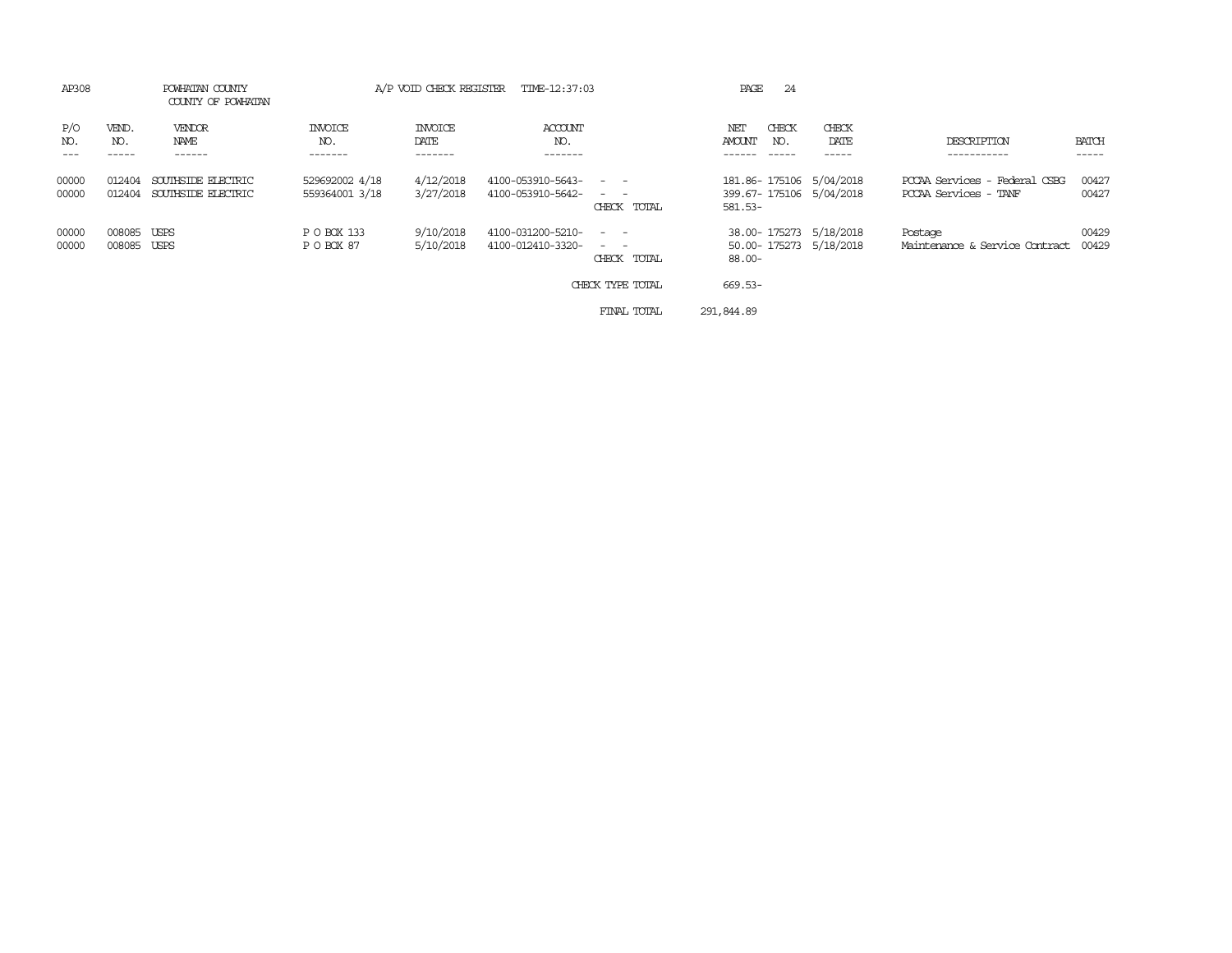|                             | POWHATAN COUNTY<br>COUNTY OF POWHATAN                          |                                                                                                                                                                                                                                                                                                                                                                                                                                                        | A/P REGULAR CHECK REGISTER                                                        | TIME-12:38:13                                                                    |                                                                                                                             | PAGE                      | 1                             |                              |                                                                                                                                                                                                                                                                                                                                                                                                                                                      |                                  |
|-----------------------------|----------------------------------------------------------------|--------------------------------------------------------------------------------------------------------------------------------------------------------------------------------------------------------------------------------------------------------------------------------------------------------------------------------------------------------------------------------------------------------------------------------------------------------|-----------------------------------------------------------------------------------|----------------------------------------------------------------------------------|-----------------------------------------------------------------------------------------------------------------------------|---------------------------|-------------------------------|------------------------------|------------------------------------------------------------------------------------------------------------------------------------------------------------------------------------------------------------------------------------------------------------------------------------------------------------------------------------------------------------------------------------------------------------------------------------------------------|----------------------------------|
| VEND.<br>NO.<br>$- - - - -$ | VENDOR<br>NAME<br>$- - - - - -$                                | <b>INVOICE</b><br>NO.<br>-------                                                                                                                                                                                                                                                                                                                                                                                                                       | <b>INVOICE</b><br>DATE<br>-------                                                 | <b>ACCOUNT</b><br>NO.<br>$- - - - - - -$                                         |                                                                                                                             | NET<br>AMOUNT<br>------   | CHECK<br>NO.<br>$\frac{1}{2}$ | CHECK<br>DATE<br>$- - - - -$ | DESCRIPTION<br>-----------                                                                                                                                                                                                                                                                                                                                                                                                                           | <b>BATCH</b><br>-----            |
| 009183<br>009183<br>009183  | AIR, WATER & SOIL LABORA-<br>AIR, WATER & SOIL LABORA-         | V18002620<br>V18002655                                                                                                                                                                                                                                                                                                                                                                                                                                 | 4/20/2018<br>4/20/2018<br>4/24/2018<br>4/24/2018                                  | 4501-043600-3142-<br>4501-043600-3142-<br>4501-043600-3142-<br>4501-043600-3142- | $\sim$<br>CHECK TOTAL                                                                                                       | 40.00<br>133.60<br>325.40 |                               | 5/04/2018                    | Professional Services - Sewer<br>Professional Services - Sewer<br>Professional Services - Sewer<br>Professional Services - Sewer                                                                                                                                                                                                                                                                                                                     | 03079<br>03079<br>03079<br>03079 |
| 006965<br>006965<br>006965  | CINIAS CORPORATION<br>CINIAS CORPORATION<br>CINIAS CORPORATION | 143363680<br>143367542<br>143371487                                                                                                                                                                                                                                                                                                                                                                                                                    | 4/04/2018<br>4/11/2018<br>4/18/2018                                               | 4501-043400-6011-<br>4501-043400-6011-<br>4501-043400-6011-                      | $\overline{\phantom{a}}$<br>$\equiv$<br>$\overline{\phantom{a}}$<br>$\sim$<br>CHECK TOTAL                                   | 98.29<br>94.79<br>278.78  |                               |                              | Uniforms<br>Uniforms<br>Uniforms                                                                                                                                                                                                                                                                                                                                                                                                                     | 03079<br>03079<br>03079          |
|                             |                                                                | CLEANUP 2018                                                                                                                                                                                                                                                                                                                                                                                                                                           | 4/20/2018                                                                         | 4116-083500-8215-                                                                | $\sim$ $ \sim$<br>CHECK TOTAL                                                                                               | 500.00<br>500.00          |                               |                              | DEO - Grant for Litter Control                                                                                                                                                                                                                                                                                                                                                                                                                       | 03079                            |
|                             |                                                                | 0998223150 4/18                                                                                                                                                                                                                                                                                                                                                                                                                                        | 4/18/2018                                                                         | 4501-043600-5110-                                                                | CHECK TOTAL                                                                                                                 | 232.26<br>232.26          |                               |                              | Electricity                                                                                                                                                                                                                                                                                                                                                                                                                                          | 03079                            |
|                             |                                                                | IN940743                                                                                                                                                                                                                                                                                                                                                                                                                                               | 4/20/2018                                                                         | 4501-043400-3320-                                                                | $\overline{a}$<br>CHECK TOTAL                                                                                               | 39.83<br>39.83            |                               |                              | Maintenance and Service Contra                                                                                                                                                                                                                                                                                                                                                                                                                       | 03078                            |
|                             |                                                                | CLEANUP 2018                                                                                                                                                                                                                                                                                                                                                                                                                                           | 4/20/2018                                                                         | 4116-083500-8215-                                                                | $ -$<br>CHECK TOTAL                                                                                                         | 250.00<br>250.00          |                               |                              | DEO - Grant for Litter Control                                                                                                                                                                                                                                                                                                                                                                                                                       | 03079                            |
|                             |                                                                | BAND 4/19/18                                                                                                                                                                                                                                                                                                                                                                                                                                           | 4/19/2018                                                                         | 4116-084000-8200-                                                                | $\frac{1}{2} \left( \frac{1}{2} \right) \left( \frac{1}{2} \right) = \frac{1}{2} \left( \frac{1}{2} \right)$<br>CHECK TOTAL | 250.00<br>250.00          |                               |                              | Earth Day Donations                                                                                                                                                                                                                                                                                                                                                                                                                                  | 03078                            |
|                             |                                                                | <b>VRWA 2018 CONF</b>                                                                                                                                                                                                                                                                                                                                                                                                                                  | 4/18/2018                                                                         | 4501-043400-5540-                                                                | $ -$<br>CHECK TOTAL                                                                                                         | 114.50<br>114.50          |                               |                              | Conferences & Training                                                                                                                                                                                                                                                                                                                                                                                                                               | 03079                            |
|                             |                                                                | CLEANUP 2018                                                                                                                                                                                                                                                                                                                                                                                                                                           | 4/20/2018                                                                         | 4116-083500-8215-                                                                | CHECK TOTAL                                                                                                                 | 100.00<br>100.00          |                               |                              | DEQ - Grant for Litter Control                                                                                                                                                                                                                                                                                                                                                                                                                       | 03079                            |
|                             |                                                                | 20509                                                                                                                                                                                                                                                                                                                                                                                                                                                  | 4/06/2018                                                                         | 4116-032203-0001-                                                                | $\overline{\phantom{a}}$<br>- -<br>CHECK TOTAL                                                                              | 320.00<br>320.00          |                               |                              | <b>JET</b> Program                                                                                                                                                                                                                                                                                                                                                                                                                                   | 03079                            |
|                             |                                                                | <b>CLEANUP BLITZ18</b>                                                                                                                                                                                                                                                                                                                                                                                                                                 | 4/20/2018                                                                         | 4116-083500-8215-                                                                | $\sim$<br>CHECK TOTAL                                                                                                       | 1,000.00<br>1,000.00      |                               |                              | DEO - Grant for Litter Control                                                                                                                                                                                                                                                                                                                                                                                                                       | 03079                            |
|                             |                                                                | 0085201805                                                                                                                                                                                                                                                                                                                                                                                                                                             | 5/04/2018                                                                         | 4501-043400-5420-                                                                | $\frac{1}{2} \left( \frac{1}{2} \right) \left( \frac{1}{2} \right) = \frac{1}{2} \left( \frac{1}{2} \right)$<br>CHECK TOTAL | 2,509.70<br>2,509.70      |                               |                              | Rent - Office Space                                                                                                                                                                                                                                                                                                                                                                                                                                  | 03081                            |
|                             |                                                                | R822742043                                                                                                                                                                                                                                                                                                                                                                                                                                             | 4/24/2018                                                                         | 4116-032200-0010-                                                                | CHECK TOTAL                                                                                                                 | 175.00<br>175.00          |                               |                              | SAFER Expenses                                                                                                                                                                                                                                                                                                                                                                                                                                       | 03079                            |
|                             |                                                                | 63504009 4/18                                                                                                                                                                                                                                                                                                                                                                                                                                          | 4/12/2018                                                                         | 4501-043600-5110-                                                                | $\sim$<br>$\sim$<br>CHECK TOTAL                                                                                             | 3,684.10<br>3,684.10      |                               |                              | Electricity                                                                                                                                                                                                                                                                                                                                                                                                                                          | 03079                            |
|                             |                                                                | SAM'S CLUB 4/18                                                                                                                                                                                                                                                                                                                                                                                                                                        | 4/26/2018                                                                         | 4116-032203-0001-                                                                | $\sim$ $\sim$<br>CHECK TOTAL                                                                                                | 204.73                    |                               |                              | <b>JET</b> Program                                                                                                                                                                                                                                                                                                                                                                                                                                   | 03079                            |
|                             |                                                                | 445677                                                                                                                                                                                                                                                                                                                                                                                                                                                 | 4/01/2018                                                                         | 4502-046000-8300-                                                                | $\sim$ 100 $\sim$<br>CHECK TOTAL                                                                                            | 63, 347.00                |                               |                              | Flat Rock Water Tower                                                                                                                                                                                                                                                                                                                                                                                                                                | 03079                            |
|                             |                                                                | 010965 COALITION OF CHURCHES<br>000860 DOMINION ENERGY VIRGINIA<br>011224 ELECTRONIC SYSTEMS, INC.<br>011563 FEEDING POWHATAN, INC.<br>012403 MCCRACKEN, BETTY<br>010817 MELIS, JOHNNY<br>006673 MT. ZION BAPTIST CHURCH<br>011793 NPC INTERNATIONAL, INC.<br>012406 PHS JROTC<br>008579 POWHATAN COMMERCIAL<br>008641 SCHOLASTIC SPORTS, INC.<br>006594 SOUTHSIDE ELECTRIC COOP<br>006267 TIMBERLAKE, II, JAMES B.<br>012407 UTILITY SERVICE CO. INC. | AIR, WATER & SOIL LABORA- V18002619<br>009183 AIR, WATER & SOIL LABORA- V18002656 |                                                                                  |                                                                                                                             |                           |                               | 175056                       | 40.00 175056 5/04/2018<br>5/04/2018<br>175056<br>111.80 175056 5/04/2018<br>175068 5/04/2018<br>175068 5/04/2018<br>85.70 175068 5/04/2018<br>175069 5/04/2018<br>175072 5/04/2018<br>175074 5/04/2018<br>175075 5/04/2018<br>175082 5/04/2018<br>175084 5/04/2018<br>175085 5/04/2018<br>175087 5/04/2018<br>175088 5/04/2018<br>175094 5/04/2018<br>175101 5/04/2018<br>175107 5/04/2018<br>204.73 175112 5/04/2018<br>63, 347.00 175115 5/04/2018 |                                  |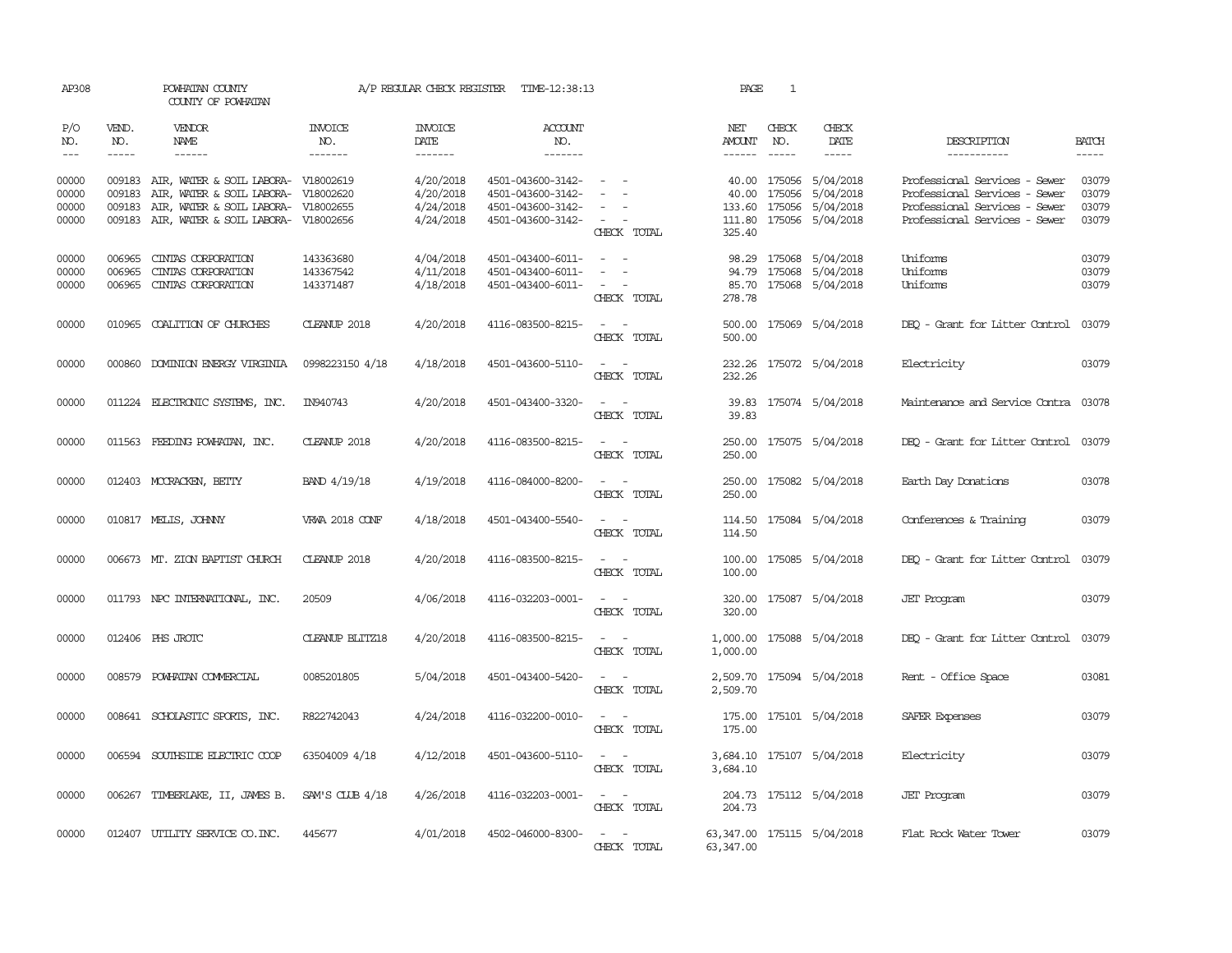| AP308                                                       |                                                          | POWHATAN COUNTY<br>COUNTY OF POWHATAN                                                                                                                                                                                                        |                                                          | A/P REGULAR CHECK REGISTER                                                              | TIME-12:38:13                                                                                                                                   |                                                             | PAGE                                                                                                   | 2                                                |                                                                                                                     |                                                                                                                                                                                                                                     |                                                             |
|-------------------------------------------------------------|----------------------------------------------------------|----------------------------------------------------------------------------------------------------------------------------------------------------------------------------------------------------------------------------------------------|----------------------------------------------------------|-----------------------------------------------------------------------------------------|-------------------------------------------------------------------------------------------------------------------------------------------------|-------------------------------------------------------------|--------------------------------------------------------------------------------------------------------|--------------------------------------------------|---------------------------------------------------------------------------------------------------------------------|-------------------------------------------------------------------------------------------------------------------------------------------------------------------------------------------------------------------------------------|-------------------------------------------------------------|
| P/O<br>NO.<br>$\frac{1}{2}$                                 | VEND.<br>NO.<br>$- - - - -$                              | VENDOR<br>NAME<br>$- - - - - -$                                                                                                                                                                                                              | INVOICE<br>NO.<br>-------                                | <b>INVOICE</b><br>DATE<br>-------                                                       | ACCOUNT<br>NO.<br>$- - - - - - -$                                                                                                               |                                                             | NET<br><b>AMOUNT</b><br>------                                                                         | CHECK<br>NO.<br>$\frac{1}{2}$                    | CHECK<br>DATE<br>$- - - - -$                                                                                        | DESCRIPTION<br>-----------                                                                                                                                                                                                          | <b>BATCH</b><br>-----                                       |
| 00000                                                       |                                                          | 012405 VIRGINIA TECH TREASURER                                                                                                                                                                                                               | <b>CLEANUP BLITS18</b>                                   | 4/25/2018                                                                               | 4116-083500-8215-                                                                                                                               | $\overline{\phantom{a}}$<br>CHECK TOTAL                     | 100.00<br>100.00                                                                                       |                                                  | 175118 5/04/2018                                                                                                    | DEO - Grant for Litter Control                                                                                                                                                                                                      | 03079                                                       |
| 00000                                                       |                                                          | 008224 WORLDVIEW SOLUTIONS, INC. 13554                                                                                                                                                                                                       |                                                          | 4/05/2018                                                                               | 4116-032200-0011-                                                                                                                               | $\overline{\phantom{a}}$<br>CHECK TOTAL                     | 4,865.00<br>4,865.00                                                                                   |                                                  | 175123 5/04/2018                                                                                                    | GIS PSAP grant                                                                                                                                                                                                                      | 03078                                                       |
| 00000                                                       |                                                          | 012317 WYTHKEN PRINTING                                                                                                                                                                                                                      | 32097                                                    | 4/20/2018                                                                               | 4116-035500-0012-                                                                                                                               | $\sim$ $\sim$<br>CHECK TOTAL                                | 391.79                                                                                                 |                                                  | 391.79 175124 5/04/2018                                                                                             | Citizen Alerting Grant                                                                                                                                                                                                              | 03079                                                       |
| 00000<br>00000<br>00000<br>00000<br>00000<br>00000<br>00000 | 009183<br>009183<br>009183<br>009183<br>009183<br>009183 | AIR, WATER & SOIL LABORA- V18002161<br>AIR, WATER & SOIL LABORA-<br>AIR, WATER & SOIL LABORA- V18002344<br>AIR, WATER & SOIL LABORA-<br>AIR, WATER & SOIL LABORA-<br>AIR, WATER & SOIL LABORA-<br>009183 AIR, WATER & SOIL LABORA- V18002871 | V18002343<br>V18002757<br>V18002758<br>V18002861         | 4/03/2018<br>4/10/2018<br>4/10/2018<br>4/26/2018<br>4/26/2018<br>5/01/2018<br>5/01/2018 | 4501-043600-3142-<br>4501-043600-3142-<br>4501-043600-3142-<br>4501-043600-3142-<br>4501-043600-3142-<br>4501-043600-3142-<br>4501-043600-3142- | $\sim$<br>$\sim$<br>$\overline{\phantom{a}}$<br>CHECK TOTAL | 265.20<br>133.60 175129<br>133.60<br>836.00                                                            | 175129<br>40.00 175129<br>40.00 175129<br>175129 | 111.80 175129 5/10/2018<br>5/10/2018<br>5/10/2018<br>5/10/2018<br>5/10/2018<br>5/10/2018<br>111.80 175129 5/10/2018 | Professional Services - Sewer<br>Professional Services - Sewer<br>Professional Services - Sewer<br>Professional Services - Sewer<br>Professional Services - Sewer<br>Professional Services - Sewer<br>Professional Services - Sewer | 03082<br>03082<br>03082<br>03082<br>03082<br>03082<br>03082 |
| 00000                                                       |                                                          | 009876 BSN SPORTS, LLC                                                                                                                                                                                                                       | 902081361                                                | 4/16/2018                                                                               | 4301-071120-0009-                                                                                                                               | $\sim$ $\sim$<br>CHECK TOTAL                                | 345.00                                                                                                 |                                                  | 345.00 175139 5/10/2018                                                                                             | Bases, Plates & Pitching Rubbe 03082                                                                                                                                                                                                |                                                             |
| 00000                                                       | 006965                                                   | CINTAS CORPORATION                                                                                                                                                                                                                           | 143375459                                                | 4/25/2018                                                                               | 4501-043400-6011-                                                                                                                               | $\overline{\phantom{a}}$<br>$\sim$<br>CHECK TOTAL           | 84.69                                                                                                  |                                                  | 84.69 175142 5/10/2018                                                                                              | Uniforms                                                                                                                                                                                                                            | 03082                                                       |
| 00000<br>00000<br>00000<br>00000                            | 011728<br>011728                                         | 011728 DANIEL & COMPANY, INC.<br>DANIEL & COMPANY, INC.<br>DANIEL & COMPANY, INC.<br>011728 DANIEL & COMPANY, INC.                                                                                                                           | APP #7R1<br>APP#6 COURTHSE<br>APP #7R1<br>APP#6 COURTHSE | 4/30/2018<br>3/31/2018<br>4/30/2018<br>3/31/2018                                        | 301-000200-0008-<br>301-000200-0008-<br>4301-031200-6002-<br>4301-031200-6002-                                                                  | $\sim$<br>$\overline{\phantom{a}}$<br>CHECK TOTAL           | 11,241.00-175147 5/10/2018<br>173,843.00 175147 5/10/2018<br>224,835.00 175147 5/10/2018<br>378,745.00 |                                                  | 8,692.00-175147 5/10/2018                                                                                           | Retainages Payable<br>Retainages Payable<br>Sally Port & Courthouse Expans<br>Sally Port & Courthouse Expans                                                                                                                        | 03082<br>03082<br>03082<br>03082                            |
| 00000<br>00000                                              |                                                          | 006510 EMERGENCY SERVICES<br>006510 EMERGENCY SERVICES                                                                                                                                                                                       | 281<br>282                                               | 5/03/2018<br>5/03/2018                                                                  | 4120-032300-3110-<br>4120-032200-8215-                                                                                                          | $\overline{\phantom{a}}$<br>CHECK TOTAL                     | 30,503.20 175152 5/10/2018<br>210.00<br>30,713.20                                                      |                                                  | 175152 5/10/2018                                                                                                    | Contract Services-Daytime Cove<br>State Dept of Fire Programs Fu                                                                                                                                                                    | 03083<br>03083                                              |
| 00000                                                       |                                                          | 006013 GRAINGER                                                                                                                                                                                                                              | 9759136428                                               | 4/16/2018                                                                               | 4301-014500-0018-                                                                                                                               | $\sim$<br>CHECK TOTAL                                       | 98.56<br>98.56                                                                                         |                                                  | 175157 5/10/2018                                                                                                    | Parking Lot Improvements                                                                                                                                                                                                            | 03083                                                       |
| 00000                                                       |                                                          | 008381 JAMES RIVER PETROLEUM                                                                                                                                                                                                                 | 110C                                                     | 3/31/2018                                                                               | 4501-043400-6008-                                                                                                                               | CHECK TOTAL                                                 | 155.80                                                                                                 |                                                  | 155.80 175160 5/10/2018                                                                                             | Gas/Grease/Oil/Vehicle Repairs 03086                                                                                                                                                                                                |                                                             |
| 00000                                                       |                                                          | 011110 MOSELEY ARCHITECTS                                                                                                                                                                                                                    | 550492-028                                               | 4/30/2018                                                                               | 4301-031200-6002-                                                                                                                               | $\sim$<br>CHECK TOTAL                                       | 5,000.00<br>5,000.00                                                                                   |                                                  | 175169 5/10/2018                                                                                                    | Sally Port & Courthouse Expans                                                                                                                                                                                                      | 03083                                                       |
| 00000                                                       |                                                          | 006985 NUNNALLY, BRADFORD W.                                                                                                                                                                                                                 | POLICE WK 2018                                           | 5/07/2018                                                                               | 4116-031212-6015-                                                                                                                               | CHECK TOTAL                                                 | 500.00                                                                                                 |                                                  | 500.00 175170 5/10/2018                                                                                             | Ancillary Expenses                                                                                                                                                                                                                  | 03083                                                       |
| 00000                                                       |                                                          | 000620 R. C. GOODWYN & SONS, INC 0809524                                                                                                                                                                                                     |                                                          | 4/16/2018                                                                               | 4501-043600-5130-                                                                                                                               | $ -$<br>CHECK TOTAL                                         | 12.76                                                                                                  |                                                  | 12.76 175179 5/10/2018                                                                                              | Water - Sewer Facilities                                                                                                                                                                                                            | 03084                                                       |
| 00000                                                       |                                                          | 012388 R.E.M. CONCRETE                                                                                                                                                                                                                       | 64                                                       | 5/04/2018                                                                               | 4301-014500-0018-                                                                                                                               | CHECK TOTAL                                                 | 14,426.00 175180 5/10/2018<br>14,426.00                                                                |                                                  |                                                                                                                     | Parking Lot Improvements                                                                                                                                                                                                            | 03084                                                       |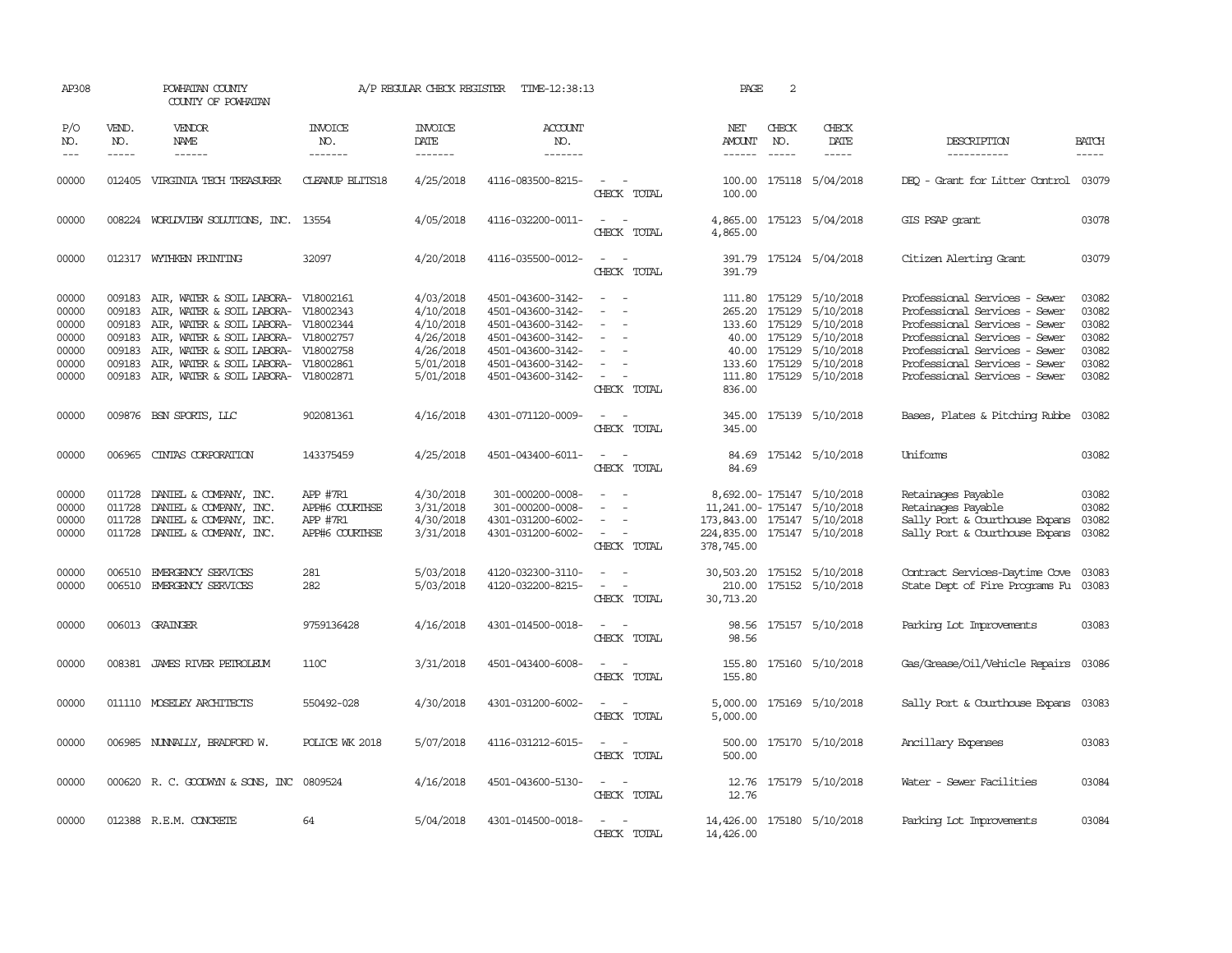| AP308                                                                         |                                                                              | POWHATAN COUNTY<br>COUNTY OF POWHATAN                                                                                                                                                                                                                                      |                                                                                                                            | A/P REGULAR CHECK REGISTER                                                                                        | TIME-12:38:13                                                                                                                                                                             |                                                                                                                                  | PAGE                                                                       | 3                                                        |                                                                                                                                                |                                                                                                                                                                                                                                     |                                                                               |
|-------------------------------------------------------------------------------|------------------------------------------------------------------------------|----------------------------------------------------------------------------------------------------------------------------------------------------------------------------------------------------------------------------------------------------------------------------|----------------------------------------------------------------------------------------------------------------------------|-------------------------------------------------------------------------------------------------------------------|-------------------------------------------------------------------------------------------------------------------------------------------------------------------------------------------|----------------------------------------------------------------------------------------------------------------------------------|----------------------------------------------------------------------------|----------------------------------------------------------|------------------------------------------------------------------------------------------------------------------------------------------------|-------------------------------------------------------------------------------------------------------------------------------------------------------------------------------------------------------------------------------------|-------------------------------------------------------------------------------|
| P/O<br>NO.<br>$---$                                                           | VEND.<br>NO.<br>$- - - - -$                                                  | VENDOR<br><b>NAME</b><br>$- - - - - -$                                                                                                                                                                                                                                     | <b>INVOICE</b><br>NO.<br>-------                                                                                           | <b>INVOICE</b><br>DATE<br>-------                                                                                 | <b>ACCOUNT</b><br>NO.<br>-------                                                                                                                                                          |                                                                                                                                  | NET<br>AMOUNT<br>------                                                    | CHECK<br>NO.<br>$\frac{1}{2}$                            | CHECK<br>DATE<br>$- - - - -$                                                                                                                   | DESCRIPTION<br>-----------                                                                                                                                                                                                          | <b>BATCH</b><br>-----                                                         |
| 00000                                                                         |                                                                              | 012283 SMARISITES                                                                                                                                                                                                                                                          | 0002509                                                                                                                    | 5/01/2018                                                                                                         | 4116-032200-0010-                                                                                                                                                                         | $\sim$<br>CHECK TOTAL                                                                                                            | 1,250.00<br>1,250.00                                                       |                                                          | 175183 5/10/2018                                                                                                                               | SAFER Expenses                                                                                                                                                                                                                      | 03084                                                                         |
| 00000                                                                         |                                                                              | 009450 SPEC (SILIDGE PROCESS                                                                                                                                                                                                                                               | 2181604-PCU                                                                                                                | 4/30/2018                                                                                                         | 4501-043600-6016-                                                                                                                                                                         | $\sim$<br>CHECK TOTAL                                                                                                            | 4,730.00<br>4,730.00                                                       |                                                          | 175186 5/10/2018                                                                                                                               | Chemicals                                                                                                                                                                                                                           | 03084                                                                         |
| 00000<br>00000                                                                | 011988                                                                       | 011988 SUMMIT MEDIA LLC<br>SUMMIT MEDIA LLC                                                                                                                                                                                                                                | 848-8788<br>889-3318                                                                                                       | 4/30/2018<br>4/30/2018                                                                                            | 4116-032200-0010-<br>4116-032200-0010-                                                                                                                                                    | $\sim$ $ \sim$<br>$\overline{\phantom{a}}$<br>CHECK TOTAL                                                                        | 99.00<br>1,749.00                                                          |                                                          | 1,650.00 175190 5/10/2018<br>175190 5/10/2018                                                                                                  | SAFER Expenses<br>SAFER Expenses                                                                                                                                                                                                    | 03085<br>03085                                                                |
| 00000                                                                         | 006679                                                                       | TREASURER, CHESTERFIELD                                                                                                                                                                                                                                                    | 2015393 4/18                                                                                                               | 4/30/2018                                                                                                         | 4501-043500-5112-                                                                                                                                                                         | $\sim$<br>CHECK TOTAL                                                                                                            | 34, 915.81 175192 5/10/2018<br>34, 915.81                                  |                                                          |                                                                                                                                                | Chesterfield Bi-monthly Fees                                                                                                                                                                                                        | 03082                                                                         |
| 00000                                                                         |                                                                              | 011169 VERIZON                                                                                                                                                                                                                                                             | 1357471455Y4/18                                                                                                            | 4/28/2018                                                                                                         | 4501-043400-5230-                                                                                                                                                                         | $\sim$<br>CHECK TOTAL                                                                                                            | 45.65                                                                      |                                                          | 45.65 175194 5/10/2018                                                                                                                         | Telephone System                                                                                                                                                                                                                    | 03084                                                                         |
| 00000                                                                         |                                                                              | 010641 WELLS FARGO BANK, N.A.                                                                                                                                                                                                                                              | 11684025                                                                                                                   | 4/09/2018                                                                                                         | 4209-062000-0001-                                                                                                                                                                         | $\sim$<br>CHECK TOTAL                                                                                                            | 2,502.94                                                                   |                                                          | 2,502.94 175197 5/10/2018                                                                                                                      | Administration                                                                                                                                                                                                                      | 03084                                                                         |
| 00000                                                                         |                                                                              | 011181 WELLS FARGO FINANCIAL                                                                                                                                                                                                                                               | 5004763493                                                                                                                 | 4/24/2018                                                                                                         | 4501-043400-3320-                                                                                                                                                                         | $\sim$ $  -$<br>CHECK TOTAL                                                                                                      | 234.75                                                                     |                                                          | 234.75 175198 5/10/2018                                                                                                                        | Maintenance and Service Contra 03084                                                                                                                                                                                                |                                                                               |
| 00000                                                                         |                                                                              | 010680 ACCENT COST CONTAINMENT                                                                                                                                                                                                                                             | #1307581032531                                                                                                             | 4/10/2018                                                                                                         | 3120-016050-0001-                                                                                                                                                                         | CHECK TOTAL                                                                                                                      | 72.00<br>72.00                                                             |                                                          | 175203 5/18/2018                                                                                                                               | Fees for Rescue Transport Serv 03090                                                                                                                                                                                                |                                                                               |
| 00000                                                                         |                                                                              | 006175 ADAMS OIL COMPANY, INC.                                                                                                                                                                                                                                             | 001                                                                                                                        | 4/11/2018                                                                                                         | 4501-043400-6008-                                                                                                                                                                         | $\sim$<br>CHECK TOTAL                                                                                                            | 34.70                                                                      |                                                          | 34.70 175204 5/18/2018                                                                                                                         | Gas/Grease/Oil/Vehicle Repairs                                                                                                                                                                                                      | 03087                                                                         |
| 00000<br>00000<br>00000<br>00000<br>00000<br>00000<br>00000                   | 009183<br>009183<br>009183<br>009183<br>009183<br>009183                     | AIR, WATER & SOIL LABORA- V18003047<br>AIR, WATER & SOIL LABORA- V18003050<br>AIR, WATER & SOIL LABORA- V18003092<br>AIR, WATER & SOIL LABORA- V18003093<br>AIR, WATER & SOIL LABORA-<br>AIR, WATER & SOIL LABORA- V18003178<br>009183 AIR, WATER & SOIL LABORA- V18003179 | V18003143                                                                                                                  | 5/07/2018<br>5/07/2018<br>5/08/2018<br>5/08/2018<br>5/09/2018<br>5/10/2018<br>5/10/2018                           | 4501-043600-3142-<br>4501-043600-3142-<br>4501-043600-3142-<br>4501-043600-3142-<br>4501-043500-3140-<br>4501-043600-3142-<br>4501-043600-3142-                                           | $\sim$<br>$\equiv$<br>CHECK TOTAL                                                                                                | 40.00<br>265.20<br>40.00<br>40.00<br>937.20                                | 175205<br>175205                                         | 40.00 175205 5/18/2018<br>5/18/2018<br>362.40 175205 5/18/2018<br>5/18/2018<br>175205 5/18/2018<br>149.60 175205 5/18/2018<br>175205 5/18/2018 | Professional Services - Sewer<br>Professional Services - Sewer<br>Professional Services - Sewer<br>Professional Services - Sewer<br>Professional Services - Water<br>Professional Services - Sewer<br>Professional Services - Sewer | 03087<br>03087<br>03087<br>03087<br>03087<br>03087<br>03087                   |
| 00000                                                                         |                                                                              | 011881 ANDERSON CONSTRUCTION, INC PYMT #9                                                                                                                                                                                                                                  |                                                                                                                            | 1/31/2018                                                                                                         | 4502-044000-0002-                                                                                                                                                                         | $\sim$ $-$<br>$\overline{\phantom{a}}$<br>CHECK TOTAL                                                                            | 19,975.00 175207 5/18/2018<br>19,975.00                                    |                                                          |                                                                                                                                                | Dutoy Creek WITP Upgrades                                                                                                                                                                                                           | 03087                                                                         |
| 00000<br>00000<br>00000<br>00000<br>00000<br>00000<br>00000<br>00000<br>00000 | 008668<br>008668<br>008668<br>008668<br>008668<br>008668<br>008668<br>008668 | BANK OF AMERICA<br>BANK OF AMERICA<br>BANK OF AMERICA<br>BANK OF AMERICA<br>BANK OF AMERICA<br>BANK OF AMERICA<br>BANK OF AMERICA<br>008668 BANK OF AMERICA<br>BANK OF AMERICA                                                                                             | 05/01/2018<br>05/01/2018<br>05/01/2018<br>05/01/2018<br>05/01/2018<br>05/01/2018<br>05/01/2018<br>05/01/2018<br>05/01/2018 | 5/01/2018<br>5/01/2018<br>5/01/2018<br>5/01/2018<br>5/01/2018<br>5/01/2018<br>5/01/2018<br>5/01/2018<br>5/01/2018 | 4116-032200-0010-<br>4116-032200-0010-<br>4116-032200-0010-<br>4116-032200-0010-<br>4116-032200-0010-<br>4116-032200-0010-<br>4116-032203-0001-<br>4120-032301-6013-<br>4120-032200-8215- | $\overline{\phantom{a}}$<br>$\overline{\phantom{a}}$<br>$\overline{\phantom{a}}$<br>$\overline{\phantom{a}}$<br>$\sim$<br>$\sim$ | 959.10 175208<br>959.10 175208<br>959.10 175208<br>172.52 175208<br>210.00 | 959.10 175208<br>32.97- 175208<br>20.00 175208<br>175208 | 799.25 175208 5/18/2018<br>5/18/2018<br>5/18/2018<br>5/18/2018<br>5/18/2018<br>5/18/2018<br>5/18/2018<br>5/18/2018<br>5/18/2018                | SAFER Expenses<br>SAFER Expenses<br>SAFER Expenses<br>SAFER Expenses<br>SAFER Expenses<br>SAFER Expenses<br><b>JET</b> Program<br>Medical Supplies<br>State Dept of Fire Programs Fu                                                | 03093<br>03093<br>03093<br>03093<br>03093<br>03093<br>03093<br>03093<br>03093 |
| 00000<br>00000                                                                | 008668                                                                       | 008668 BANK OF AMERICA<br>BANK OF AMERICA                                                                                                                                                                                                                                  | 05/01/2018<br>05/01/2018                                                                                                   | 5/01/2018<br>5/01/2018                                                                                            | 4301-012500-8301-<br>4301-012500-8301-                                                                                                                                                    | $\sim$<br>$\sim$                                                                                                                 |                                                                            |                                                          | 5.00 175208 5/18/2018<br>5.00 175208 5/18/2018                                                                                                 | Sheriff's Vehicles<br>Sheriff's Vehicles                                                                                                                                                                                            | 03093<br>03093                                                                |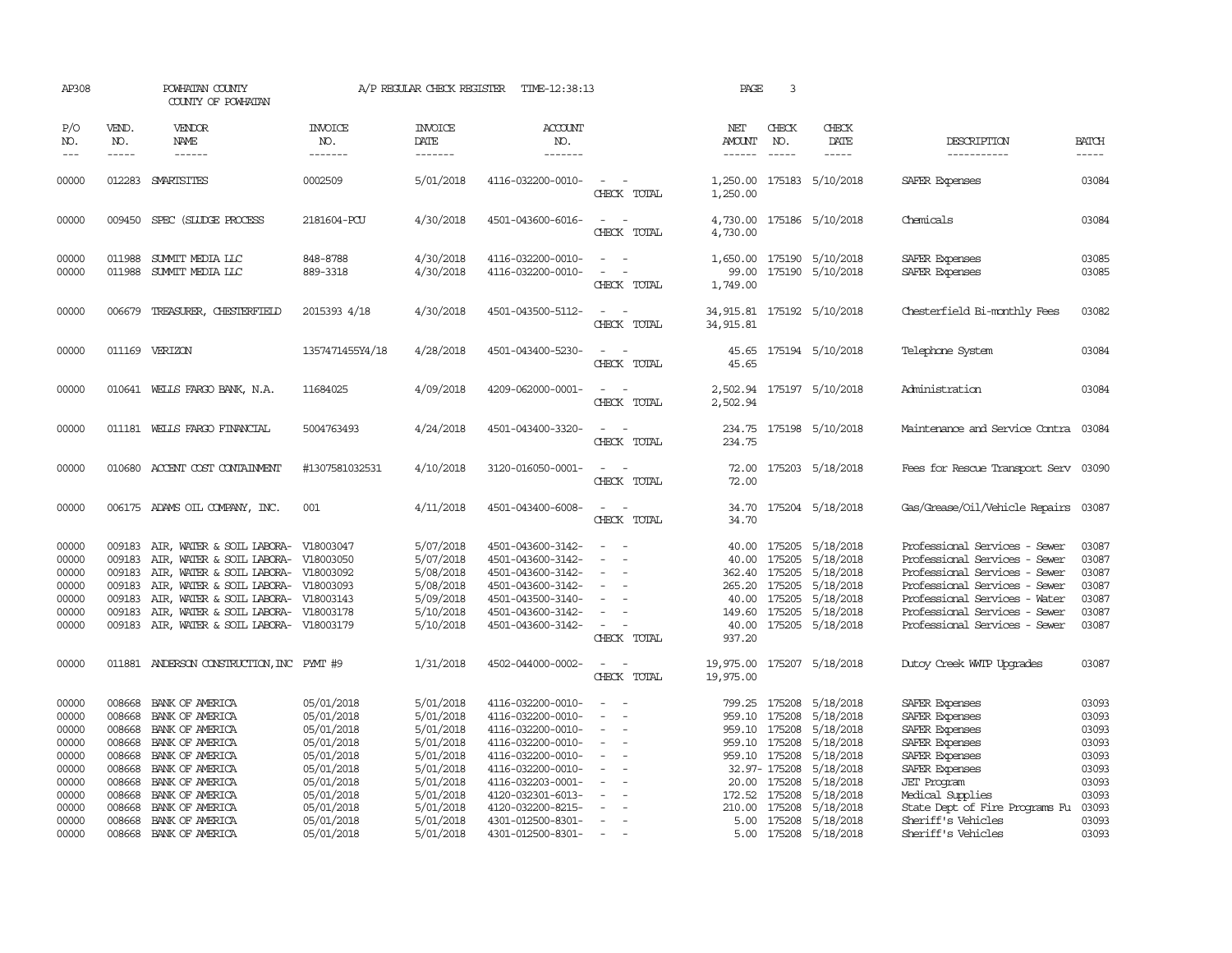| AP308         |              | POWHATAN COUNTY<br>COUNTY OF POWHATAN |                 | A/P REGULAR CHECK REGISTER | TIME-12:38:13     |                                                      | PAGE                 | 4             |                           |                                      |              |
|---------------|--------------|---------------------------------------|-----------------|----------------------------|-------------------|------------------------------------------------------|----------------------|---------------|---------------------------|--------------------------------------|--------------|
| P/O<br>NO.    | VEND.<br>NO. | VENDOR<br>NAME                        | INVOICE<br>NO.  | <b>INVOICE</b><br>DATE     | ACCOUNT<br>NO.    |                                                      | NET<br>AMOUNT        | CHECK<br>NO.  | CHECK<br>DATE             | DESCRIPTION                          | <b>BATCH</b> |
| $\frac{1}{2}$ | $- - - - -$  | ------                                | -------         | $- - - - - - -$            | -------           |                                                      |                      | $\frac{1}{2}$ | -----                     | -----------                          | $- - - - -$  |
| 00000         | 008668       | BANK OF AMERICA                       | 05/01/2018      | 5/01/2018                  | 4301-032200-0005- |                                                      |                      | 799.00 175208 | 5/18/2018                 | CAD System                           | 03093        |
| 00000         | 008668       | BANK OF AMERICA                       | 05/01/2018      | 5/01/2018                  | 4501-043600-3310- |                                                      | 53.95                | 175208        | 5/18/2018                 | Repairs and Maintenance              | 03093        |
| 00000         | 008668       | BANK OF AMERICA                       | 05/01/2018      | 5/01/2018                  | 4501-043400-5130- |                                                      | 10.44                | 175208        | 5/18/2018                 | Water                                | 03093        |
| 00000         | 008668       | BANK OF AMERICA                       | 05/01/2018      | 5/01/2018                  | 4501-043500-6014- | $\overline{\phantom{a}}$                             | 959.78               | 175208        | 5/18/2018                 | Other Operating Supplies             | 03093        |
| 00000         | 008668       | BANK OF AMERICA                       | 05/01/2018      | 5/01/2018                  | 4501-043400-5540- |                                                      | 329.24               | 175208        | 5/18/2018                 | Conferences & Training               | 03093        |
| 00000         | 008668       | BANK OF AMERICA                       | 05/01/2018      | 5/01/2018                  | 4501-043400-6008- |                                                      |                      | 35.07 175208  | 5/18/2018                 | Gas/Grease/Oil/Vehicle Repairs       | 03093        |
| 00000         | 008668       | BANK OF AMERICA                       | 05/01/2018      | 5/01/2018                  | 4501-043400-6008- | $\overline{\phantom{a}}$                             |                      | 70.45 175208  | 5/18/2018                 | Gas/Grease/Oil/Vehicle Repairs       | 03093        |
| 00000         | 008668       | BANK OF AMERICA                       | 05/01/2018      | 5/01/2018                  | 4501-043400-6008- |                                                      | 30.01                | 175208        | 5/18/2018                 | Gas/Grease/Oil/Vehicle Repairs       | 03093        |
| 00000         | 008668       | BANK OF AMERICA                       | 05/01/2018      | 5/01/2018                  | 4501-043400-6008- |                                                      |                      | 30.00 175208  | 5/18/2018                 | Gas/Grease/Oil/Vehicle Repairs       | 03093        |
| 00000         | 008668       | BANK OF AMERICA                       | 05/01/2018      | 5/01/2018                  | 4501-043400-6008- | $\sim$<br>$\overline{a}$                             |                      | 74.00 175208  | 5/18/2018                 | Gas/Grease/Oil/Vehicle Repairs       | 03093        |
| 00000         | 008668       | BANK OF AMERICA                       | 05/01/2018      | 5/01/2018                  | 4501-043400-6008- |                                                      | 41.24                | 175208        | 5/18/2018                 | Gas/Grease/Oil/Vehicle Repairs       | 03093        |
| 00000         | 008668       | BANK OF AMERICA                       | 05/01/2018      | 5/01/2018                  | 4501-043400-6008- |                                                      |                      | 48.43 175208  | 5/18/2018                 | Gas/Grease/Oil/Vehicle Repairs       | 03093        |
| 00000         | 008668       | BANK OF AMERICA                       | 05/01/2018      | 5/01/2018                  | 4501-043400-6008- | $\equiv$                                             |                      | 56.27 175208  | 5/18/2018                 | Gas/Grease/Oil/Vehicle Repairs       | 03093        |
| 00000         | 008668       | BANK OF AMERICA                       | 05/01/2018      | 5/01/2018                  | 4501-043600-6015- |                                                      | 226.85               | 175208        | 5/18/2018                 | Lab Supplies                         | 03093        |
|               |              |                                       |                 |                            |                   | CHECK TOTAL                                          | 7,779.93             |               |                           |                                      |              |
| 00000         |              | 001340 BUSINESS CARD                  | 04/27/2018      | 4/27/2018                  | 4116-031201-5540- | $\sim$<br>$\sim$                                     | 102.45               |               | 175211 5/18/2018          | Triad Expenses                       | 03092        |
|               |              |                                       |                 |                            |                   | CHECK TOTAL                                          | 102.45               |               |                           |                                      |              |
| 00000         | 011610       | <b>BUSINESS CARD</b>                  | 04/27/2018      | 4/27/2018                  | 4116-031212-6015- |                                                      | .00.                 | 175212        | 5/18/2018                 | Ancillary Expenses                   | 03091        |
| 00000         | 011610       | <b>BUSINESS CARD</b>                  | 04/27/2018      | 4/27/2018                  | 4116-031212-6015- |                                                      | 48.16                |               | 175212 5/18/2018          | Ancillary Expenses                   | 03091        |
| 00000         |              | 011610 BUSINESS CARD                  | 04/27/2018      | 4/27/2018                  | 4116-031212-6015- | $\overline{\phantom{a}}$                             | 101.11               |               | 175212 5/18/2018          | Ancillary Expenses                   | 03091        |
|               |              |                                       |                 |                            |                   | CHECK TOTAL                                          | 149.27               |               |                           |                                      |              |
|               |              |                                       |                 |                            |                   |                                                      |                      |               |                           |                                      |              |
| 00000         | 000540       | CENTRAL VIRGINIA WASTE                | 23272           | 5/04/2016                  | 4116-083500-8215- | $\overline{\phantom{a}}$                             | 1,060.00             |               | 175213 5/18/2018          | DEO - Grant for Litter Control       | 03087        |
| 00000         | 000540       | CENTRAL VIRGINIA WASTE                | 23266           | 5/03/2018                  | 4501-043400-3185- | $\overline{\phantom{a}}$                             | 49.91                |               | 175213 5/18/2018          | Trash Removal                        | 03087        |
|               |              |                                       |                 |                            |                   | CHECK TOTAL                                          | 1,109.91             |               |                           |                                      |              |
| 00000         | 006965       | CINIAS CORPORATION                    | 143379390       | 5/02/2018                  | 4501-043400-6011- | $\overline{\phantom{a}}$<br>$\overline{\phantom{a}}$ | 82.84                |               | 175215 5/18/2018          | Uniforms                             | 03087        |
|               |              |                                       |                 |                            |                   | CHECK TOTAL                                          | 82.84                |               |                           |                                      |              |
| 00000         | 012436       | CLIBORNE, DEIMAR                      | 2017-000355     | 2/01/2018                  | 3120-016050-0001- |                                                      | 15.00                |               | 175217 5/18/2018          | Fees for Rescue Transport Serv       | 03090        |
| 00000         | 012436       | CLIBORNE, DEIMAR                      | 2017-000355A    | 12/28/2017                 | 3120-016050-0001- | $\overline{\phantom{a}}$                             | 50.00                |               | 175217 5/18/2018          | Fees for Rescue Transport Serv       | 03090        |
|               |              |                                       |                 |                            |                   | CHECK TOTAL                                          | 65.00                |               |                           |                                      |              |
|               |              |                                       |                 |                            |                   |                                                      |                      |               |                           |                                      |              |
| 00000         | 010341       | CONSOLIDATED PIPE &                   | 6280576-000-000 | 4/26/2018                  | 4501-043500-3310- | CHECK TOTAL                                          | 1,378.00<br>1,378.00 | 175220        | 5/18/2018                 | Repairs and Maintenance              | 03087        |
|               |              |                                       |                 |                            |                   |                                                      |                      |               |                           |                                      |              |
| 00000         | 012437       | COX, REBECCA                          | 2017-013758     | 1/04/2018                  | 3120-016050-0001- |                                                      | 528.62               | 175223        | 5/18/2018                 | Fees for Rescue Transport Serv       | 03090        |
| 00000         |              | 012437 COX, REBECCA                   | 2017-013758ADD  | 3/07/2018                  | 3120-016050-0001- | $\sim$<br>$\overline{\phantom{a}}$                   |                      |               | 138.38 175223 5/18/2018   | Fees for Rescue Transport Serv 03090 |              |
|               |              |                                       |                 |                            |                   | CHECK TOTAL                                          | 667.00               |               |                           |                                      |              |
| 00000         |              | 011269 ECS MID ATLANTIC, LLC          | 657055          | 5/08/2018                  | 4301-031200-6002- | $\overline{a}$<br>$\sim$                             |                      |               | 690.12 175227 5/18/2018   | Sally Port & Courthouse Expans       | 03087        |
|               |              |                                       |                 |                            |                   | CHECK TOTAL                                          | 690.12               |               |                           |                                      |              |
|               |              |                                       |                 |                            |                   |                                                      |                      |               |                           |                                      |              |
| 00000         |              | 009639 EMS MANAGEMENT &               | 033166          | 4/30/2018                  | 4120-032300-5845- | $\sim$                                               |                      |               | 1,931.72 175228 5/18/2018 | EMS Transport Third Party Bill 03087 |              |
|               |              |                                       |                 |                            |                   | CHECK TOTAL                                          | 1,931.72             |               |                           |                                      |              |
| 00000         |              | 012438 ESKEY, CORINE                  | 2018-001683     | 4/19/2018                  | 3120-016050-0001- |                                                      |                      |               | 60.00 175229 5/18/2018    | Fees for Rescue Transport Serv 03090 |              |
|               |              |                                       |                 |                            |                   | CHECK TOTAL                                          | 60.00                |               |                           |                                      |              |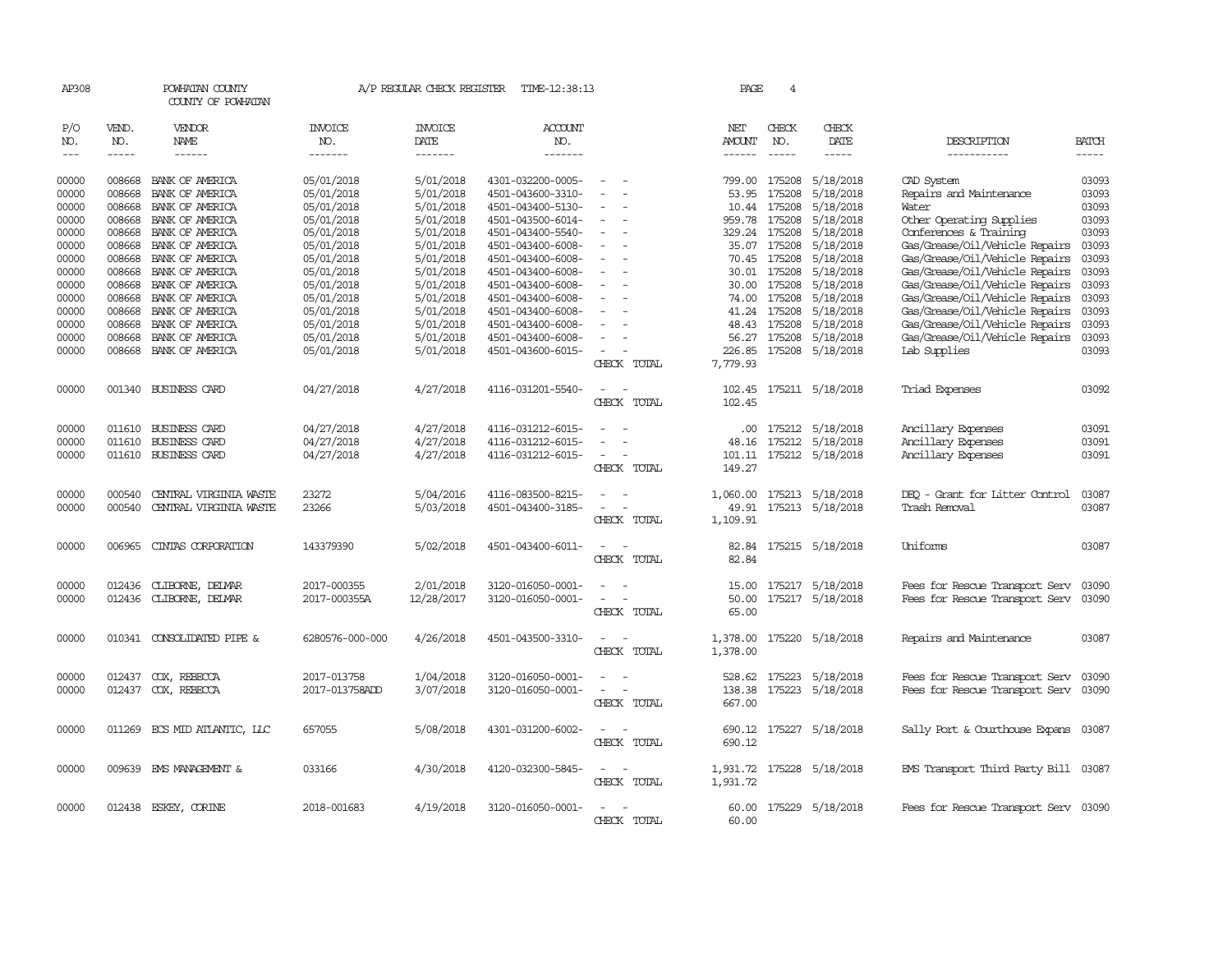| AP308                   |                             | POWHATAN COUNTY<br>COUNTY OF POWHATAN                                           |                                  |                                     | A/P REGULAR CHECK REGISTER TIME-12:38:13                    |                                                                                                                                                           | PAGE                                    | 5                             |                                                                      |                                                                |                             |
|-------------------------|-----------------------------|---------------------------------------------------------------------------------|----------------------------------|-------------------------------------|-------------------------------------------------------------|-----------------------------------------------------------------------------------------------------------------------------------------------------------|-----------------------------------------|-------------------------------|----------------------------------------------------------------------|----------------------------------------------------------------|-----------------------------|
| P/O<br>NO.<br>$---$     | VEND.<br>NO.<br>$- - - - -$ | <b>VENDOR</b><br>NAME<br>$- - - - - -$                                          | <b>INVOICE</b><br>NO.<br>------- | <b>INVOICE</b><br>DATE<br>-------   | <b>ACCOUNT</b><br>NO.<br>$- - - - - - -$                    |                                                                                                                                                           | NET<br><b>AMOUNT</b><br>------          | CHECK<br>NO.<br>$\frac{1}{2}$ | CHECK<br>DATE<br>$- - - - -$                                         | DESCRIPTION<br>-----------                                     | <b>BATCH</b><br>$- - - - -$ |
| 00000                   |                             | 012442 GAY, SEAN                                                                | 2017-005360                      | 3/05/2018                           | 3120-016050-0001-                                           | $\overline{\phantom{a}}$<br>CHECK TOTAL                                                                                                                   | 95.96                                   |                               | 95.96 175231 5/18/2018                                               | Fees for Rescue Transport Serv 03090                           |                             |
| 00000                   |                             | 012439 LAMM, KEELEY                                                             | 2017-003107                      | 3/14/2018                           | 3120-016050-0001-                                           | $\overline{\phantom{a}}$<br>$\sim$<br>CHECK TOTAL                                                                                                         | 100.54                                  |                               | 100.54 175237 5/18/2018                                              | Fees for Rescue Transport Serv 03090                           |                             |
| 00000                   |                             | 010924 MITCHELL PEST                                                            | 109661                           | 4/02/2018                           | 4501-043600-3142-                                           | $\sim$ 10 $\sim$ 10 $\sim$<br>CHECK TOTAL                                                                                                                 | 95.00<br>95.00                          |                               | 175243 5/18/2018                                                     | Professional Services - Sewer                                  | 03087                       |
| 00000                   |                             | 012443 MITCHELL, SUZANNE                                                        | 2017-010068                      | 3/02/2018                           | 3120-016050-0001-                                           | $\frac{1}{2} \left( \frac{1}{2} \right) \left( \frac{1}{2} \right) = \frac{1}{2} \left( \frac{1}{2} \right)$<br>CHECK TOTAL                               | 98.04                                   |                               | 98.04 175244 5/18/2018                                               | Fees for Rescue Transport Serv 03090                           |                             |
| 00000                   | 009588                      | PHARMACEUTICAL DIMENSIONS 18041005-MISX                                         |                                  | 4/23/2018                           | 4116-035100-6023-                                           | $\frac{1}{2} \left( \frac{1}{2} \right) \left( \frac{1}{2} \right) = \frac{1}{2} \left( \frac{1}{2} \right)$<br>CHECK TOTAL                               | 75.00<br>75.00                          |                               | 175248 5/18/2018                                                     | Animal Shelter Supplies                                        | 03088                       |
| 00000                   |                             | 009047 RED WING SHOES                                                           | 484134910                        | 5/01/2018                           | 4501-043400-6100-                                           | $\frac{1}{2} \left( \frac{1}{2} \right) \left( \frac{1}{2} \right) = \frac{1}{2} \left( \frac{1}{2} \right)$<br>CHECK TOTAL                               | 300.00                                  |                               | 300.00 175260 5/18/2018                                              | Personal Protective Equipment                                  | 03088                       |
| 00000<br>00000<br>00000 | 007325                      | 007325 RICHMOND OXYGEN CO.<br>RICHMOND OXYGEN CO.<br>007325 RICHMOND OXYGEN CO. | 280092<br>280599<br>280600       | 4/11/2018<br>4/25/2018<br>4/25/2018 | 4120-032301-6013-<br>4120-032301-6013-<br>4120-032301-6013- | $\sim$ 10 $\sim$ 10 $\sim$<br>$\frac{1}{2} \left( \frac{1}{2} \right) \left( \frac{1}{2} \right) = \frac{1}{2} \left( \frac{1}{2} \right)$<br>CHECK TOTAL | 39.00<br>110.00                         |                               | 23.00 175262 5/18/2018<br>175262 5/18/2018<br>48.00 175262 5/18/2018 | Medical Supplies<br>Medical Supplies<br>Medical Supplies       | 03088<br>03088<br>03088     |
| 00000                   |                             | 006485 ROYALL PUMP & WELL CO.                                                   | 49001                            | 4/17/2018                           | 4501-043600-6009-                                           | $ -$<br>CHECK TOTAL                                                                                                                                       | 4,200.85                                |                               | 4,200.85 175264 5/18/2018                                            | Facility - Sewer Needs                                         | 03088                       |
| 00000                   |                             | 012440 RUDD, PATRICK                                                            | 2017-002388                      | 3/14/2018                           | 3120-016050-0001-                                           | $\frac{1}{2} \left( \frac{1}{2} \right) \left( \frac{1}{2} \right) = \frac{1}{2} \left( \frac{1}{2} \right)$<br>CHECK TOTAL                               | 123.29                                  |                               | 123.29 175265 5/18/2018                                              | Fees for Rescue Transport Serv 03090                           |                             |
| 00000                   | 007750                      | SHEEHY FORD AUTO STORES                                                         | DEAL #134076                     | 4/04/2018                           | 4120-032200-8215-                                           | CHECK TOTAL                                                                                                                                               | 29,495.00 175267 5/18/2018<br>29,495.00 |                               |                                                                      | State Dept of Fire Programs Fu 03088                           |                             |
| 00000                   | 007310                      | SOUTHEASTERN EMERGENCY                                                          | 814361                           | 4/25/2018                           | 4120-032301-6013-                                           | CHECK TOTAL                                                                                                                                               | 1,404.97                                |                               | 1,404.97 175269 5/18/2018                                            | Medical Supplies                                               | 03088                       |
| 00000                   |                             | 012441 URMANSKI, BRIDGET                                                        | 2017-018616                      | 2/27/2018                           | 3120-016050-0001-                                           | $\overline{\phantom{a}}$<br>CHECK TOTAL                                                                                                                   | 20.00<br>20.00                          |                               | 175272 5/18/2018                                                     | Fees for Rescue Transport Serv                                 | 03090                       |
| 00000<br>00000          |                             | 007415 VIRGINIA UTILITY<br>007415 VIRGINIA UTILITY                              | 04180353<br>04180353             | 4/30/2015<br>4/30/2015              | 4501-043500-3140-<br>4501-043600-3142-                      | $\frac{1}{2} \left( \frac{1}{2} \right) \left( \frac{1}{2} \right) = \frac{1}{2} \left( \frac{1}{2} \right)$<br>$\sim$ $ -$<br>CHECK TOTAL                | 85.05                                   |                               | 42.52 175279 5/18/2018<br>42.53 175279 5/18/2018                     | Professional Services - Water<br>Professional Services - Sewer | 03088<br>03088              |
| 00000                   |                             | 012433 WHEELER, NATHAN ROMAN                                                    | $\mathbf{1}$                     | 5/08/2018                           | 4116-032200-0010-                                           | $\sim$ $ \sim$<br>CHECK TOTAL                                                                                                                             | 400.00                                  |                               | 400.00 175281 5/18/2018                                              | SAFER Expenses                                                 | 03088                       |
| 00000                   |                             | 008224 WORLDVIEW SOLUTIONS, INC. 13530                                          |                                  | 3/14/2018                           | 4116-032200-0011-                                           | $\sim$ $ -$<br>CHECK TOTAL                                                                                                                                | 6,060.00                                |                               | 6,060.00 175284 5/18/2018                                            | GIS PSAP grant                                                 | 03088                       |
| 00000                   |                             | 008115 ZOLL MEDICAL CORPORATION                                                 | 2679746                          | 4/26/2018                           | 4120-032301-6013-                                           | $\overline{\phantom{a}}$<br>CHECK TOTAL                                                                                                                   | 412.33                                  |                               | 412.33 175285 5/18/2018                                              | Medical Supplies                                               | 03088                       |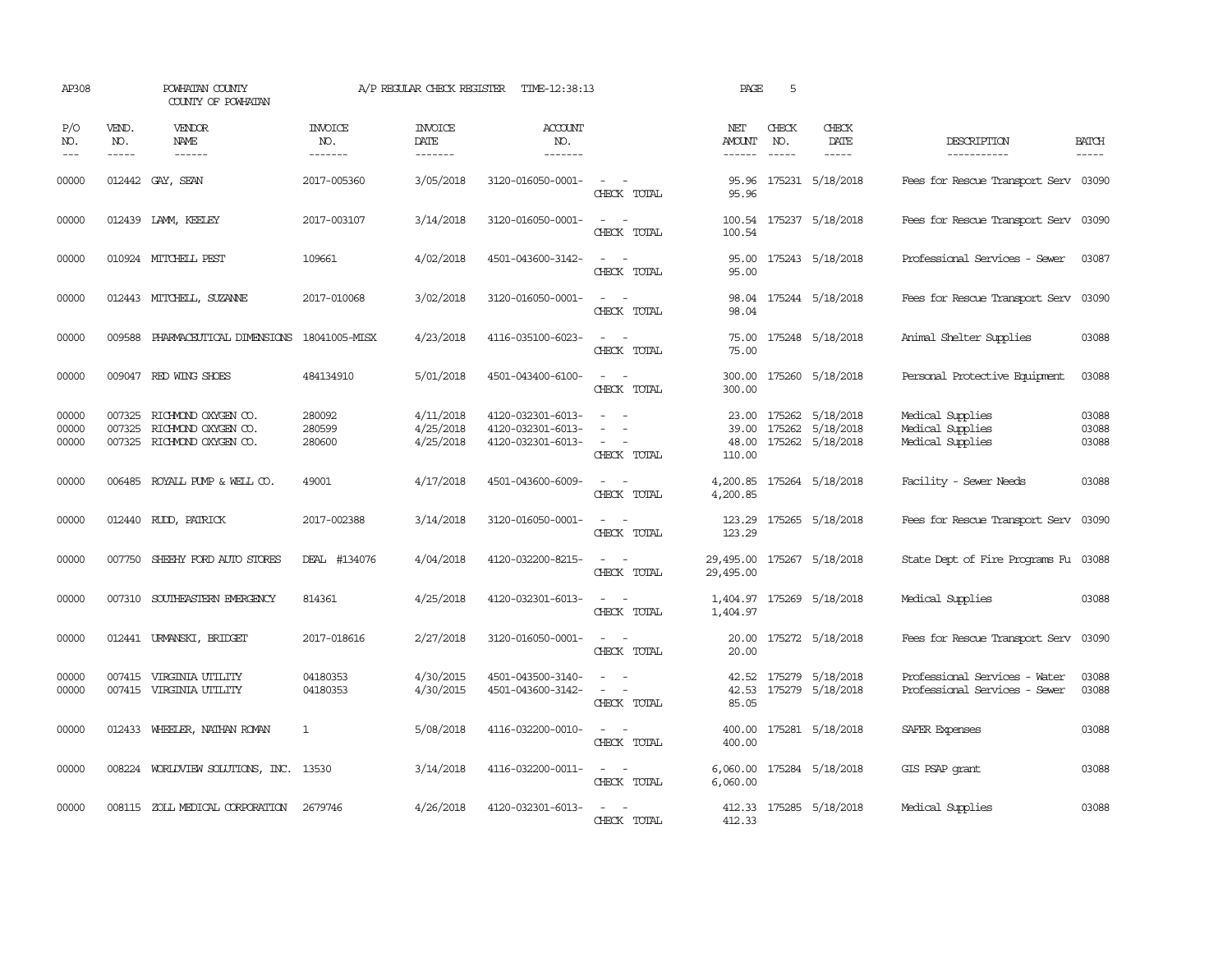| AP308                   | POWHATAN COUNTY<br>COUNTY OF POWHATAN |                                                                                                                           | A/P REGULAR CHECK REGISTER<br>TIME-12:38:13 |                                     |                                                             |                                                                                                                             | PAGE                                       | 6                           |                                                                               |                                                                         |                             |  |
|-------------------------|---------------------------------------|---------------------------------------------------------------------------------------------------------------------------|---------------------------------------------|-------------------------------------|-------------------------------------------------------------|-----------------------------------------------------------------------------------------------------------------------------|--------------------------------------------|-----------------------------|-------------------------------------------------------------------------------|-------------------------------------------------------------------------|-----------------------------|--|
| P/O<br>NO.<br>$---$     | VEND.<br>NO.<br>$- - - - -$           | <b>VENDOR</b><br>NAME<br>$- - - - - -$                                                                                    | INVOICE<br>NO.<br>-------                   | <b>INVOICE</b><br>DATE<br>-------   | <b>ACCOUNT</b><br>NO.<br>-------                            |                                                                                                                             | NET<br>AMOUNT<br>$- - - - - -$             | CHECK<br>NO.<br>$- - - - -$ | CHECK<br>DATE<br>$- - - - -$                                                  | DESCRIPTION<br>-----------                                              | <b>BATCH</b><br>$- - - - -$ |  |
| 00000                   |                                       | 009183 AIR, WATER & SOIL LABORA- V18003260A                                                                               |                                             | 5/15/2018                           | 4501-043600-3142-                                           | $\omega_{\rm{max}}$ and $\omega_{\rm{max}}$<br>CHECK TOTAL                                                                  | 111.80<br>111.80                           |                             | 175287 5/22/2018                                                              | Professional Services - Sewer                                           | 03094                       |  |
| 00000                   |                                       | 011931 ALTAIRIS TECHNOLOGY                                                                                                | 12-POW                                      | 5/08/2018                           | 4301-012510-0001-                                           | $\frac{1}{2} \left( \frac{1}{2} \right) \left( \frac{1}{2} \right) = \frac{1}{2} \left( \frac{1}{2} \right)$<br>CHECK TOTAL | 16,782.25 175288 5/22/2018<br>16,782.25    |                             |                                                                               | Radio Towers/Broadband                                                  | 03094                       |  |
| 00000                   |                                       | 007436 AQUA VIRGINIA, INC.                                                                                                | 0574661 5/18                                | 5/08/2018                           | 4501-043400-5130-                                           | $\sim$ $\sim$<br>CHECK TOTAL                                                                                                | 26.05<br>26.05                             |                             | 175289 5/22/2018                                                              | Water                                                                   | 03094                       |  |
| 00000                   |                                       | 007436 AQUA VIRGINIA, INC.                                                                                                | 1188328 5/18                                | 5/08/2018                           | 4501-043600-5130-                                           | $\sim$ $ \sim$<br>CHECK TOTAL                                                                                               | 17.92                                      |                             | 17.92 175290 5/22/2018                                                        | Water - Sewer Facilities                                                | 03094                       |  |
| 00000                   |                                       | 008412 BAIRD PETROLEUM                                                                                                    | 40679                                       | 4/30/2018                           | 4301-042000-8301-                                           | $\sim$ $ -$<br>CHECK TOTAL                                                                                                  | 2,695.99                                   |                             | 2,695.99 175291 5/22/2018                                                     | Joint Maintenance Garage                                                | 03094                       |  |
| 00000<br>00000          | 012149                                | BUCKLAND, JR., MARCUS R.<br>012149 BUCKLAND, JR., MARCUS R.                                                               | - 5<br>6                                    | 5/15/2018<br>5/16/2018              | 4301-032200-0005-<br>4301-032200-0005-                      | $\sim$<br>$\sim$ 100 $\mu$<br>CHECK TOTAL                                                                                   | 1,540.00<br>2,380.00                       |                             | 175294 5/22/2018<br>840.00 175294 5/22/2018                                   | CAD System<br>CAD System                                                | 03094<br>03094              |  |
| 00000<br>00000<br>00000 | 006192                                | 006192 BUSINESS DATA OF VIRGINIA 89-2018<br>BUSINESS DATA OF VIRGINIA 95-2018<br>006192 BUSINESS DATA OF VIRGINIA 99-2018 |                                             | 4/30/2018<br>5/08/2018<br>5/11/2018 | 4501-043400-3146-<br>4501-043400-3146-<br>4501-043400-3146- | $\sim$<br>$\sim$ $-$<br>CHECK TOTAL                                                                                         | 1,240.00                                   |                             | 265.00 175295 5/22/2018<br>700.00 175295 5/22/2018<br>275.00 175295 5/22/2018 | Professional Services<br>Professional Services<br>Professional Services | 03094<br>03094<br>03094     |  |
| 00000                   |                                       | 006965 CINTAS CORPORATION                                                                                                 | 143383335                                   | 5/09/2018                           | 4501-043400-6011-                                           | $\sim$ $  -$<br>CHECK TOTAL                                                                                                 | 117.84                                     |                             | 117.84 175298 5/22/2018                                                       | Uniforms                                                                | 03094                       |  |
| 00000<br>00000          | 011728                                | DANIEL & COMPANY, INC.<br>011728 DANIEL & COMPANY, INC.                                                                   | APPLICATION #16<br>APPLICATION #16          | 4/30/2018<br>4/30/2018              | 301-000200-0008-<br>4301-062100-8302-                       | $\sim$ 100 $\mu$<br>$\omega_{\rm{max}}$<br>CHECK TOTAL                                                                      | 195, 343.00 175304 5/22/2018<br>185,576.00 |                             | 9,767.00-175304 5/22/2018                                                     | Retainages Payable<br>RJHS Replacement/Renovation De                    | 03094<br>03094              |  |
| 00000<br>00000          | 000860<br>000860                      | DOMINION ENERGY VIRGINIA<br>DOMINION ENERGY VIRGINIA                                                                      | 0998223150 5/18<br>1875198911 5/18          | 5/02/2018<br>5/03/2018              | 4501-043600-5110-<br>4501-043500-5110-                      | $\sim$ $\sim$<br>$\sim$<br>$\sim$ $-$<br>CHECK TOTAL                                                                        | 112.85<br>256.30                           |                             | 143.45 175306 5/22/2018<br>175306 5/22/2018                                   | Electricity<br>Electricity                                              | 03094<br>03094              |  |
| 00000<br>00000          | 000860<br>000860                      | DOMINION ENERGY VIRGINIA<br>DOMINION ENERGY VIRGINIA                                                                      | 2907028530 5/18<br>3085476897 5/18          | 5/02/2018<br>5/02/2018              | 4501-043400-5110-<br>4501-043600-5110-                      | $\omega_{\rm{max}}$ and $\omega_{\rm{max}}$<br>$\omega_{\rm{max}}$ and $\omega_{\rm{max}}$<br>CHECK TOTAL                   | 50.23<br>137.03<br>187.26                  |                             | 175307 5/22/2018<br>175307 5/22/2018                                          | Electricity<br>Electricity                                              | 03094<br>03094              |  |
| 00000                   |                                       | 000860 DOMINION ENERGY VIRGINIA                                                                                           | 6656300552 5/18                             | 5/02/2018                           | 4501-043500-5110-                                           | $\sim$ 10 $\sim$ $\sim$<br>CHECK TOTAL                                                                                      | 388.22                                     |                             | 388.22 175308 5/22/2018                                                       | Electricity                                                             | 03094                       |  |
| 00000<br>00000          | 000860<br>000860                      | DOMINION ENERGY VIRGINIA<br>DOMINION ENERGY VIRGINIA                                                                      | 7897055856 5/18<br>9052426195 5/18          | 5/02/2018<br>5/02/2018              | 4501-043600-5110-<br>4501-043600-5110-                      | $\sim$ 100 $\sim$<br>$\sim$<br>CHECK TOTAL                                                                                  | 46.76<br>2,279.64                          |                             | 2,232.88 175309 5/22/2018<br>175309 5/22/2018                                 | Electricity<br>Electricity                                              | 03094<br>03094              |  |
| 00000                   |                                       | 009093 FARMVILLE WHOLESALE                                                                                                | 638725                                      | 5/02/2018                           | 4301-014300-0003-                                           | $\sim$ 10 $\sim$ $\sim$<br>CHECK TOTAL                                                                                      | 29.87                                      |                             | 29.87 175315 5/22/2018                                                        | Human Services Roof                                                     | 03094                       |  |
| 00000                   |                                       | 010924 MITCHELL PEST                                                                                                      | 111051                                      | 5/08/2018                           | 4501-043600-3142-                                           | $\sim$ $ \sim$<br>CHECK TOTAL                                                                                               | 95.00<br>95.00                             |                             | 175325 5/22/2018                                                              | Professional Services - Sewer                                           | 03095                       |  |